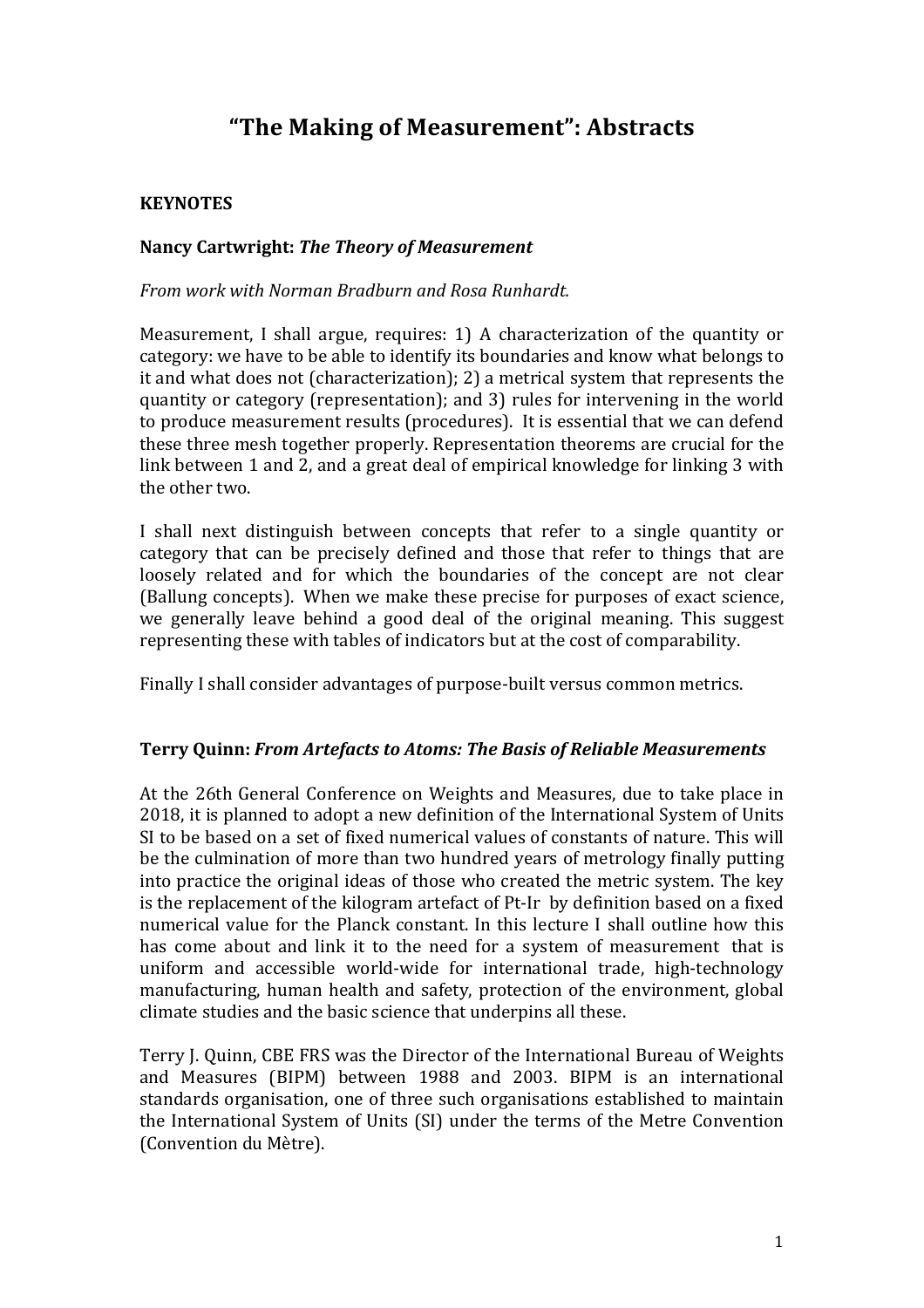## **Graeme Gooday:** *A Measured Hearing*

What does it mean to 'measure' hearing? For what purposes would it matter that hearing could or should be measured - by whatever understanding of measurement might be involved? A conventional answer is that the clinical subdiscipline of audiology developed the relevant form of expertise as the distinctive intervention to quantify human hearing capacities. It did so by combining into a hybrid technical field insights from the physics of acoustics, the technology of telecommunications testing and the physiological expertise in hearing pathologies hitherto the province of the otologist. Put in historical context it is uncontroversial that the profession of audiology emerged in the midtwentieth century, with audiologists using the audiometer as its principal instrument to quantify the extent and nature of hearing loss, doing so with a view to its amelioration by the prescription of appropriately configured hearing aids.

But what exactly did the audiometer measure? Certainly not the capacity to hear and understand human speech. So then what was signified by the audiometer's readings and how did that come to serve any useful clinical purpose? This paper sets out to answer that question, relating it chronologically to the massive increase of hearing loss in Second World War combatants, especially in the USA. To understand this story there is in turn a much longer term panorama to be explored of how the audiometer emerged in the late 19th century as a correlate of the telephone, and yet was not adopted for formal hearing testing until half a century later. This links in turn to the complex politics of the history of hearing loss that has so often been tangled up with the history of deafness in ways that have long obscured the huge variety of human capacities for hearing, and the multiple aetiologies for hearing loss.

Historical research in telecommunication history and disability history has recently started to uncover the diversity of human hearing capacities throughout the industrial era. These differential capacities were brought to focus by first encounters with the telephone in the late 1870s. This device only allowed for aural communication (stripping out all visual elements) and revealed a diversity of facility that had hitherto been masked by the starkly dichotomous language of deaf vs. hearing. So amongst all this diversity how was a notion of 'normal hearing' then created against which hearing loss could be diagnosed by relative comparisons? This initially contested notion of normalization was eventually canonized in the regular use of the audiometer in the 1920s not for clinical purposes, but is instead to deal with the civic problem of public 'noise', especially tin controversial campaigns to reduce alleged increases in civic street noise that have been studied by Karen Bijsterveld and Emily Thompson.

My paper will start with David Edward Hughes' proposal to the Royal Society in 1878 for devices to amplify human speech (the microphone) and an as yet unnamed device to measure human capacity to hear individual pure tones. This latter technique was soon taken up by the physician Benjamin Richardson's analysis in The Lancet, 1879, in which he christened the audiometer (initially just 'audimeter') proposing its adaptation to determine the hearing capacities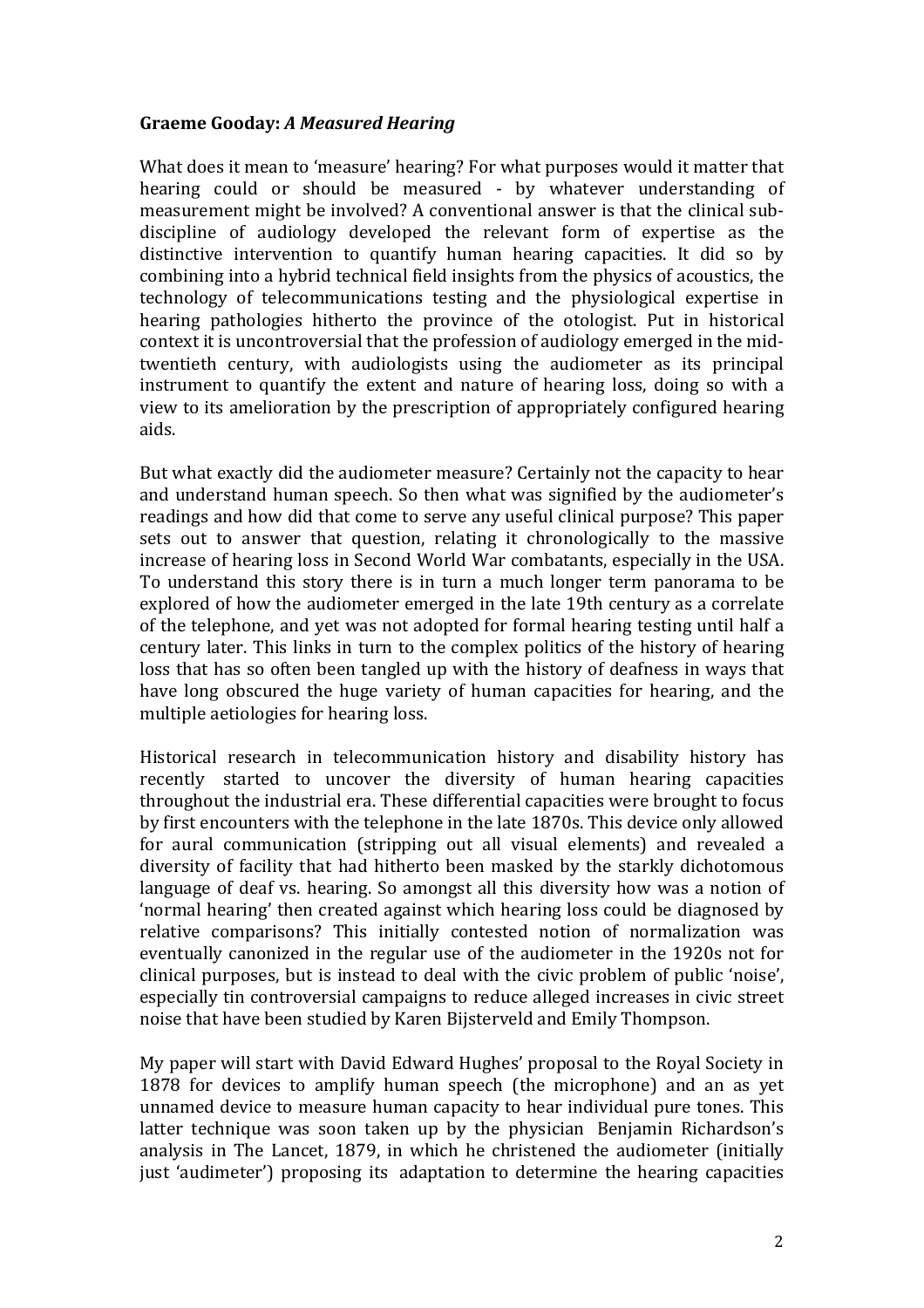for certain key professions, and attempting to define relative deviation from 'perfect' hearing. However, I show instead how other methods of comparing hearing capacities were long preferred by physicians (tuning forks) and telephonic engineers (telephone-based devices). I then look at C.M.R. Balbi's attempt in The Lancet, 1925, to reinvent the audiometer to map in twodimensional form the (drug-induced) variability of hearing loss independently of patients' own testimony. It was through such instrumentalisation of hearing tests that the audiometer could be used both in the clinic and laboratory to pathologize certain forms of hearing capacity as somehow less or greater than a new stipulated norm.

Nevertheless clinicians remained concerned that the audiometer only served to quantify human capacity to hear individual pitched sounds, not the much more significant human capacity to understand highly modulated multi-frequency speech. Hence my paper concludes by showing how the registrations of the audiometer came to serve as the surrogate for human hearing - and hearing loss - when the vast scale of combat-induced deafness in the Second World War obliged the American military services to adopt the audiometer in new specialist clinics for large-scale and high-speed evaluation and ameliorative prescription of reduced hearing capacities. Even so, the newly specialised body of audiologists that emerged to handle the long-term care of such deafened veterans did not lightly treat the audiometer as a simple measuring device - it was clear to them that a large amount of training was required to interpret the results of audiometric testing as well as special low-noise testing laboratories and a substantial division of labour in handling aftercare. Although this use of the audiometer was not then a full reductive 'industrialisation' of measurement (as discussed in Gooday, 2004) it is pertinent to note that 21st century audiology has moved way from intensively audiometric measurement regimes, returning to the more conversational bespoke evaluations of hearing loss that pre-dated the introduction of the audiometer.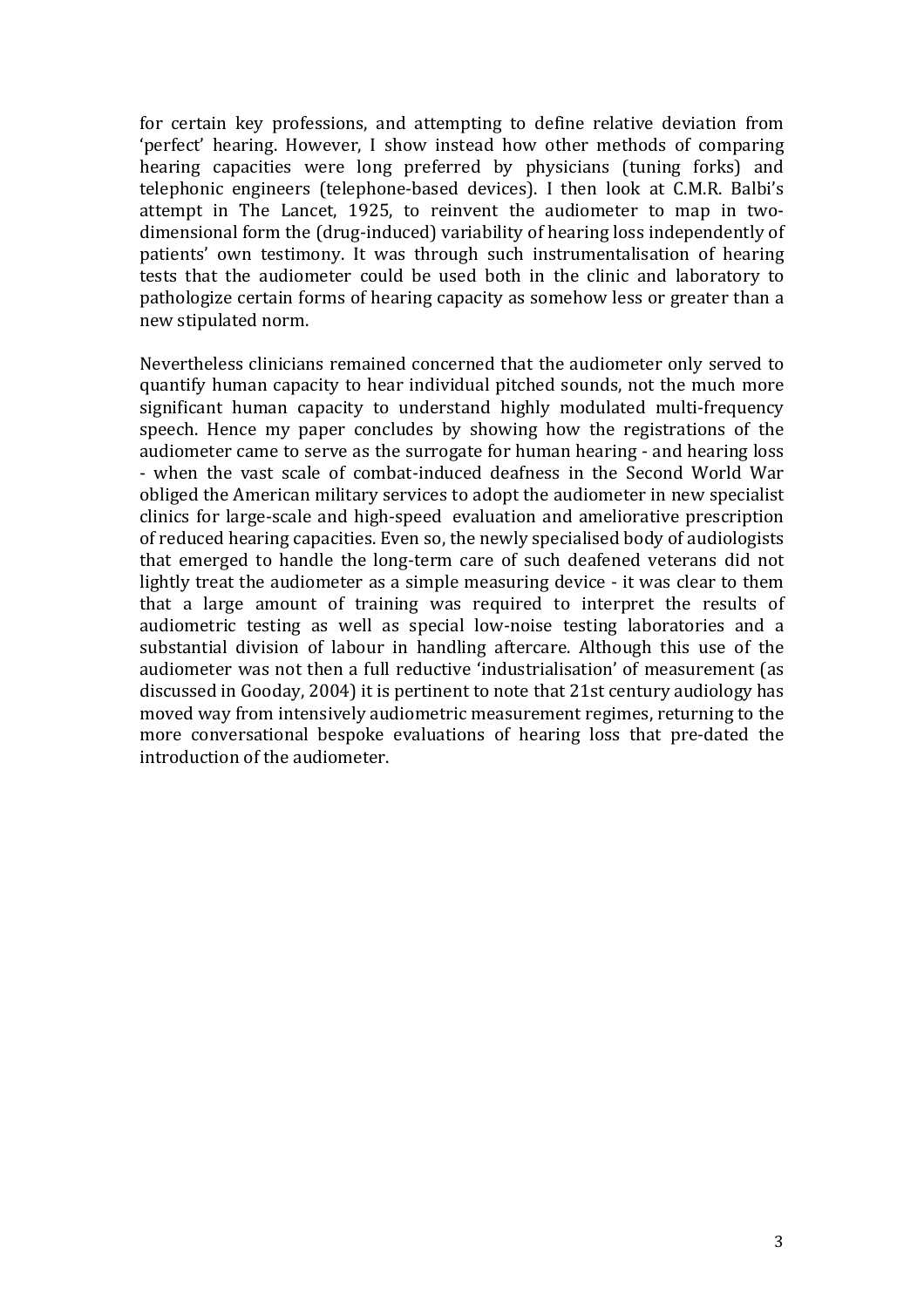# **PANELS**

### **Charles Sanders Peirce on the Limits of Measurement in the Measurement of Limits**

The Epistemology of Measurement looks beyond the axioms of measurement theory, the construction of scales, or the calculation of measurement error to the activity of measuring and the determination of measurements as fundamental to knowledge production. This widened scope of questions calls for a reconsideration also of those theorists who took as their starting point the juxtaposition of counting and measuring as fundamental epistemic practices -Hermann von Helmholtz, for example, or Charles Sanders Peirce.

The proposed session adopts an experimental format to engage and recognize Charles Sanders Peirce as measurement theorist. It brings together a physicist, a philosopher and historian of contemporary biomedical research, and a philosopher of technoscience to probe Peirce's views on the limits of precision and the heuristic significance of measurement error. Building on an exchange of manuscripts and ideas among the presenters in advance of the Cambridge conference, we will begin by providing a brief sketch of Peirce's relevance. This will be followed by two presentations on the determination of fundamental lower bounds for information processing in nanoelectronics and on the determination of baseline values, e.g., in clinical trial design. In the second half of the presentation on Peirce as philosopher of measurement, these two presentations will be used to explore the applicability and relevance of Peircean concepts. The three presentations will then be discussed together.

### **Improving Person-Centered Health Measuring Instruments: What is Needed?**

The emergence of societal challenges such as the fair distribution of scare health care resources and the identification of effective treatments for the diseases of old age have created a need for outcome measures that go beyond the rudimentary quantification of survival and post-treatment morbidity. These measures, which usually take the form of self-reported questionnaires, attempt to quantify constructs such as well-being and quality of life that have formed a part of public discourse for millennia but have only recently become of interest to measurement scientists.

There is a deep dissatisfaction with the scientific properties of the most popular self-reported measures of health and well-being among many in the measurement community and increasingly, among philosophers of social science. The measures usually lack the basic standards used by the physical sciences such as unidimensionality, invariance and calibration. And yet the measures continue to be used in the face of such criticisms.

In this symposium we bring together three social scientists and a philosopher to diagnose some of the problems with these measures and comment on how we might improve them. Of specific interest is how and to what extent measurement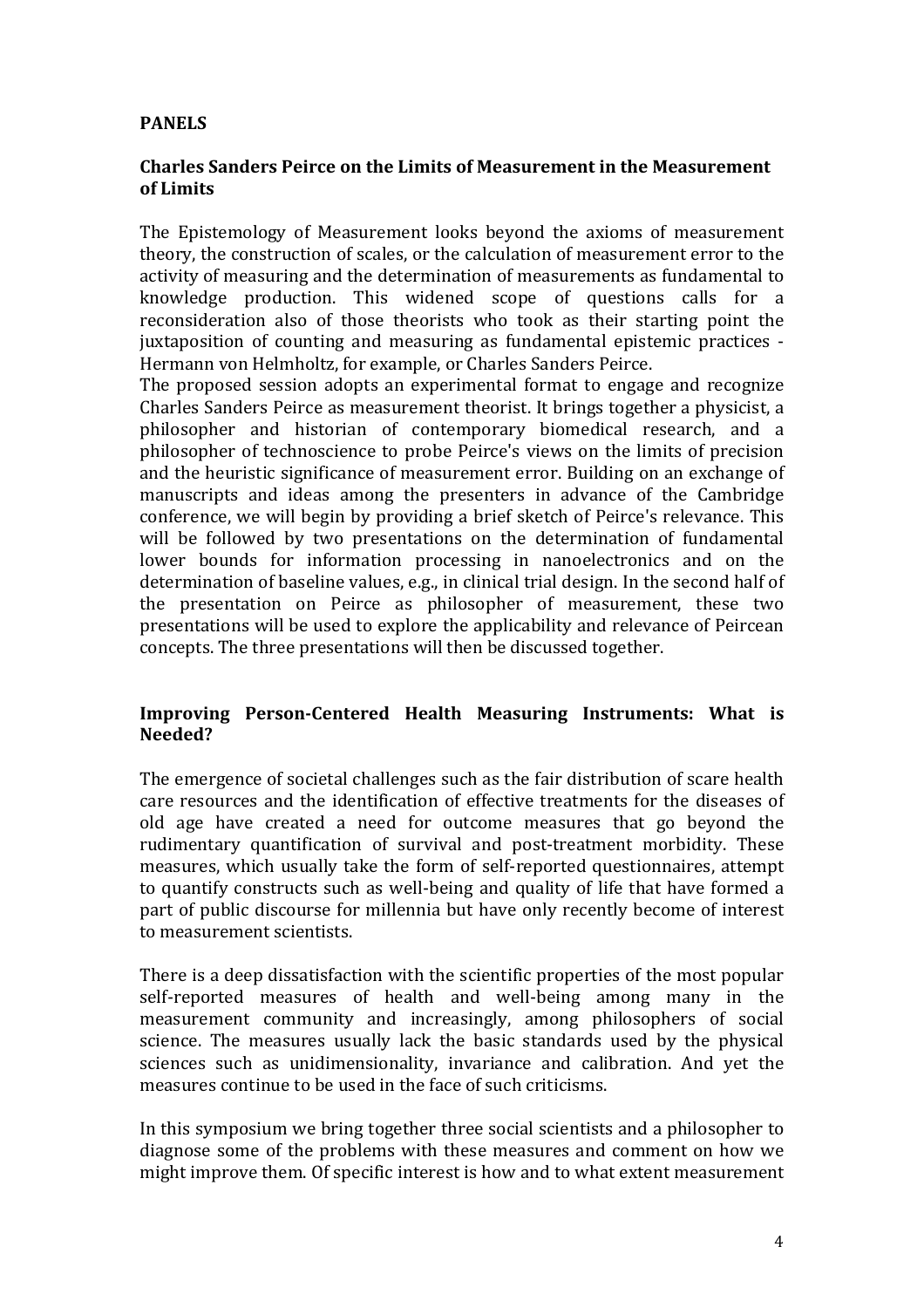traditions in the natural sciences should inform our understanding of measurement in the social sciences.

In this collection of papers Leah McClimans and Stefan Cano diagnose the most serious problem with these instruments similarly: they lack and need a theory. McClimans situates this issue within the context of some of the recent literature on accuracy in the epistemology of measurement. She argues that without a theory we cannot even begin to concern ourselves with accuracy since it is unclear what variables confound quality of life measures, Cano approaches the lack of theory as one of three problems that beset the everyday use of these measures. First, he argues that scientifically weak measures continue to be used for extra-scientific reasons. How can we overcome this problem when it is entangled with powerful special interests? Secondly, social scientists disagree about what methods and criteria are best when developing these instruments. Such disagreement is not uncommon when scientists share a theoretical framework, but it is exacerbated when they do not which is the situation that these instruments face. John Browne and William Fisher's papers both ask what kind of relationship these measures ought to have to measures in the natural sciences. Browne argues that perhaps it is undesirable from a pratical perspective to insist on highly sensitive measures in the health sciences. Fisher, on the other hand, asks what kind of mutual informative dialogue might be had on the topic of measurement between the natural and social sciences? Drawing on work that began in 2008 he describes such a relationship in which Rasch methodology has been used to construct invariant linear measures and standard units with known uncertainties from ordinal observations.

We propose a roundtable format with 15 min presentations by each member of the symposium. We anticipate an hour for discussion following the presentations. We will precirculate 1) a  $2,000-3,000$  word paper in advance of the session which combines our respective interests (above) without asking the audience to read four lengthy papers and 2) our respective slides.

### Points of Conversion: Quantification and Measurement in Germany and **Mexico (1800-1940)**

How is the metrication of a country achieved? How does it proceed at ground level? What meanings do the new measures carry for the actors concerned? The three papers in this panel explore these questions through case studies of rural India, Germany and Mexico. They investigate different historical moments at which conversion to new units and standards occurred, capturing the immediacy of process and the distinct meanings that precision and accuracy acquired in three agrarian settings.

Minakshi Menon follows the strategies of two Scottish *savants* as they tried to build a foundation for the East India Company state in south India. The first, Francis Buchanan had enormous difficulty converting local volumetric measures into linear measures in order to assess the revenue and population of Malabar. His compatriot, Alexander Walker, meanwhile, retained the poetic measures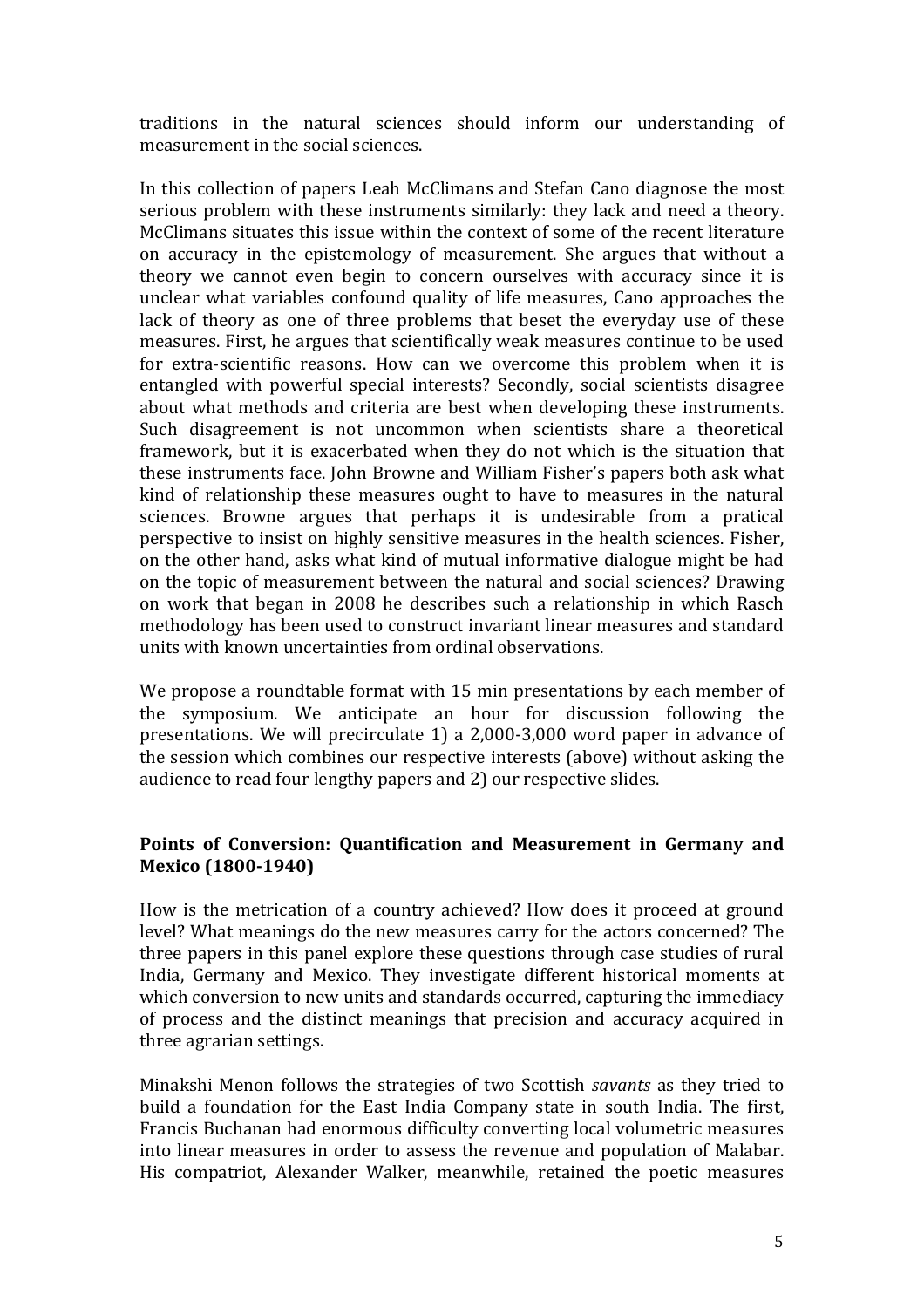common in the region while constructing a tax and property regime for the colonial state. Did Walker actually use indigenous forms of measurement? Or was his acceptance of the trans-empirical an indication of his willingness to negotiate with natives?

Anna Echterhölter's paper studies examples of rural measurements collected by the German linguist, Jacob Grimm. For example, a hen offered as tax payment would only be accepted if it could fly up on a barrel  $-$  a procedure Grimm classified as a measure of strength. He turned such old regime poetic and procedural measures into a polemic against the numerical forms of quantification imposed on German principalities by the French Code Civil in the wake of Napoleon's conquests. Echterhölter emphasizes that Grimm did not oppose quantitative to qualitative measures. Instead he argued that the absence of precision in Ancien Régime measurements guaranteed spaces of negotiation to the people. The fixed measures associated with the new law closed the space for face-to-face negotiation in settling disputes. They created a rigid, unrelentingly centralized, form of rule.

Héctor Vera analyzes the tactics of appropriation employed by lay people and non-experts as they confronted the decimal system of weights and measures, which was made mandatory in Mexico in 1895. People did not oppose metrication openly, but a 'surreptitious resistance' developed. Thus customary measures continued to be used, but they were 'adjusted' in a variety of ways, for example through *word substitution* (using the names of metric units to designate traditional indigenous measures); or *commensurability* (redefining customary units of measurements as exact fractions of metric units). Vera explores the implementation of a mandatory metric at ground level, showing how scientific ideas circulate across national boundaries and social classes. He argues that scientific and commercial globalization and nation-state formation were intertwined processes.

All three papers discuss encounters between divergent 'cultures of quantification' in widely different settings. Each context was, nevertheless, undergoing rapid economic change, making useful comparisons possible between ground-level practices in colonial India, Napoleonic Germany and early twentieth century Mexico.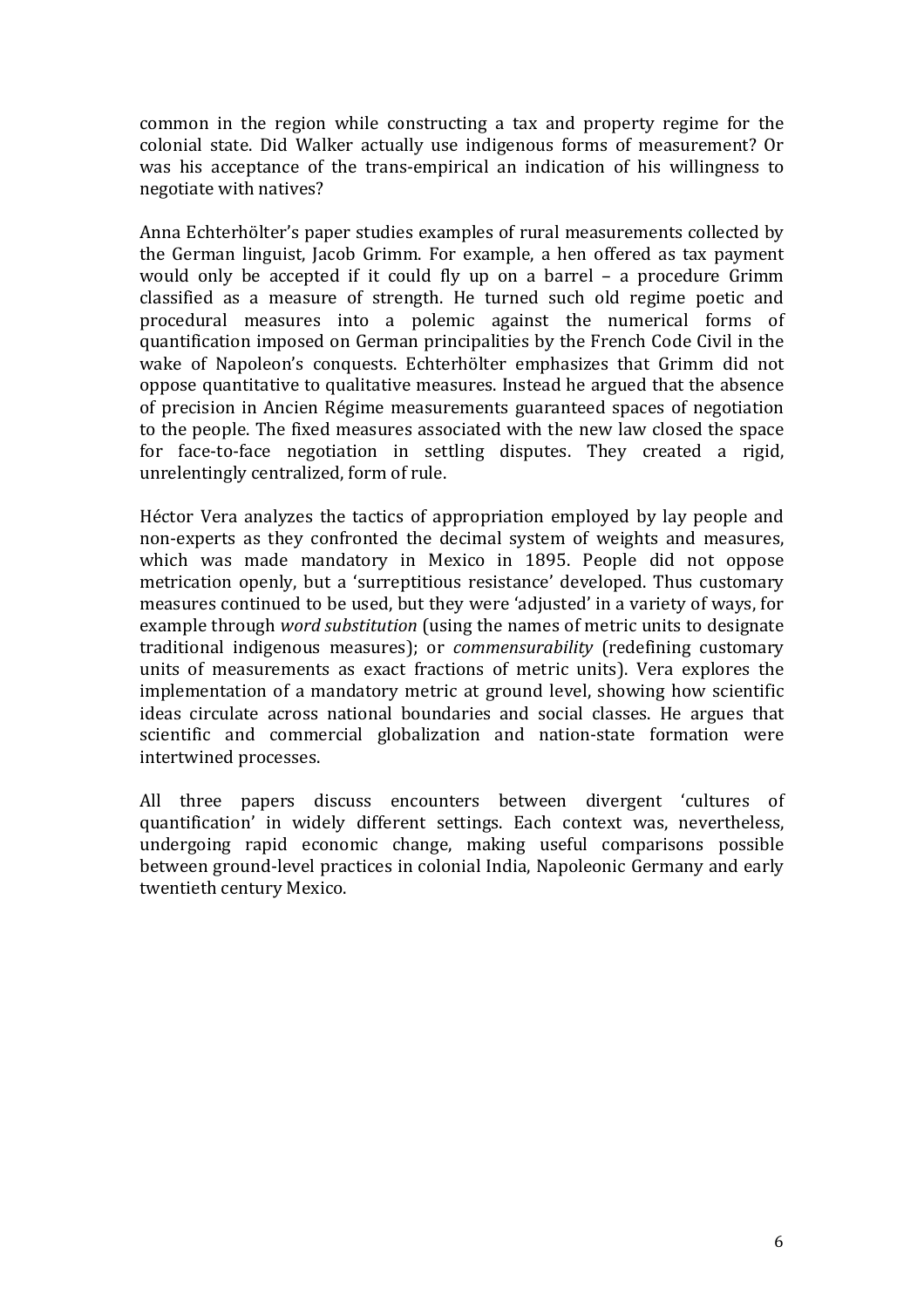### **PAPERS**

### Ann-Sophie Barwich: *The problem of coordination*  $\neq$  *the problem of standardization:* what sensory measurement is (not)

Does sensory measurement deserve the label of measurement? I argue that it does. First, it complies with an epistemological view of measurement held in current philosophy of science. Sensory measurement faces the same epistemological challenges as 'nomic measurement' (e.g., temperature): the problem of coordination and the problem of circularity. These problems are resolved by similar procedures of 'epistemic iteration', i.e., a continually progressing coordination between theoretical concepts and their empirical basis. Second, I address the apparently insufficient reliability of sensory measurement. I argue for separating the problem of standardization from the problem of coordination. The problem of standardization characterizes the ambiguity of many sensory performance tests, while the problem of coordination relates to the correlation of theoretical concepts with an observational grounding in the measurement of sensory perception.

To exemplify my claims, I draw on olfactory performance tests, especially studies linking olfactory decline to neurodegenerative disorders. Changes in smell perception are a first symptom and a potential diagnostic tool for the pre-clinical detection of major neurodegenerative disorders. Differences in the course of hyposmias (reduced ability to smell) may also aid in differentiating disorders with similar clinical symptoms such as Parkinson's, Lewy bodies and Alzheimer's. A basic requirement for comparing abilities and differences of perception between healthy and ill test subjects is the design of standardized identification sets of test odors, and a reliable way to assess human sensory performances in identifying and discriminating odor qualities. Nonetheless, the measurement of odor perceptions in humans is distinctly difficult. Little agreement exists in how to best measure odor quality and how to deal with the apparent impossibility of eliminating bias in human sensory performances.

Distinguishing between the problem of standardization and the problem of coordination will prove a starting point for further analysis of measurement techniques in psychophysical studies. The practitioners' concerns are primarily methodological; however, their methodological concerns comprise three different epistemological issues that can be subsumed under the following three questions: 

- 1. First, how can we link changes in qualitative sensory experiences to indicate and distinguish neurological disorders (coordination)?
- 2. Second, given the inherent variability of sensory experiences, how can we compare different tests and results (standardization)?
- 3. And, third, how reliable are our measurements, i.e., how objective are our strategies addressing the first two questions (reliability)? To address the epistemological issues underlying these questions, I take a closer look at the particular design and development of different olfactory performance tests: the *University of Pennsylvania Smell Identification Kit* (UPSIT), largely used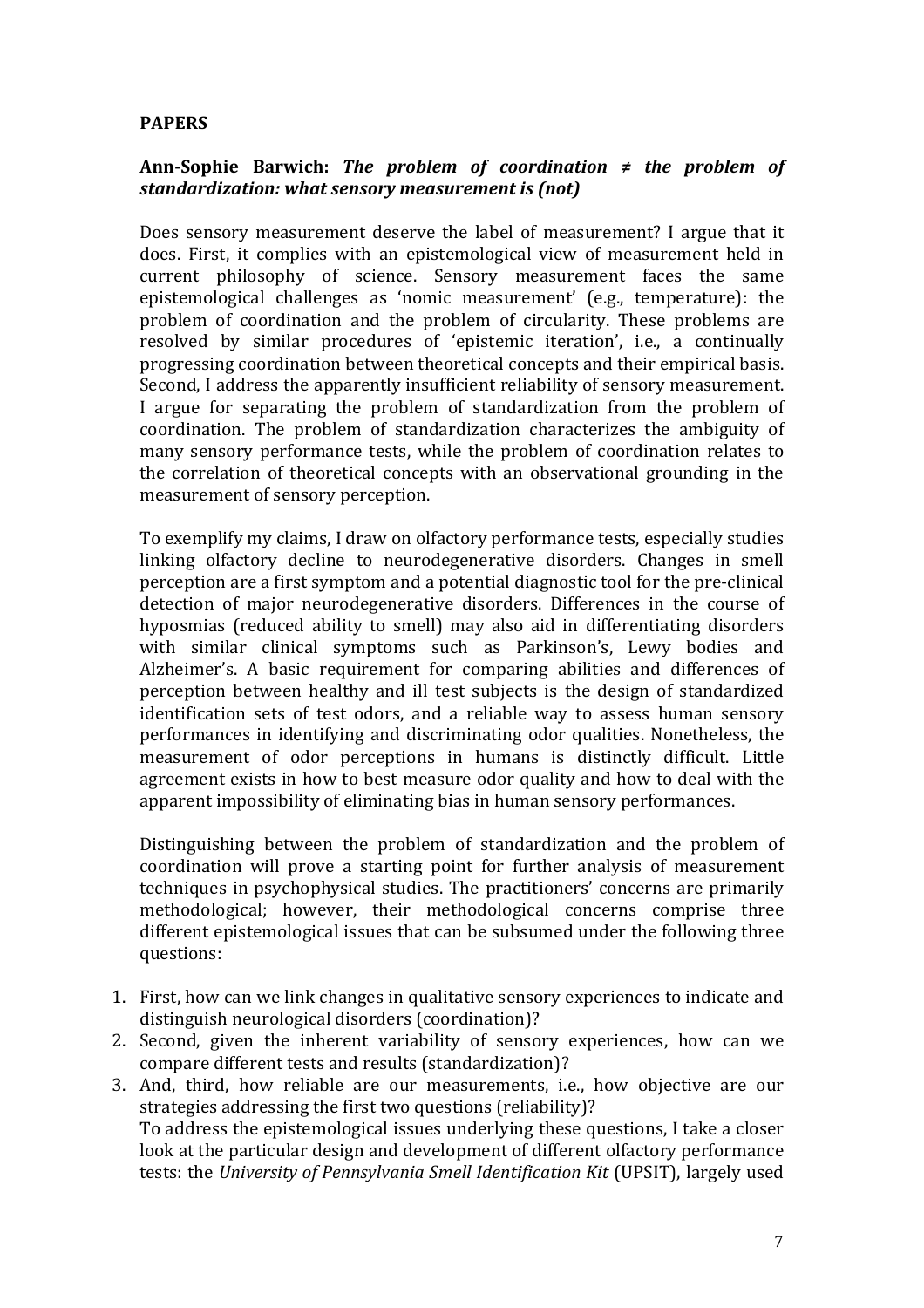in North America, and the *Sniffin' Sticks*, predominantly used in central Europe. In fact, an extensive study of olfactory loss found that the choices of olfactory test kits produce different research outcomes. But what do such differences in measurement actually mean? Looking at their methodological design, studies of sensory performances make clear that when we analyze human test subjects as measurement instruments and the laboratory setting as measurement apparatus, the separation of standardization and coordination issues helps pinpointing sources of defect measurement.

### **Alessandra Basso:** *Two uses of robustness analysis in measurement practice*

The main idea of this paper is to distinguish between two functions of robustness analysis within measurement practice: i) to corroborate individual results and ii) to assess measurement procedures.

In philosophy of science, the use of robustness analysis is often described as being based on an inference to the best explanation. As the argument goes, if (i) multiple procedures converge on compatible results and (ii) the procedures are independent in some relevant sense, then the confidence in the correctness of the robust results (and of the converging procedures) increases. This conclusion is justified by saying that it would be an implausible coincidence if multiple independent procedures converged on the same result when the result is wrong or the procedures highly inaccurate. The argument includes a sometimes implicit "symmetry thesis", which says that the convergence of independence procedures simultaneously confirms the results and the procedures. This argument for robustness analysis is exposed to various objections that are well rehearsed in the literature, particularly that the presumption of independence is too strong and that the convergence of reliable procedures is uninformative, because it is the reliability of the single procedures rather than their convergence that makes us confident in the results.

The use of robustness analysis to corroborate individual measurement results is based on this argument. However, I argue against the symmetry thesis, by showing that the implications of this practice for the quality of the employed procedures remain ambiguous: the convergence of measurement procedure on some individual results does not automatically confirm the employed procedures.

I then introduce another way of using robustness analysis within *measurement assessment* practice, which has the function of evaluating the quality of procedures. This function of robustness received far less attention from the literature and deserves further investigation.

The practice can be briefly described as follows. Based on available information on the ways in which multiple procedures might fail to measure a certain property of interest, scientists formulate hypothesis about how their results converge. The expected convergence is then compared with the actual convergence of the procedures' results and a procedure is considered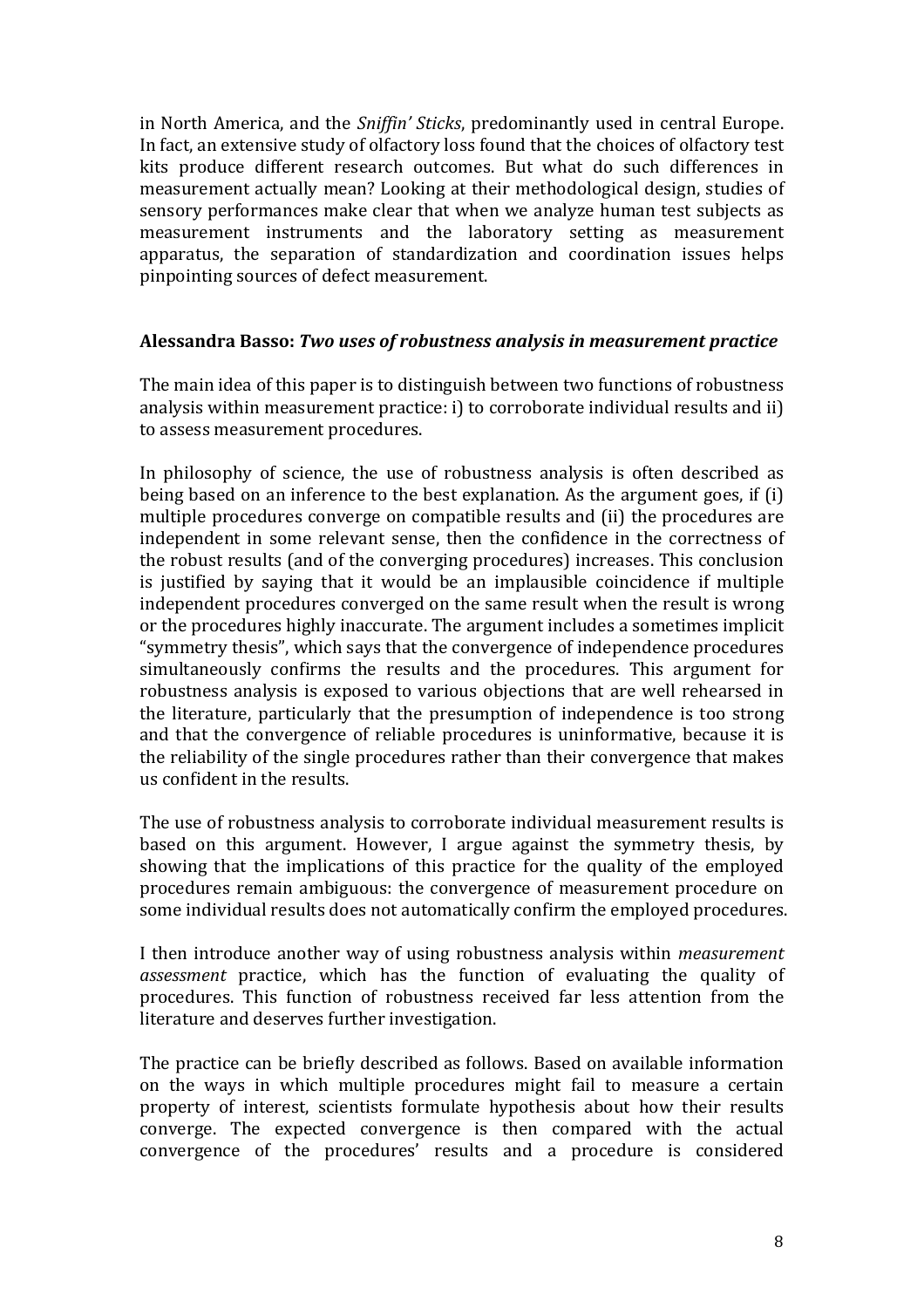(sufficiently) reliable if its outcomes converge with those of the others within the margins of expectation

I reconstruct the argument behind this function of robustness as follows: if  $(i)$ there is fit between the actual and expected convergence and (ii) the procedures have complimentary sources of error, then the procedures are (sufficiently) reliable.

The justification of this epistemic gain rests on the idea that a fit between actual and expected convergence shows that the sources of error do not affect the results more than what can be expected. This, in turn, is based on the complementarity of the sources of errors, which I describe as follows: two procedures have complementary errors if neither is "dominant" to the others with respect to all sources of error.

I argue that this use of robustness analysis is not exposed to the same criticisms as the other one, because it does not rely on the strong assumption of independence, and because the convergence of outcomes further constraints the errors attributed to each procedure, thereby providing new information about its reliability, information which would not be available without the comparison. Finally, the choice of examples used to illustrate the ideas contained in the paper allows me to explore some of the analogies between measurement practices in the physical and the social sciences.

# Francesca Biagioli: *Reconsidering The Philosophical Roots of Helmholtz's Theory of Measurement*

Hermann von Helmholtz has been acknowledged as one of the forerunners of measurement theory. However, his conception of measurement differs from later, representational conceptions, for several reasons. First, Helmholtz did not explicitly distinguish between numbers and numerals. Second, he used considerations regarding the origin of the decimal system in support of his empiricist philosophy of arithmetic. Third, his theory of measurement entails something more than a study of the conditions for using numbers in modelling measurement situations, because it implies that mathematical structures are common to both subjective experiences and objective ones. My suggestion is that these differences depend on Helmholtz's philosophical arguments. Not only do these arguments lend plausibility to some of the controversial aspects of Helmholtz's theory, but they provide us with a philosophical perspective on the main issues concerning measurement of his time. Helmholtz's paper on "Counting and Measuring" (1887) contains one of the clearest expositions of his naturalized interpretation of the Kantian theory of knowledge. He considered the concepts of number and of sum as taken only from the inner intuition of time in order to address the question: Under what conditions are mathematical symbols justifiably used to express metrical relations in the world? Helmholtz's answer was that such conditions can be formulated independently of the entities to be measured as laws of addition; nevertheless, the same laws are necessary for judgments about quantities to have a meaning. In other words, additive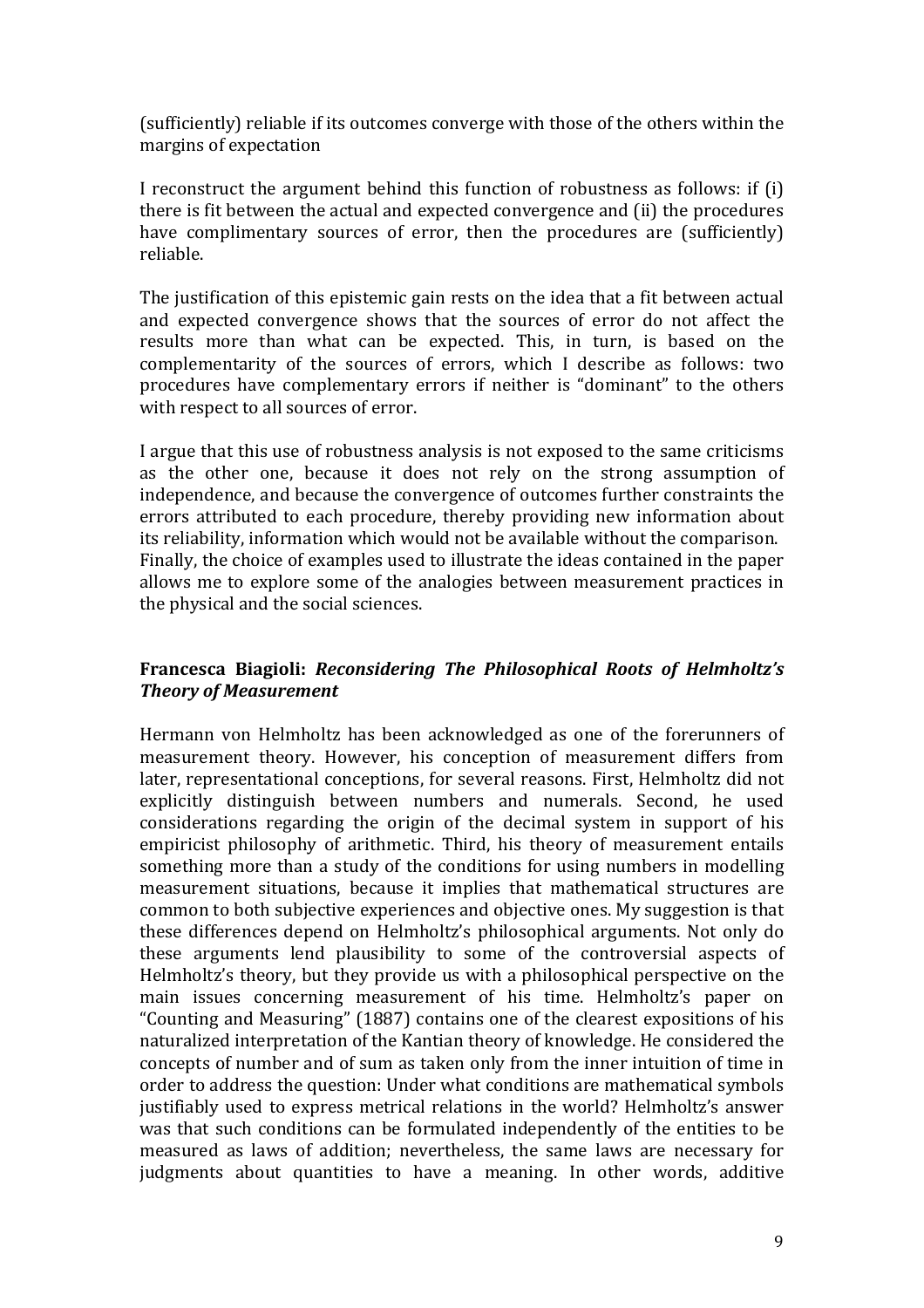principles play the role of constitutive principles of the objects of experience in Kant's sense, in that their domain of application defines what is measurable. At the same time, Helmholtz's argument differed from Kant's because Helmholtz excluded that a possible experience in general can be delimited a priori. Therefore, he argued for an extension of the laws of addition to all known physical processes as heuristic principle for empirical research. Although Helmholtz's universalistic account of measurability might seem to us to be contradicted by a variety of approaches to measurement, I point out that his view offered a new perspective on the discussion about the measurability of sensations which followed Gustav Fechner's and Wilhelm Wundt's attempts to measure psychological processes. Instead of arguing for measurability or incommensurability of sensations as such, Helmholtz replaced the metaphysical distinction between extensive and intensive quantities with a relative distinction between additive and nonadditive magnitudes in the sciences. The qualities of sensation offered the example of an attribute for which composition according to the method of addition was unknown, although neither the application of the same method nor a different form of quantification could be excluded. I suggest that the advantage of Helmholtz's empirical approach over both Fechner and the opponents of psychophysics  $-$  who argued for the incommensurability of sense qualities – lies in the fact that Helmholtz argued for a dynamical perspective on the problems concerning measurement.

### **Fabrizio Bigotti : The Laboratory of Santorio: Measuring the body and its** *functions in seventeenth-century medicine*

Along with mechanics and astronomy, medicine played an important role at the beginning of the sixteenth century in the making of measurement. The pivotal figure in this sense can be considered the Italian physician Santorio Santorio (1561-1636) who, thanks to his work *Ars de statica medicina* (Venice 1614), converted the process of metabolism in mathematical terms. Santorio worked within the context of academic medicine, yet he explored new ways to study the so called 'insensible perspiration of the body' by evaluating the difference between the weight of ingested food and the one of the excretions. Santorio was quite aware of the modern idea of experimentation as he experimented daily for over thirty years. For the sake of scientific certainty, he felt also the need to invent and realize tools, namely the 'steelvard chair' (or 'statera medica'), the first graded thermometer, the hygrometer and the 'pulsilogium' (an early pulsimeter) to assess each of the many parameters involved in the complex calculation of the weight of the *perspiratio insensibilis*. All together these instruments form one of the most interesting and vet underestimated laboratory of the early modern science: *the laboratory of Santorio*. Thanks to his results Santorio's *statica medicina* extended the life of the concept of the balance converting it into the one of the proportion between two given quantities. As such he no longer needed to investigate the cause of a disease, being able to deduce the inclination toward health or sickness from the alteration of normal weight of *perspiratio*. According to Santorio's idea, the body is now capable of being studied as a clock, using *numero*, *pondere et mensura*. Shall we speak here about a 'paradigm shift' in the Kuhnian sense or we are rather dealing with a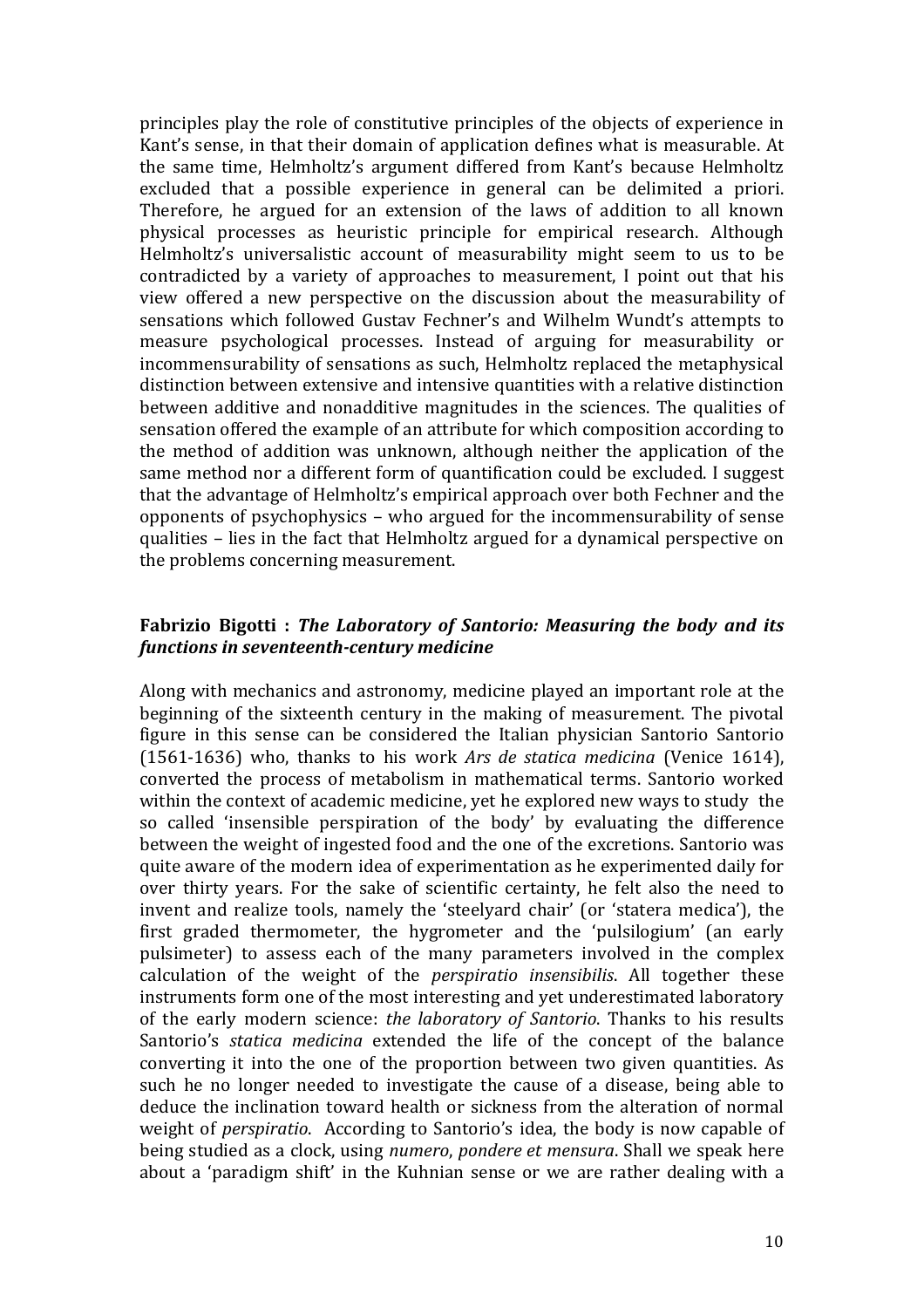plan of 'shared knowledge'? The answer to question depends on more general questions that intend to illustrate in my report this: What meant at the beginning of the sixteenth century measuring the body and its functions? What are the possible sources of such an approach and what kind of certainty Santorio's instruments were able to guarantee?

### **John Browne: Health measurement tools: when is good, good enough?**

Since its establishment in 1999 the National Institute for Health and Care Excellence in the UK has used the EuroQol health measurement tool to guide decisions about the cost-effectiveness of clinical treatments. In 2009 the English NHS broadened the use of the EuroQol to compare the performance of its hospitals when performing four elective surgical procedures (hip replacement, knee replacement, groin hernia repair and varicose vein surgery). The measurement properties of the EuroOol have received sustained criticism from psychometricians and clinicians but it contains to be used by a range of policy making bodies within and outside the UK. This is because scientific properties have become secondary to practicality when assessing the value of health outcome measures to end users. 'Practicality' here refers to the form of information required by policy makers, managers and economists when using the measures. The tools have been invented to help solve problems such as how to adjudicate between multiple expensive new technologies, and therefore it is a prerequisite that the output from these tools take a certain form, even if that requires significant scientific compromise. Meanwhile, a separate tradition within the social sciences, dominated by psychometricians, has largely ignored the practicalities demanded by end users and have produced scales that are increasingly impractical (longer and focused on narrowly defined constructs) but of a clearly superior scientific quality.

It is not clear how to reconcile the differing approaches to health measurement. In this talk a specific problem, the sensitivity of health measurement scales to clinically important differences between therapies, will be used to suggest a framework to guide end users when choosing one measurement paradigm over another. This framework requires answers to three questions. First, to what extent is one approach more likely than another to detect the signal of clinically important differences in outcome? Second, which perspective should we take when defining what constitutes a clinically important difference: societal or the perspective of the manufacturer of a therapy who will inevitably want ever more sensitive measurement tools to detect marginal benefits? Third, what counts as a good solution to a practical problem? Is it an absolute standard such as 'have we quantified the true difference between therapies as accurately as possible. regardless of the form that data takes"? Or is it a relative standard such as 'have we done better than the alternative', which might be anecdote, intuition, or simply allowing powerful vested interests to compete for the sympathy of policy makers for healthcare resources.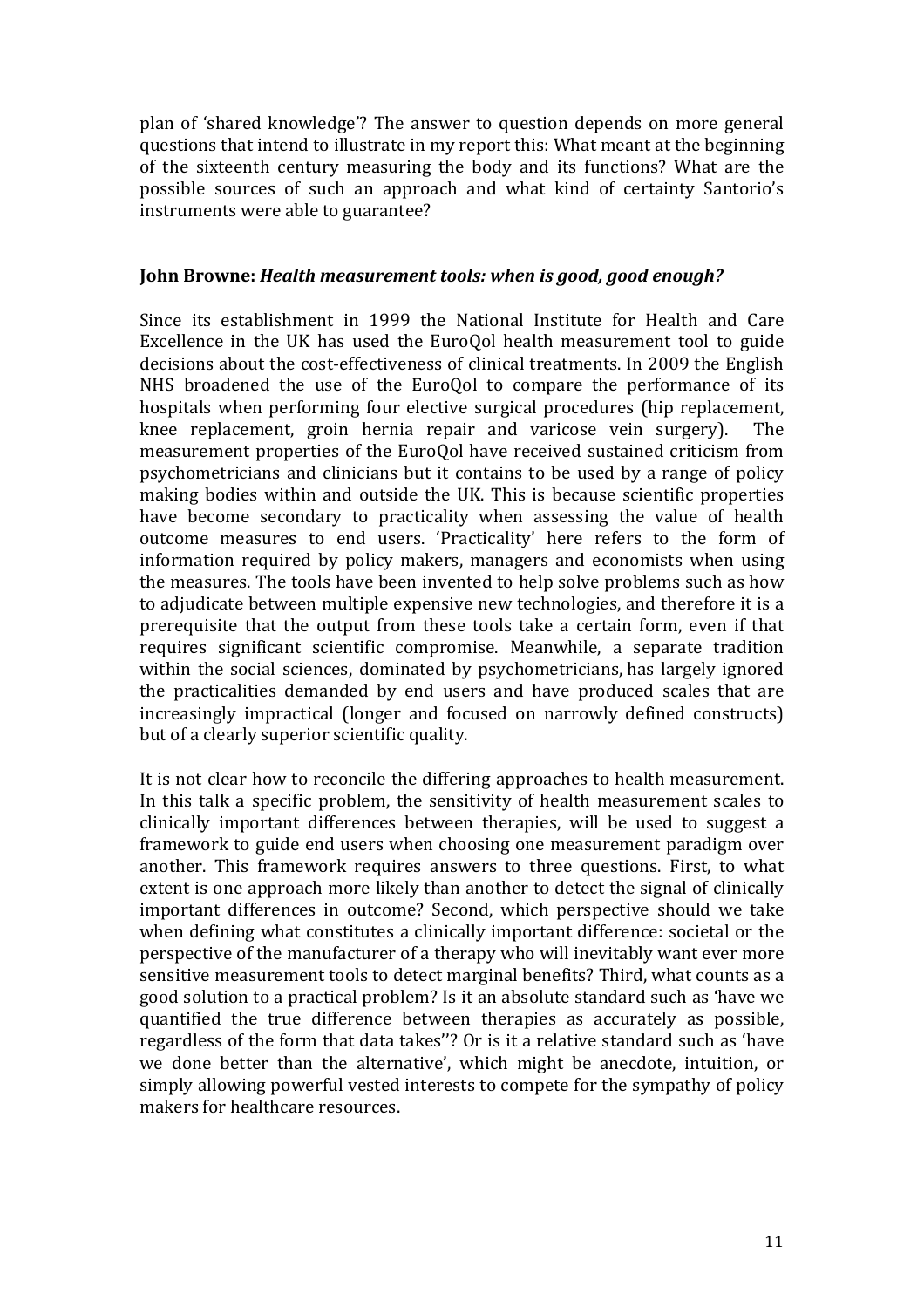## Evja M. Brynjarsdóttir: Money as a Tool of Measurement

The purpose of money is commonly considered to be to facilitate the exchange of goods and services. Its value, then, consists exclusively in exchange value, that which can be acquired in exchange for it, as opposed to use value. However, while exchange value seems to be solely quantitative, use value is largely qualitative. This brings us to a conundrum: How can money, as an exclusively quantitative instrument, represent goods and services that have qualitative value and be used to measure their value?

In his paper "The Moral Idea of Money"  $(1935)$ ,<sup>1</sup> Paul Goodman wondered how we could ever exchange one thing for another (Georg Simmel had brought up related concerns in his *Philosophie des Geldes* 35 years earlier<sup>2</sup>). While we could obviously never use a pair of shoes instead of a sack of flour, how come that we would ever consider the two things on a par so that we would be willing to exchange one for the other? Goodman argued that what really happens is that we take away the value and assign what he called indifference to the objects. Money serves the role of enabling such exchanges and in short, it might be said that when we use money to pay for goods or compensate someone for their work, we are assigning quantifiable value (amounts of money) to something that has qualitative value (human work, things that add to the quality of human life, etc.). What money is then measuring is not the actual qualitative value of the goods or services that are exchange, but this exchangeable quality; their *indifference*.

A related issue, dating back to Aristotle, is whether the ethical and the economical can ever be compared or whether they are by their nature concerned with values in different realms. If, as many have thought, quantifiable economical values are by their nature incommensurable with ethical values, or perhaps more broadly speaking with the normative realm or the qualitative realm, some further explanation may seem required for how money can function as a tool of measurement for goods and services that mainly have qualitative value.

My aim is to throw some light on how money as a quantifiable economical tool can be used to measure qualitative value, especially in terms of questions concerning the commensurability of value. I consider whether there is something unique in this respect when it comes to money or whether there are comparisons to be made to other standards of measurements, and whether the answer to the question about which things cannot be bought with money<sup>3</sup> has anything to do with difficulties regarding value measurement.

<sup>&</sup>lt;sup>1</sup> Paul Goodman (1935), "The Moral Idea of Money", *The Journal of Philosophy* 32, 126–131.<br><sup>2</sup> Georg Simmel (1978/[1900]), *The Philosophy of Money*, T. Bottomore & D. Frisby (transl.),

Oxon: Routledge.

<sup>3</sup> Cf. Michael Sandel (2012), *What Money Can't Buy. The Moral Limits of Markets*, New York: Farrar, Straus and Giroux.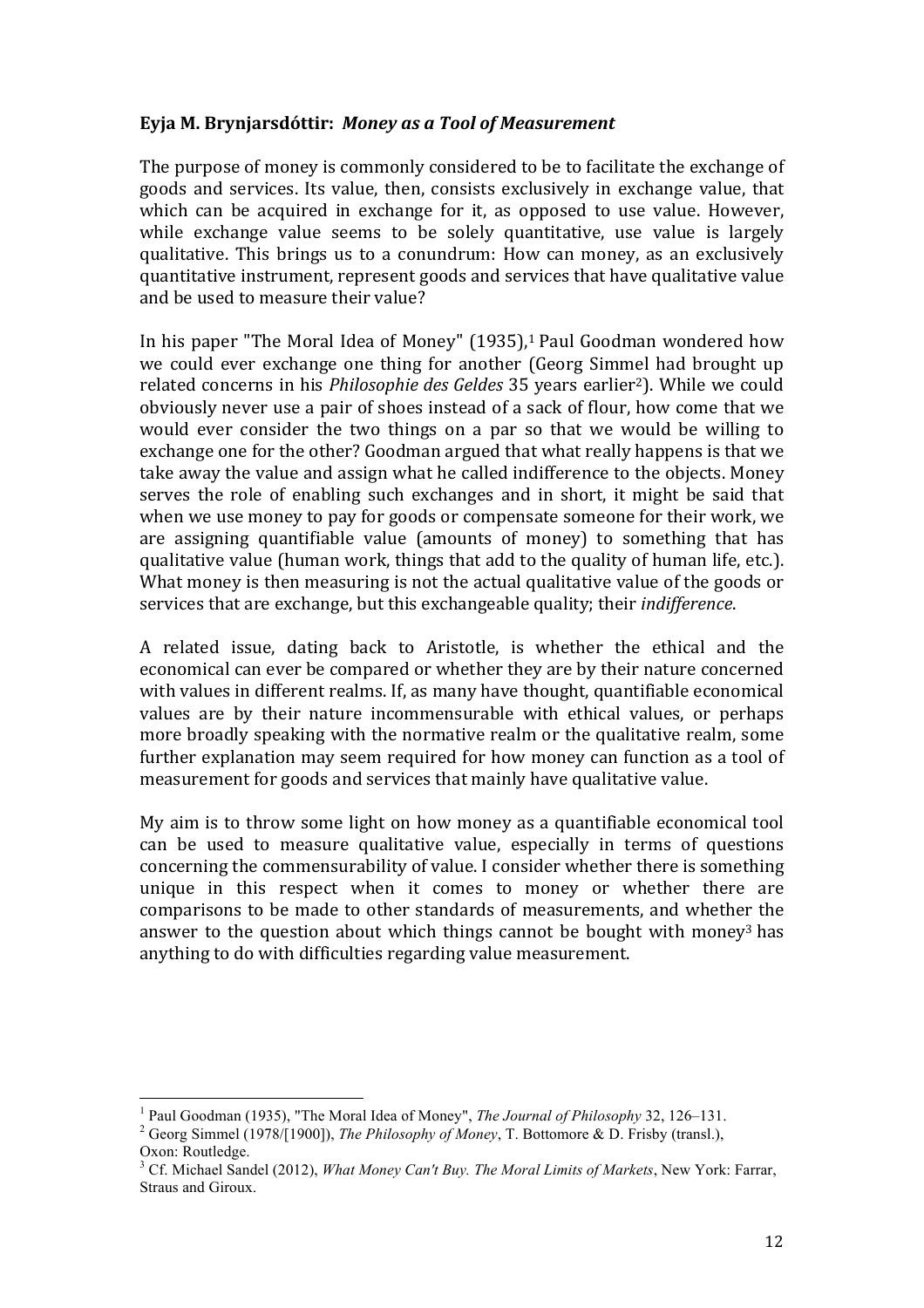# **Stefan J Cano: Social Measurement: Three Problems, Five Challenges, One** *Solution*

The numbers generated by rating scales, questionnaires, and tests in the social sciences are increasingly used as measurements of the central dependent variables upon which high stakes decisions are made. This rise in profile has significant implications for instrument construction, evaluation, and selection, as well as for interpreting studies. The science underpinning instrument development (i.e., psychometrics) is well established. However, social measurement is hampered by three key problems: the continued use of instruments that are scientifically weak; a divided field of psychometrics with opposing methods, views, and criteria; and a lack of substantive theories underpinning latent variables. The first two of these problems can be illustrated by five current challenges:

- Which measurement paradigm to guide instrument development and evaluation? There are three main psychometric paradigms (i.e., CTT, IRT, RMT) that each encapsulate different approaches, different criteria for success and failure, and different considerations as to what counts as measurement.
- How to recognise the limitations of psychometric "statistics"? Irrespective of the psychometric paradigm chosen to develop or evaluate instruments, these statistical analyses do not inform us as to what is being measured. This is because statistical adequacy does not guarantee valid measurement. As such, psychometric statistics can be misleading when considered in isolation, and cannot be expected to produce consistently meaningful results when considered apart from qualitative scale content evaluations.
- How best to measure change over time? One of the most important properties of measurement instruments in the social sciences is their ability to detect change (commonly known as "responsiveness"). However, standard psychometric analyses of responsiveness generate illogical results and are flawed. Nevertheless, the relative responsiveness of competing instruments using these methods frequently drives instrument selection in social measurement.
- What sample sizes for scale development and evaluation studies? The appropriate sample sizes for ensuring adequacy in psychometric studies is unclear, the literature is vague and incomplete, but this has a major impact on the outcomes and inferences of instrument development studies.
- How to overcome the legacy of legacy instruments? There exists many thousands of measurement instruments in the social sciences, and although even in the instances where they are shown to be scientifically weak, they continue to be used for other reasons apart from the extent they are quality metrics.

The most pressing issue is the third problem; i.e. need for theory. To that end, there are two key requirements to advance our understanding of what instruments measure in the social sciences: explicit theories of the constructs; and explicit methods to test those theories. As such, instrument development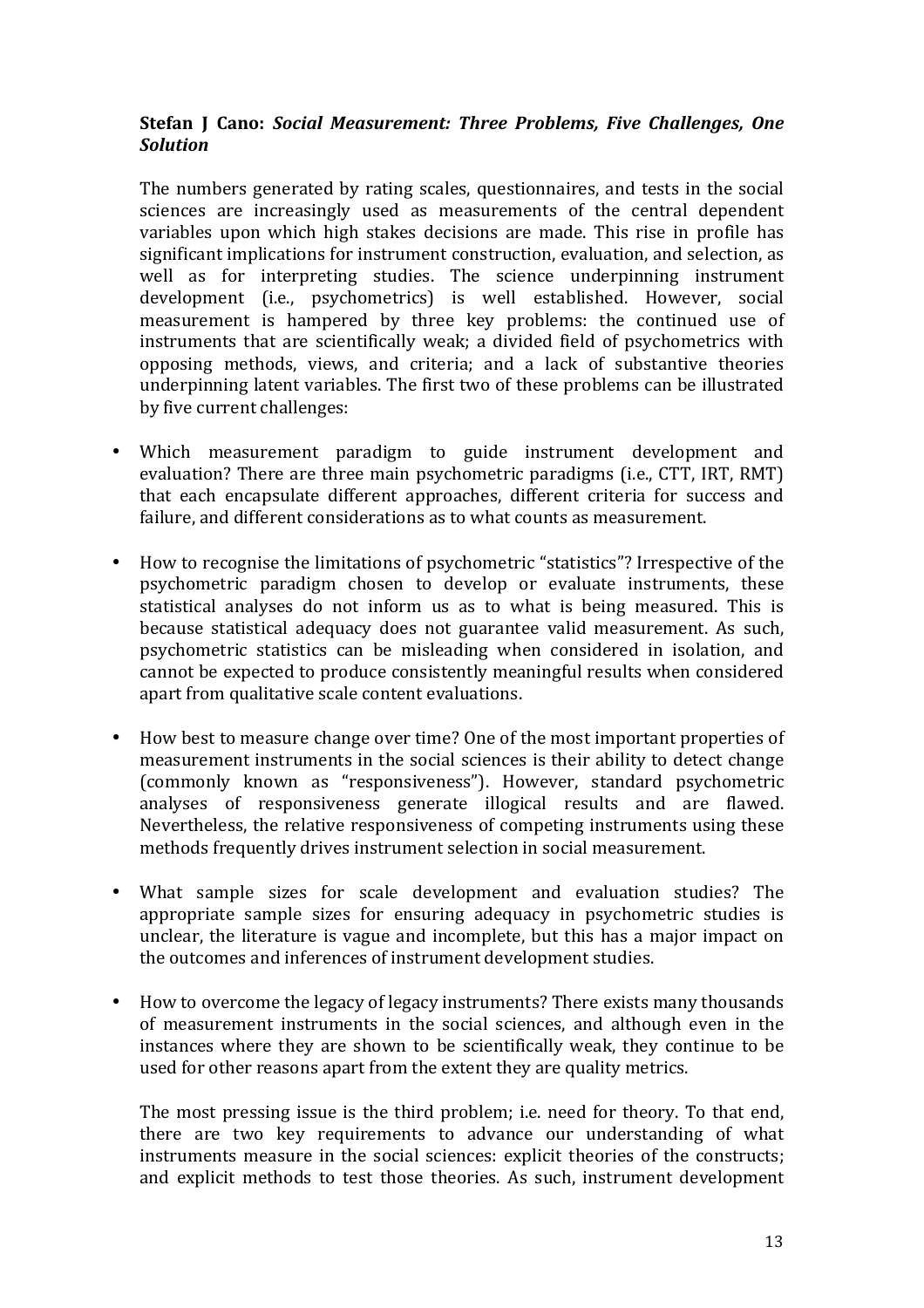should be from the ground up (i.e., clear definitions), rather than the traditional top down approach (i.e., arbitrary statistically-driven methods of grouping items). This necessitates the complementary roles of qualitative and quantitative methods to ensure that construct definitions and subsequent theory determines instrument content, and psychometric analyses are used to assess the validity of the resultant construct theories. This "solution" provides the foundation to begin to address the current problems with, and challenges of, social measurement.

# Laura M. Cupples: *Applying Tal's Model-Based Account of Measurement to Nomothetic Quality of Life Measure*

Applying Tal's Model-Based Account of Measurement to Nomothetic Quality of Life Measures

Eran Tal has developed a model-based account of the epistemology of measurement. While Tal's work focuses on the measurement of time, he has suggested that this account might also apply to other measures as well, providing a unifying account of measurement across the physical and social sciences. I argue in this paper that his account does not extend unproblematically to measures in the social or medical sciences. As a case study, I examine nomothetic quality of life measures. Does the epistemic support models offer for these measures mirror that of Tal's physical measures, or are models playing a different role in these measures?

According to Tal's model-based account, "a necessary precondition for the possibility of measuring is the specification of an *abstract and idealized model of the measurement process*" (Tal 2012). That is, our claims about measure validity and our judgments about measurement accuracy only become meaningful in reference to some model of the measurement process under consideration. Similarly, we can only meaningfully compare measurement outcomes when we have a model to contextualize those outcomes (Tal 2012).

Tal explains that he takes models to be abstract representations of local phenomena that are constructed based on theoretical, statistical, and pragmatic assumptions about those phenomena. He argues that models can function as mediators between abstract theory and concrete phenomena. They can also serve as instruments that help predict and explain the behavior of target systems (Tal 2012). This account suggests that, for Tal, models provide epistemic support for measurement primarily through theory articulation, i.e. taking scientific theory in concert with statistical and pragmatic assumptions and applying that theory locally.

However, many philosophers as well as thoughtful researchers and clinicians have complained that quality of life measures lack solid theoretical grounding. There is no generally agreed upon account of what well-being entails or how quality of life varies with life circumstances or our adaptation to those circumstances. There is also little theoretical grounding for our assumptions about how respondents understand and interact with these survey instruments,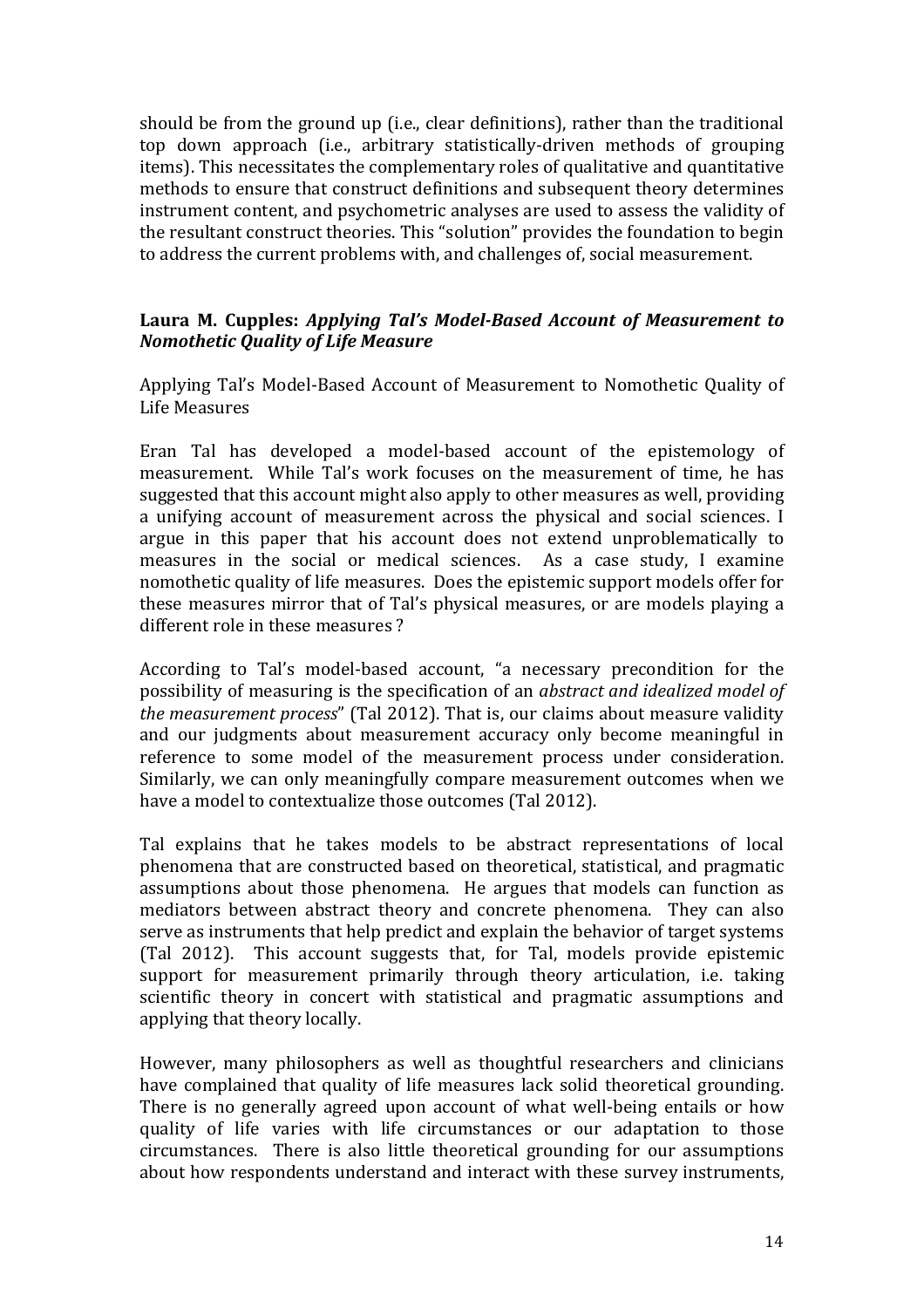i.e., how these measures tap into the phenomenon in question. Leah McClimans has argued that because respondents have varying conceptions of quality of life, they often interpret the questions posed by these survey instruments in unexpected and inconsistent ways (McClimans 2010).

It is clear that if models provide epistemic support for quality of life measures, it is not because they are mediating between abstract theory and concrete phenomena as Tal argues they do in physical measures. There is no welldeveloped or widely agreed theory of quality of life to serve as a target for mediation. Given this state of affairs, we should ask what it might mean to give a model-based account of quality of life measures and if it is still possible for models to provide epistemic support for claims about the validity, accuracy, and comparability of these measures.

### **Nadine de Courtenay and Fabien Grégis :** *Grappling with measurement uncertainties: philosophy of practice and practice of philosophy*

Calculations of measurement uncertainties heavily rely on probability theory. Their use of compound statistical models has recently nurtured extensive debates among metrologists on the proper way to calculate uncertainties. The International Organization for Standardization (ISO) published in 1993 a synthetic document which aimed to regulate the practices of uncertainty calculus in a large spectrum of scientific and applied fields: the *Guide to the expression of uncertainty in measurement* (GUM). However, far from closing the debates, the publication of the *GUM* has refuelled them after numerous commentators pointed out the lack of statistical consistency of the document. One of the most substantial points of contention revolves around the growing use of Bayesian statistics in metrology and their gradual overthrow of the traditional frequentist methods.

The draft we propose to discuss presents an analysis of the debates raised by uncertainty calculations in the metrological literature. After a brief survey of the core differences between the frequentist and Bayesian methods of measurement uncertainty and their philosophical ramifications, we would like to reach beyond the scientific and even the philosophical particulars of the debate to explore how the scientific, practical and philosophical agendas get articulated to one another within the metrological arena, and reflect on what this debate can teach us concerning the relation of philosophy of science with scientific practice. Indeed, our analysis shows that, while they often appear quite technical in nature, the metrological discussions on uncertainty explicitly deal with many philosophical topics and sometimes contain genuine epistemological developments which reveal that the practitioners themselves feel the need for firm conceptual and philosophical foundations.

More precisely, we would like to benefit from the insights of the participants to the conference on several topics among which we can mention the following ones: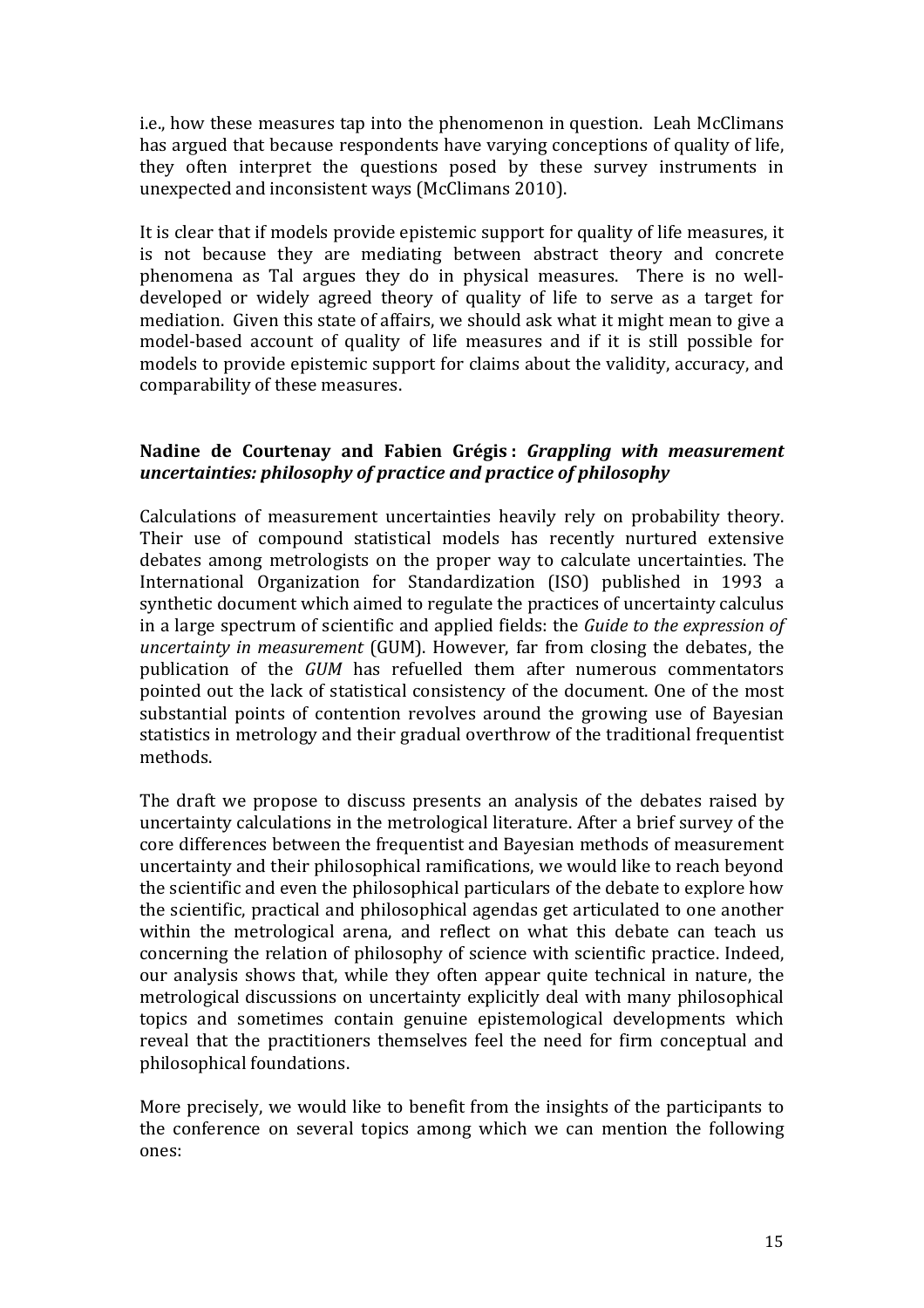– To what extent have the theoretical and technological means available to deal with the calculation of uncertainties contributed to shape the panel of conceptual and philosophical options discussed in the literature? To what extent other emerging possibilities make it questionable that a solution to the problem consists in choosing between the traditional frequentist-Bayesian philosophical alternatives? The ever-growing role of "Monte-Carlo" simulations in uncertainty calculations gives an example of how practical possibilities can drive the theoretical agenda much more that conceptual or philosophical (pre)conceptions do.

– The Bayesian approach did not impose itself on conceptual grounds. It emerged at the intersection of conceptual and philosophical concerns, technical constraints and practical goals driven by users' needs (researchers, engineers, industrials...). To what extent are the constraints we see at work in the conceptual and philosophical debates on uncertainty calculations in metrology of a same or different nature as the constraints that emerge in other areas of science? The kernel of this question lies in the fact that metrology addresses questions about the *methodology* of science and fixes the criteria of acceptability of our theoretical and practical statements, but is also oriented by practical and engineering goals. The publication of the *GUM* and its aftermath illustrate this role both on a theoretical and an institutional level.

## **Isobel Falconer** *: "No actual measurement ... was required. No better method … has ever been devised". Cavendish, Maxwell, and the inverse square law of electrostatic attraction*

Traditionally, the foundation of the theory of electrostatics has been taken to be Coulomb's 1785 torsion balance experiments, reified as "Coulomb's Law". However, Coulomb's results, and interpretation, were frequently challenged, notably by Volta and Simon and, as late as 1836, by William Snow Harris.

In the first edition of the *Treatise* on *Electricity* and *Magnetism* (1873), Maxwell acknowledges Coulomb's experiments as establishing the inverse square law, merely to dismiss them again as demonstrating it only to a rough approximation. Instead he cites the observation that a charged body, touched to the inside of a conducting vessel, transfers *all* its charge to the outside surface of the vessel, as 'far more conclusive than any measurements of electrical forces can be'  $(H74)$ . This assertion was based on mathematical proof that an exact inverse square law was a necessary condition for electricity to rest in equilibrium on the surface of a conductor.

The following year Maxwell acquired the hitherto unpublished electrical researches of Henry Cavendish, and found that around 1771 Cavendish had conducted a (fairly) rigorous test of the mathematically predicted null result concluding that the negative exponent in the force law could not differ from 2 by more than about 1/50. Maxwell and a research student, Donald McAlister, created their own version of Cavendish's experiment, achieving a claimed sensitivity of 1/21600. By the second edition of the *Treatise* (1881) his previous,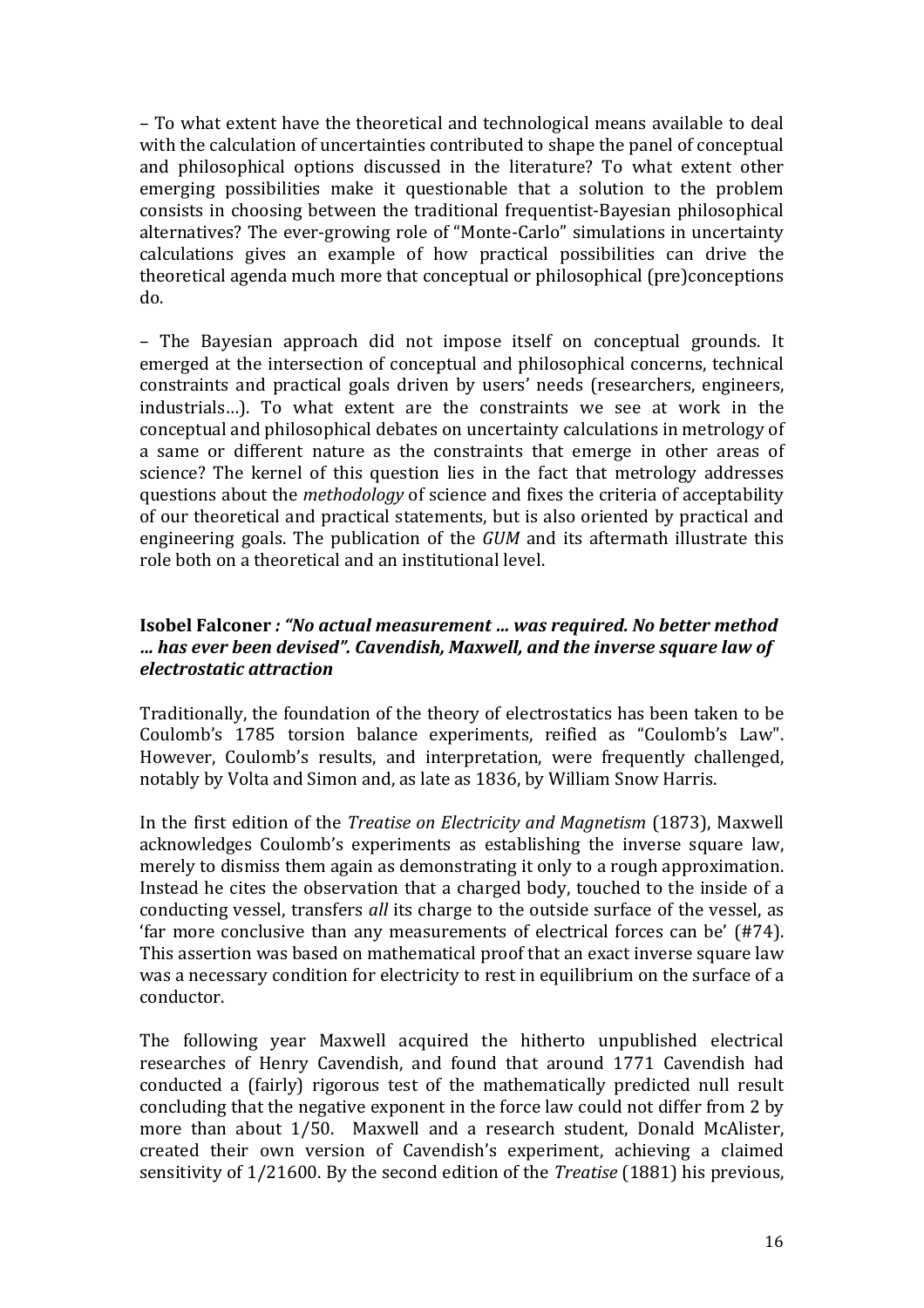"...far more conclusive than any measurements...' has become '... a far more accurate verification of the law of force [than Coulomb's]' (#74). In his draft for the Cambridge Philosophical Society, Maxwell wrote, 'Cavendish thus established the law of electrical repulsion by an experiment in which the thing to be observed was the absence of charge on an insulated conductor. *No actual measurement of force was required. No better method of testing the accuracy of the received law of force has ever been devised'* (my emphasis).

More recently, Dorling  $(1974)$  has explored the sense in which it was rational for Cavendish and Maxwell to generate an entire law from a single (null) data point, while Laymon (1994) has pointed out the circularity of Maxwell's argument and located the actual measurement in the testing of the sensitivity of the electrometer.

Taking Laymon's and Dorling's critiques on board, and drawing on works and papers by Maxwell, Kelvin, Tait and Harris, this paper will examine how Maxwell and his contemporaries understood what Cavendish had done, what they thought the null method achieved, and the value to them of recreating the experiment.

# **William P. Fisher, Jr.: Toward A New Dialogue between the Natural and** *Social Sciences*

Given the demise of the universality formerly assumed characteristic of singular science, what potential might there be for a new, mutually informative and productive dialogue between the natural and social sciences? Four developments in this regard suggest new possibilities for the future.

First, instead of modeling themselves on the natural sciences, the social sciences should focus on the playful model-based reasoning practices used in everyday thinking and collective cognition that have been extended and refined in the natural sciences. The question becomes one of how to tap and extend everyday model-based reasoning in useful ways in psychology and the social sciences, instead of continuing fruitless efforts aimed at defining these fields in terms of, or in opposition to, the natural sciences.

Second, there are at least eight areas of advances in measurement research and practice that arguably should have had revolutionary, paradigm-shifting consequences in psychology and the social sciences. The eight points concern  $(1)$ the mathematical form of the models/laws, (2) Rasch's parameter separation theorem and proofs connecting it with axioms of additive conjoint measurement, and with the necessity and sufficiency of scores for the estimation of those parameters, (3) widely repeated experimental results producing linear units of measurement that retain their identities across samples, over time, and across instruments,  $(4)$  the integration of qualitative and quantitative data, methods, and results, (5) the reproduction of SI length, mass, and density units from ordinal observations, (6) predictive theories for multiple constructs explaining variation in item difficulty or agreeability, (7) improved measurement efficiency,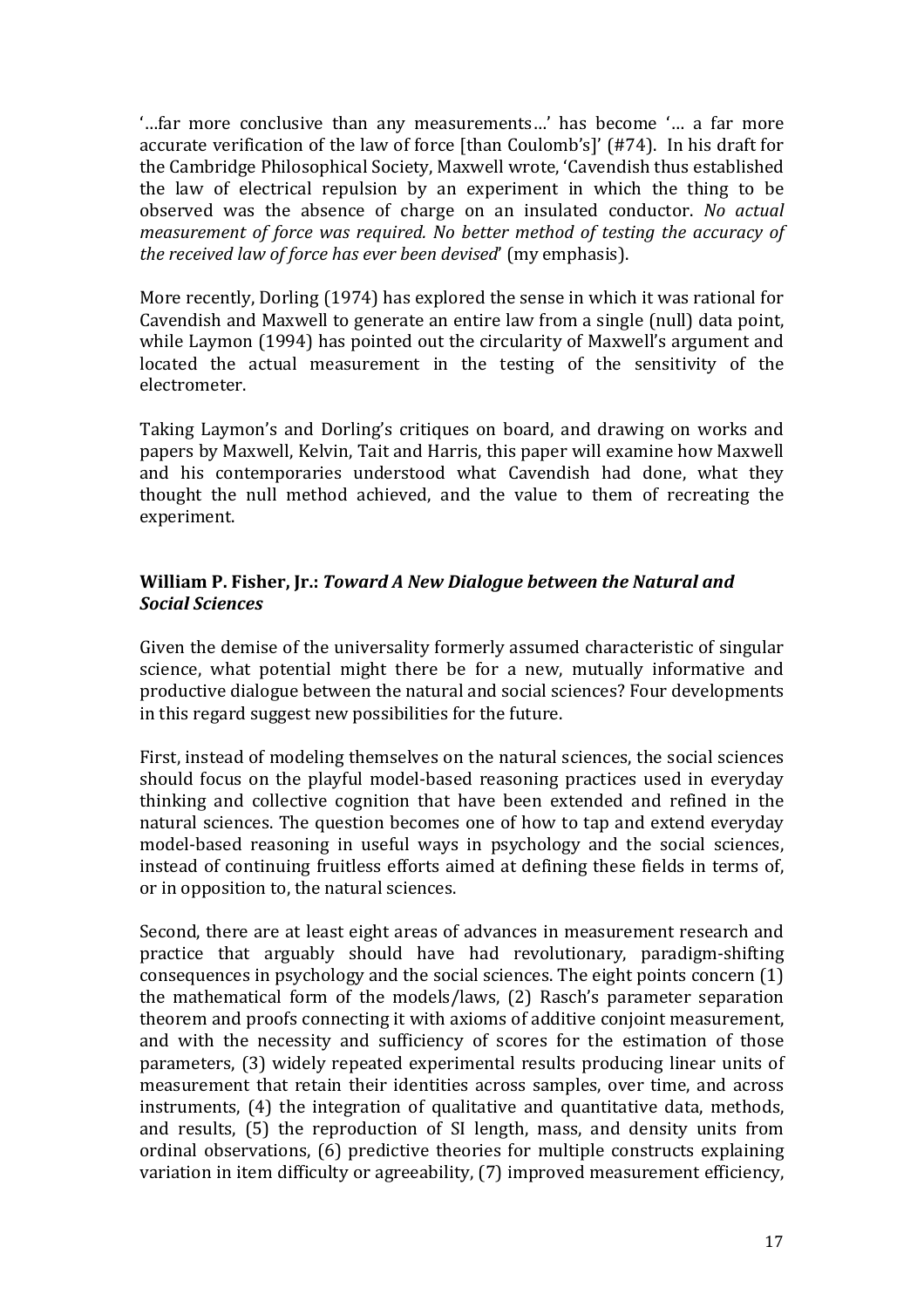practicality, and meaningfulness, and  $(8)$  the widespread use of these models and methods in over 40 years of unpublished proprietary applications.

Third, the futile positivist expectation that data alone, and the equally fruitless anti-positivist expectation that theory and data together, are sufficient to the task of shifting paradigms are countered by the post-positivist recognition of the essential role played by portable instruments embodying theory-data relations expressed in a standard unit and common language distributed throughout a network of end users. A systematic post-positivist approach to devising consensus unit standards, ensuring the quality of measures traceable to them, and putting them in play in larger social, scientific and economic contexts builds on the eight points in part two and extends them in terms of the cognitive processes described in part one. Processes of noise-induced order that characterize the stability of a wide range of types of standards networks are of special interest.

Fourth, a start to a new dialogue between the natural and social sciences began in 2008 with presentations and publications co-authored by psychometricians and the physicists and engineers involved in the metrological work of international weights and measures institutes. Lessons in the fundamental importance of metrological traceability need to be learned in psychology and the social sciences, and the construction of invariant linear measures and standard units with known uncertainties from ordinal observations needs to be learned in metrology. Parity in this process of mutual teaching and learning across the sciences may create the context for exciting new innovations on a grand scale.

# **Jim Grozier:** *Are Angles Dimensionless?*

Angles are often said to be dimensionless  $-$  in other words, pure numbers. Yet they certainly have units  $-$  radians, degrees, minutes, revolutions etc  $-$  and hence, using Bridgman's construction for assigning dimensions, in which units and dimensions are inextricably linked, one is forced to conclude that they also have dimension.

In science, however, angles are commonly measured in terms of the *radian*, defined as the angle which subtends an arc of 1 unit of length at a radius of 1 unit of length, so that the numerical magnitude of an angle in radians is obtained by simply dividing arc length by radius. This means that angles in radians are not affected by changes in the unit of length, nor, naturally, are they affected by changes in the units of mass and time either, and hence in a 3-dimensional "mechanical" (MLT) dimension space they do appear to be dimensionless.

If we approach the measurement of angles from first principles, using Norman Campbell's method of specifying an ordering relation, a combination rule, and a unit, we see that our unit can in fact be anything we like, and there is nothing special about the radian. The radian was actually a fairly late arrival on the scene, having been first used by Euler in 1765 and named by James Thomson in the late 19th century.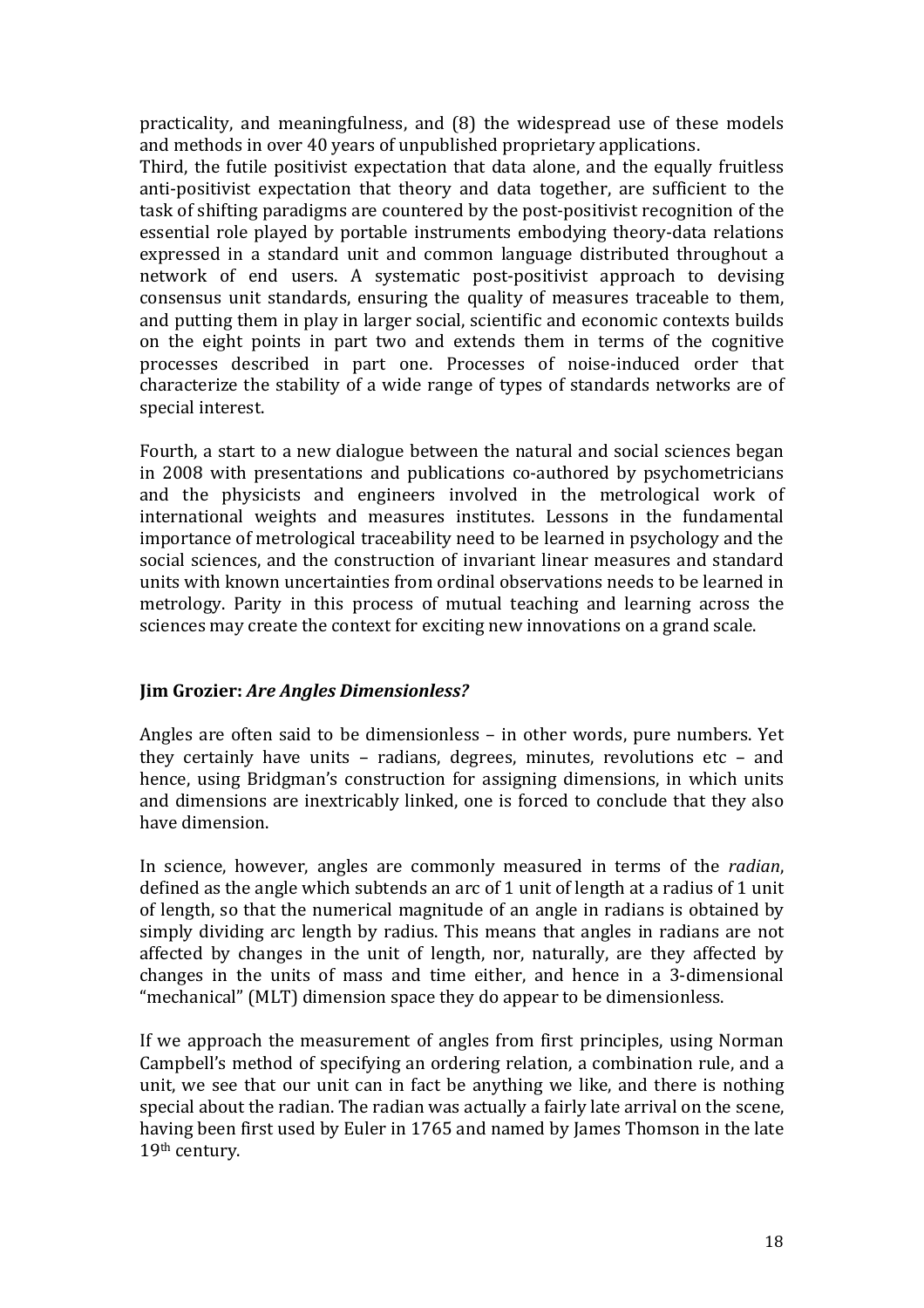I argue that the apparent contradiction can be avoided if we recognise that the above definition is that of a *unit*, and not of the concept of angle in general, and that angle should indeed be regarded as a base quantity with dimension. There are parallels here with the  $19<sup>th</sup>$  century treatment of electrical quantities, in which Maxwell's definition of a unit of charge was also regarded as a definition of electricity itself.

Treating angular measure in this way has both advantages and drawbacks. In practical terms, a general format that is invariant to change of units  $-$  a property John Roche has termed "gauge invariance" – would introduce a dimensioned constant into the relationship between angle, arc and radius, as does Coulomb's Law today in the case of electric charge. When using radians, this constant would have the same dimensions but a numerical value of unity. However, if such a gauge-invariant system were adopted, the constant would appear in the Small Angle Approximation, and hence also in the derivatives of trigonometric functions, making any associated derivations rather unwieldy.

On the plus side, though, recognising angle as a fourth mechanical base quantity would remove an unfortunate degeneracy whereby some "rotational" quantities appear to have the same dimensions as other, quite distinct, quantities  $-$  such as torque and energy, or angular momentum and action. As Roche has pointed out, this degeneracy has been used as a counter-argument to the view of dimension as revealing something of the "essential nature" of a quantity.

### Godfrey Guillaumin: *From circles to ellipse: Epistemology in the historical* development of measurement procedures in early modern astronomy

An historical analysis of ancient practices of measurement in astronomy up to early modern era with Kepler shows an interesting regulative system of epistemic justification. From Hipparchus and Ptolemy to Kepler, measurement procedures for knowing planetary movements and cosmological distances and sizes were explicitly elaborated through a system of three intertwined components; namely, data, geometry, and ontological considerations. Even though these components have been well studied (Swerdlow & Neugenbauer 2012; Neugebauer 1972; Gingerich 1993), their underlying and multidimensional epistemology has not. It can be shown that through its historical development, this system was constituted and uphold by a complex dynamical regulative system of justification, which can be conceived in two directions: an horizontal and a vertical axes.

In the vertical axis, these three components exhibited their own and separate criteria of justification; *i.e.*, elements for reliable data are different and epistemologically independent from elements for justification of a specific geometrical configuration, etc. In the horizontal axis, there were feedback relations among these three components that conforms a kind of dynamic (or quasi iterative, see Chang, 2007) justification; *i.e.*, calculated data and detected data should match each other; or ontological considerations should be satisfied by geometrical configurations, etc. Because of historical and philosophical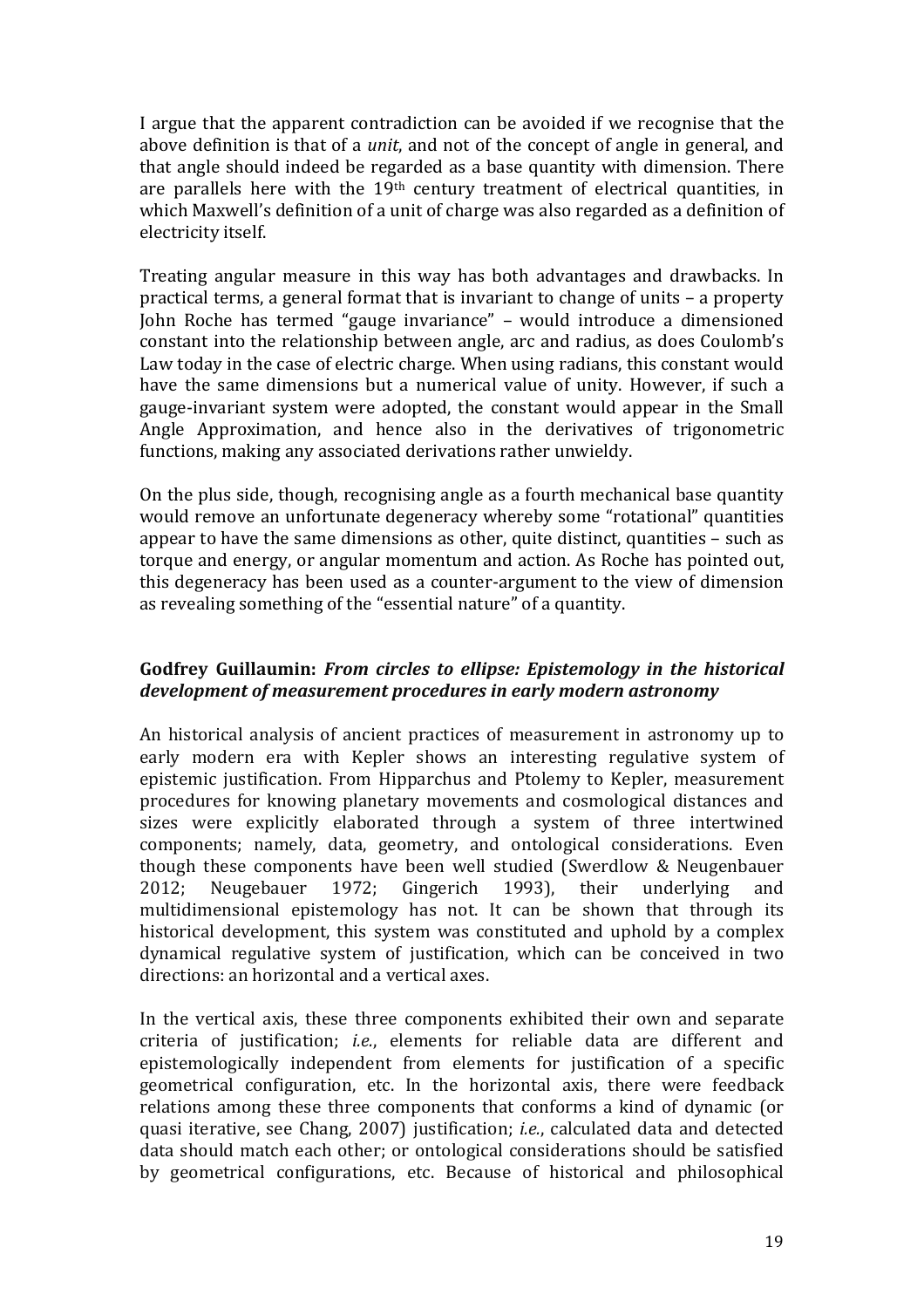relevant reasons it is reasonable and fruitful to consider this complex system like a dynamic regulative system of justification.

One relevant feature of this regulative system was that at the beginning of its historical conformation not all of its components and the relations among them were strongly and well established; in fact, just a few of them were explicit and well understood. It was through its historical development that almost all of its components and their relations were elaborated, modified, and mutually adjusted to finally accomplish an almost perfect integration *(i.e., a cognitive integration*) in Kepler's procedures. Thus, globally the epistemic justification of Kepler's procedures represented an epistemological "phase change" in comparison with its predecessors. This case study clearly shows that the epistemic justification underlying the procedures of measurement is adequately conceived in terms of neither foundationalism nor coherentism alone. Therefore traditional epistemology is inadequate to study the epistemology underlying of the measurement procedures and its developments. Traditionally, the epistemology of measurement procedures has been insufficiently studied, with some exceptions (Boumas, 1999; Tal, 2012). The aim of this talk is to offer a rough account of the dynamic regulative epistemology that historically conformed the modern astronomical procedures of measurement.

### **Conrad Heilmann:** *The Making of Economic Measurement*

Numbers are ubiquitous in economics: numbers such as those that express GDP. unemployment, inflation, discount rates, and many more are frequently in the focus of interest. Yet, it is unclear to what extent such numbers really express quantities and whether they are the result of a procedure that one might call measurement. This is a pertinent problem not only for theoretical reasons, but also practical ones: it is impossible to imagine policy-making without numbers that are produced by economists. Yet, in policy-making such numbers can take on a life of their own: often, they are used without paying attention to what kinds of assumptions and limitations they entail.

In this paper, I defend a proposal for necessary and sufficient conditions that ensure that numbers used in economics are based on measurement. More specifically, I defend the following normative conception of good measurement in economics.

Economic Measurement. For any number used in economics, it is based on measurement if at least one of the following conditions holds:

(i) The number is based on the conceptually sound combination of quantities. (ii) The concept expressed by the number is numerically representable. (iii) The number is based on a reliable and objective procedure.

This paper shows how these conditions embody important accounts of measurement from philosophy of science, investigates their relations, and demonstrates their applicability to important measurement problems in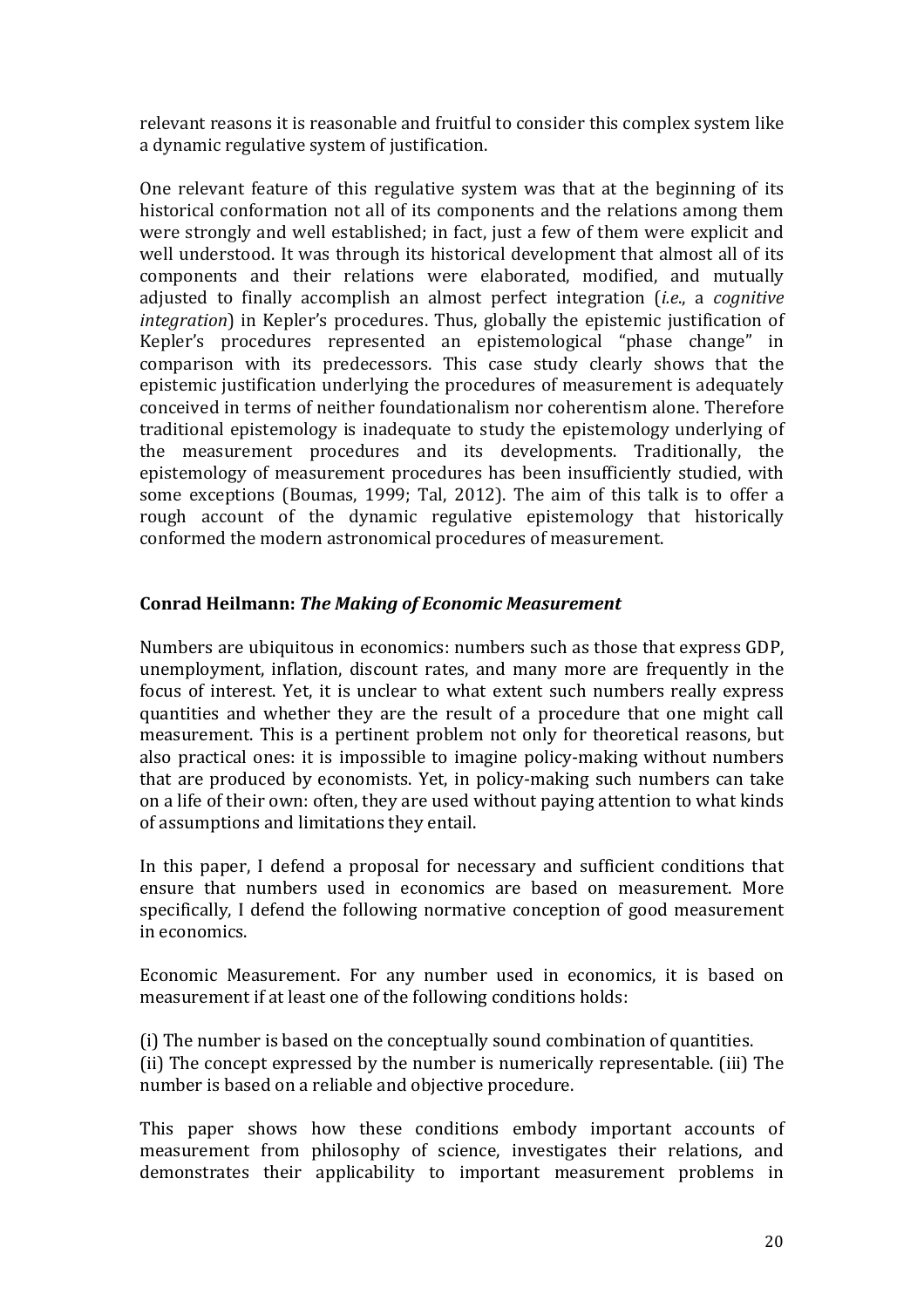economics.

In a first step, I show how each of the conditions captures important aspects of measurement, as discussed in the philosophy of science literature.

(i) Concerning the conceptually combination of existing quantities. There are many measurements of particular facts that can be combined in order to form a comprehensive picture of a given situation or system. Thus, economic measurement can be understood as the formation of numbers out of other quantified concepts. I demonstrate how the literature on concept formation in the philosophy of science and the philosophy of language can provide the necessary tools to make this criterion precise.(ii) Concerning the numerical representability of concepts. Minimally, in or- der to motivate a number, the concepts that the number expresses have to be representable. The Representational Theory of Measurement (RTM) provides tools to make this criterion precise. According to RTM, measurement consists in the construction of mappings between empirical structures and numerical structures. RTM expresses conditions of measurement as axioms on set-theoretic structures, and allows us to express precisely what kinds of numbers can in principle represent them.

(iii) Concerning the reliable and objective measurement procedures. In order to be able to replicate measurements and to compare numbers over a vari- ety of contexts and times, reliable and objective procedures are needed. In the literature on measurement instruments and measurement science, measurement is primarily a matter of having reliable and objective procedures. I demonstrate how the literature on model-based account of measurement can provide the necessary tools to make this criterion precise.

In a second step, I clarify the logical relationship between the three conditions, by applying them to competing accounts of the measurement of wellbeing, utility, welfare, and happiness in economics. I show that the vast literature of competing approaches in this area can be both captured and taxonomized by the account of economic measurement.

# Gil Hersch: Filling the void: the need for accounts in defense of well-being *measures*

If policy-makers want to determine the effects their policies have on well-being, they need some way to measure well-being. Social scientists have developed a variety of methods for measuring well-being (e.g. subjective well-being measures, economic measures, and objective indices). However, these methods sometimes significantly diverge in their assessments of the effects of a given policy on wellbeing. Because these measures play a central role in guiding public policy, it is important to figure out how to decide between them. The ongoing debate regarding well-being measures is an interesting case study in the philosophy of measurement because it allows us to both examine how the debate evolves as well as to influence how it does so.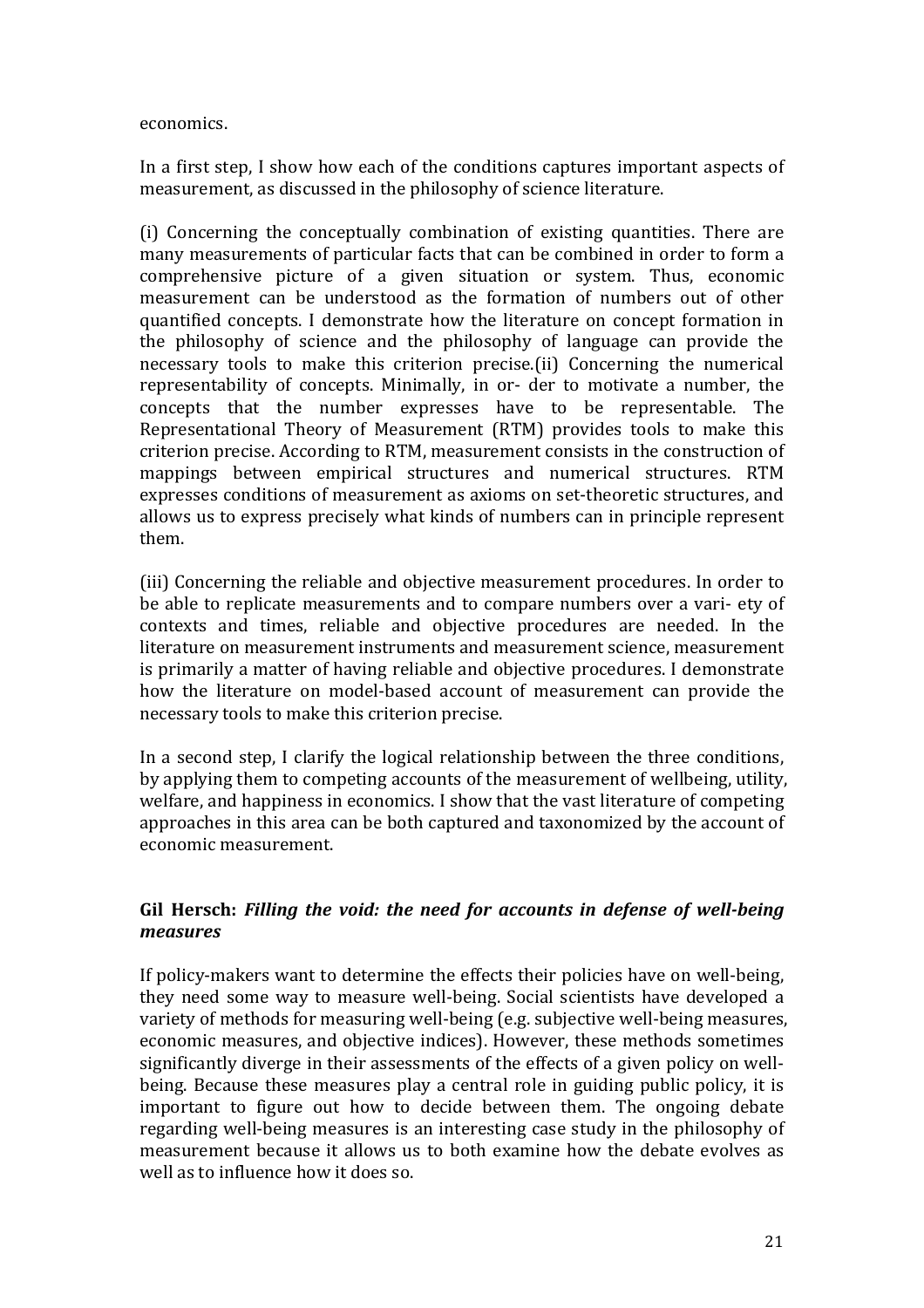Philosophers have debated how to characterize well-being for a long time and no resolution is soon to come. But even if we accepted some theoretical account of well-being, we face the further problem of representation—determining which measure best represents the given characterization of well-being. As both Eric Angner (2011) and Matthew Adler (2013) demonstrate, it is *possible* to view well-being as constituted by, for example, preference- satisfaction and still consider both subjective well-being measures and traditional economic measures as valid representations of well-being characterized as preference. That multiple measures might be considered appropriate representations of a single way of characterizing a concept is not new in the philosophy of measurement literature (see Chang (2004), Cartwright & Bradburn (2010), Tal  $(2013)$ ), though this realization is often lost in the well-being measurement debate.

Because social scientists often conflate the characterization of a concept with how that characterization is represented, they often do not provide a clear account of why their chosen measure is a good operationalization of the wellbeing concept they have in mind. However, having such accounts are important because how a characterization of well-being is operationalized by a measure determines how well the measure corresponds to the characterization of the well-being concept. This correspondence is what we need to examine to adjudicate between the different measures. If we want to adjudicate between the measures to decide which measure to use to guide well-being policy, a defense of how the operationalization fits the concept as characterized is required.

Daniel Kahneman's work on objective happiness (2000, 2004) comes close to providing a defense of operationalization that does this, albeit for what Kahneman himself takes to be only a component of well-being—experienced utility. Kahneman characterizes experienced utility as a summation of momentutilities and uses his Day Reconstruction Method to measures moment utility. In doing this Kahneman provides a concrete image of the abstract concept experienced utility, and matches this image with an actual system of entities and operations— the Day Reconstruction Method. Kahneman's discussion of his operationalization of experienced utility can serve as a model for how to argue for a match between a characterization of a concept and its representation. Without such arguments being made explicit, it will be difficult to make progress in the well-being measurement debate.

# Alistair Isaac: The Rise and Fall of "Volume": A Case Study in Psychophysical *Measurement*

This talk examines the changing norms of psychophysical measurement through the example of auditory "volume." I argue that the trajectory of changing interest in volume is best explained by a change in attitudes toward our epistemic access to phenomenal attributes intimately connected to the introduction of multidimensional scaling techniques.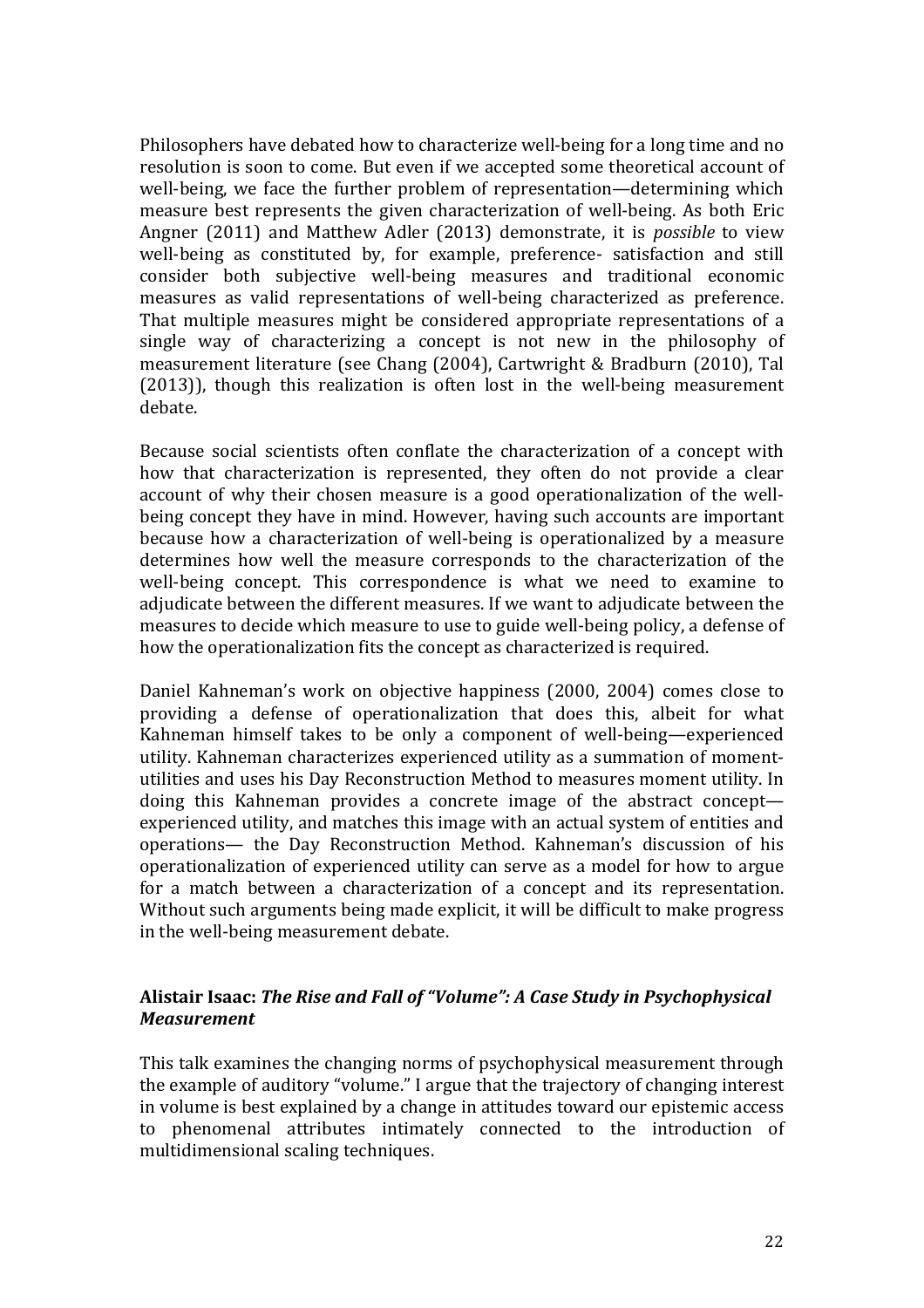In the early  $20^{th}$  century, it was discovered that subjects could consistently assign volume as an attribute of auditory stimuli distinct from loudness or intensity. This prompted speculation that volume might be a distinct auditory quality, or even a truly amodal perceptual quality assignable to stimuli for any sensory modality (might their be "smell volume," for instance?). The lynchpin of research on volume was Stevens' (1934) discovery of a systematic relationship between volume, loudness, and auditory "density" (Boring, 1942). Stevens' result motivated further systematic investigation of volume in the following decades, e.g. Thomas' (1949) equal volume contours, Terrance and Stevens' (1962) volume scale, and Gulick's (1971) determination of subjective volume scales (Gulick, Gescheider, and Frisna, 1989).

Nevertheless, by the late  $20^{th}$  century, research on volume as an auditory quality had largely disappeared. If volume is mentioned at all in contemporary psychophysical texts, it is as a mere historical footnote. While the legitimacy of the claim that volume is an attribute of sound experience is typically not questioned, neither is it taken to be of interest for a modern study of sound perception. What explains this change in attitude toward volume?

Two possible explanations can be found in the classic criticisms of late 19<sup>th</sup> and early 20<sup>th</sup> century psychophysics: (1) measurement for measurement's sake (i.e. without a guiding theoretical framework) is inadequate for approaching truth mere measurement of volume is no indication it is meaningful as a theoretical  $\alpha$  concept for understanding auditory perception; (2) overtraining of subjects contaminates data, producing "robust" but essentially meaningless effectsconsistency in volume judgments was a mere artifact of overtrained subjects. I demonstrate that neither of these criticisms applies convincingly to volume research.

I argue that the decline of interest in volume may be better understood by placing it in the context of the change in data analysis techniques for psychophysics, in particular the introduction of multidimensional scaling. The program of Titchener, Stevens, and other early  $20^{th}$  century psychophysicists required the experimenter to posit fundamental perceptual attributes before they could be measured through experiment. In contrast, multidimensional scaling allowed researchers to instruct subjects to merely make judgments of similarity—the perceptual attributes which guided those judgments could then be derived mathematically through data analysis. The upshot of this new technique was that access to perceptual quantities was (perceived as) no longer hypotheticodeductive, but rather purely empirical. Nevertheless, I conclude, the new empiricism of psychophysics fails to answer key questions about the nature of perceptual experience—for instance, the reduction of volume and loudness judgments to a single "dimension" via multidimensional scaling leaves unexplained the initial data point, that the two qualities are systematically distinguishable by subjects.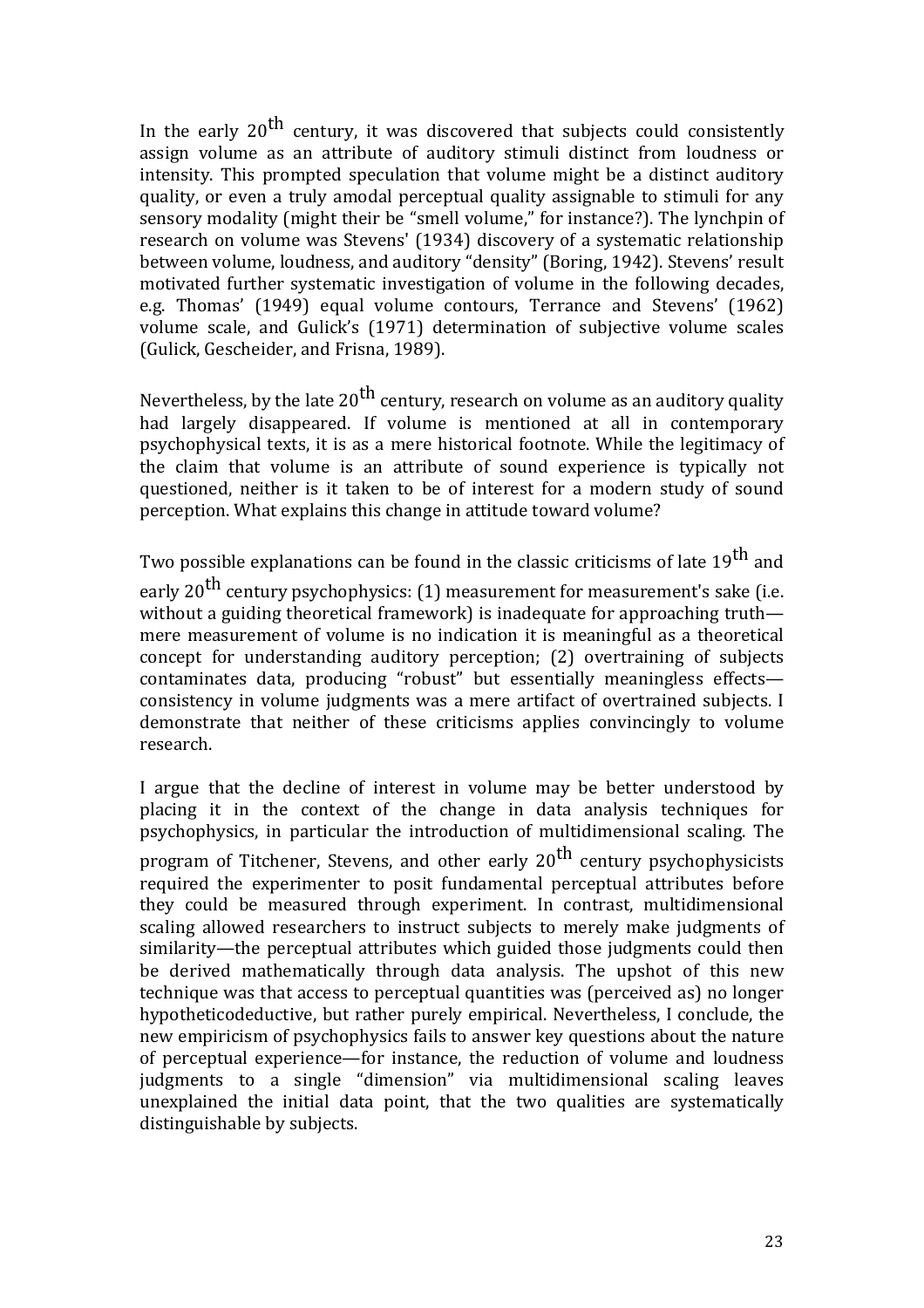### **Shaul Katzir: The second in the long reform of the SI base physical units**

The definition of the second played a unique role in the reform process of the international system (SI) base physical units. The reform, whose last stage has recently been approved, redefines these units by universal constants of nature, independent of specific material exemplars (like the kg prototype) and particularities of our planet. In principal, the suggested system allows any wellequipped laboratory determine the values of the units form nature, without a need to refer to a certificated standard.

One the one hand, time was the first unit that suggested the need for reforming the SI original definitions, and to offer more exact methods for its definition. Already in the 1920s astronomers and physicists suspected that the average daily rotation of the earth, which defined the second, is slowing down, and thus does not fit the role of a base stable unit. New highly accurate tuning fork and quartz clocks not only allowed unprecedented accuracy, but also independence from the earth's particularities. A property used in their early application in the field. These new techniques suggested replacing the earth's rotation in defining time. Still metrological reforms take long time. While it was clear that the earth's rotation varies, the first redefinition of time (from 1960) did not rely on another phenomenon but on its rotation in the year 1900. This definition contradicts the spirit of the future SI reform, since, unlike the original definition, it did not allow 'realization' of the second. Eight years later the unit was redefined by the frequency of transition in caesium atom, relying on the atomic clock technology in use for more than thirty years, which allowed 'realizing' the second according to its definition. As it was based on a universal constant of nature, the new definition fits the spirit of the reformed system.

On the other hand, the invariants by which the other base units are defined are not only universal, but are also 'fundamental constants'. By this, metrologist mean that the constants are not linked to any particular material system, or phenomenon, but reflect general relations in physics. These constants, like Plank's and Boltzmann's, are invariants of physics as such; they are linked to its fundamental theories. Time is exceptional in the new system as it relies on a particular atom, whose mere existence is not regarded as basic and necessary, unlike the constants of the fundamental theories of physics. Yet, the second is the cornerstone of the system since the definition of all other units are relied on it. The two properties might seem as contradictory, but actually the pivotal role of the second origins in its arbitrariness. The fundamental physic constants refer only to relations between magnitudes. Yet, to determine a unit one has to stipulate a magnitude above the relations, as done in defining the second. The second, thus, points at the limits of the attempt of basing metrology on 'natural units' alone.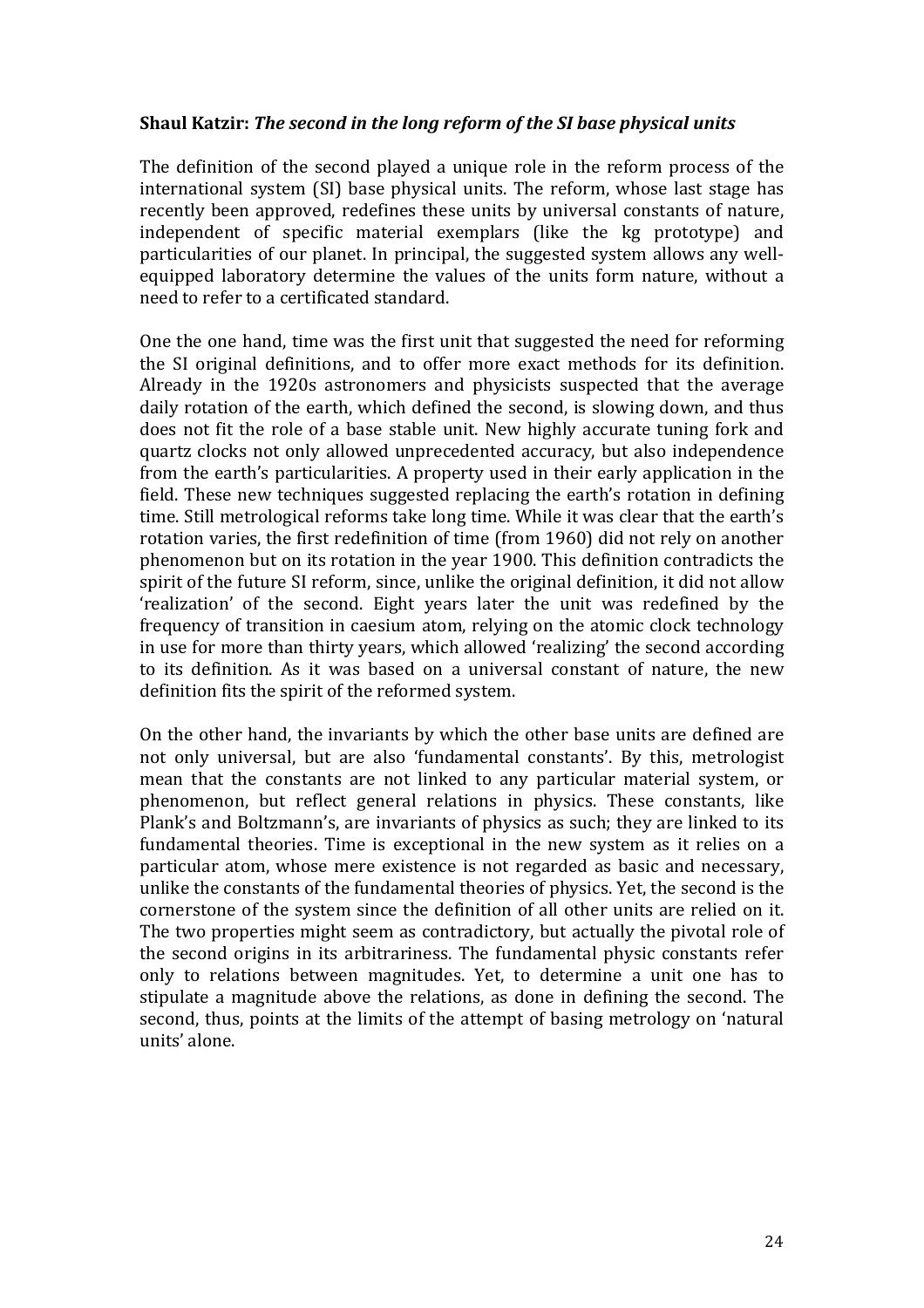### Luca Mari: *Measurement as a complex process: a structural view*

Measurement is overloaded of opposite stereotypes. On the one hand, the acquisition of information about physical quantities by means of sensors historically led to interpret it as a merely experimental activity, such that, once a suitable physical transduction effect is identified and embedded into a device, only technical operations are required for making the device interact in a controlled way with the object under measurement and then reading the outputs of the device itself. On the other hand, measurement has been formalized as representation in such an abstract way that it has become definitionally equivalent to morphic mapping, thus neglecting the assumption that its epistemic features of objectivity and intersubjectivity are guaranteed by a whole metrological system, which includes measuring systems traceable to measurement standards via calibration chains.

The practice of developing measurement processes for more and more complex systems has fostered an intermediate view, in which empirical and informational components are intertwined and driven by pragmatic targets: designing and then performing a measurement process involves goal-setting, theoretical assumptions, modeling, experiments, calculation, information interpretation and decision.

We propose here a conceptual framework (as sketched in the diagram below) aimed at identifying the main tasks expected in a measurement and their procedural inter-relations. The framework complexity, due not only to the multiplicity of the components but also to the structural feedback among them, explains the complexity of obtaining and validating measurement results. And while the naive black box, atomic models of measurement remain pragmatically acceptable whenever the required quality of results is much lower than the capability of the adopted methods and instruments, the framework provides a systemic illustration of the theory-ladenness of measurement and a justification of measurement uncertainty as epistemic tool for conveying reliable information on the reliability of the quantity values produced by the process. It shows that the public trust socially attributed to measurement has structural reasons, for which being a morphic representation or producing quantitative data are at most necessary, but definitely not sufficient, conditions.

As measurement is an acknowledged link between philosophy and science and technology, this framework might be intended as a tool to ground a shareable conceptualization able to highlight the epistemic and empirical conditions required to acquire knowledge from metrological information from experimental data.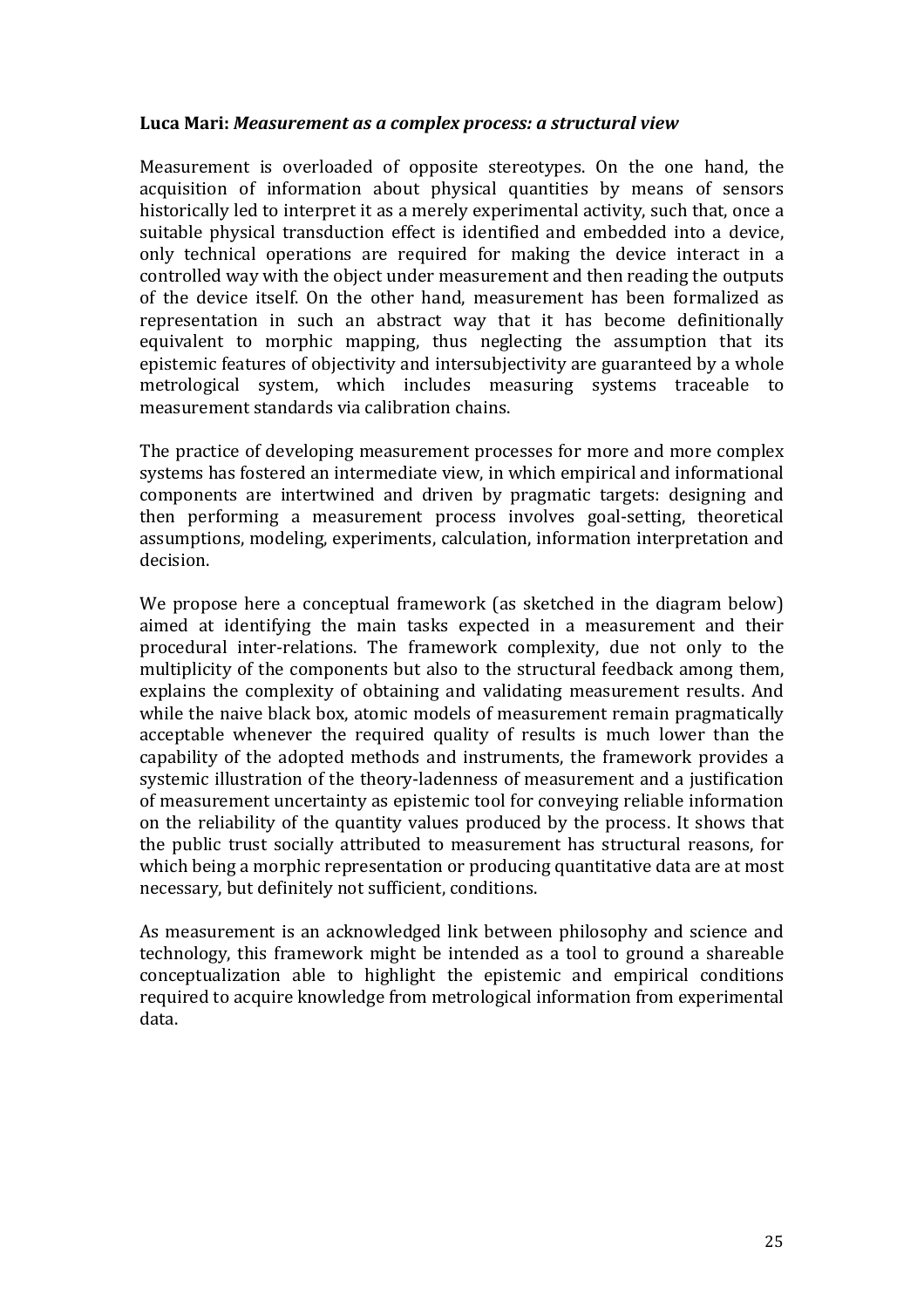# Leah McClimans: *Measurement* in *Medicine And Beyond: Quality of Life, Blood Pressure and Time*

Quality of life measures are popular with health policy makers in large part because of their ability to function as quantitative measuring instruments while also providing the patients' point of view. From a development perspective this attraction requires that these measures are epistemically and ethically sound. This double burden has proven difficult to achieve and these instruments have received significant criticism, mostly from those who develop and work with them. For instance, in 1995 the *Lancet* ran an editorial cautioning the use of these measures as end points in clinical trials, in 1997 Sonia Hunt's editorial in *Quality of Life Research* argued that they are misleading and probably unethical; more recently in 2007 Jeremy Hobart and colleagues argued in *Lancet Neurology* that almost all current measures are invalid. In my own work I have argued that they are invalid and difficult to interpret at least in part because they do not accurately represent the patients' point of view.

In this paper I ask why quality of life measures face these challenges. One explanation that researchers commonly invoke is that quality of life measures lack a 'gold standard' and are thus more difficult to measure than physical properties such as blood pressure. In what follows I examine and reject this explanation and offer a different one: the problems that quality of life measures encounter arise because quality of life lacks a theory that provides a representation of the measurement interaction, i.e. the relationship between the quality of life construct and its instruments.

To make this argument I examine Carolyn Gotay's argument that the lack of a gold standard makes quality of life more difficult to measure than "concrete" phenomena such as blood pressure. The kinds of difficulties that most commonly confound the accuracy of blood pressure readings stem from short-term biological fluctuations such as those that occur from white coat effect, e.g. anxiety. Researchers thus attempt to improve the accuracy of these readings by developing instruments and protocols that will reduce the effects of anxiety. But much depends on the belief that anxiety *obscures* (i.e. is not part of) one's true blood pressure reading. To be sure we have multiple overlapping theoretical frames that support anxiety's role as a confounding variable vis a vis blood pressure. But the same cannot be said when we examine a popular candidate for a confounding variable of quality of life: response shift.

To better understand the relationship between accuracy, measuring instruments and the variables that can confound them I turn to Eran Tal's account of measurement accuracy in the context of time. Tal shows how metrologists construct astonishingly accurate clocks without a gold standard. In lieu of a gold standard Tal argues that metrologists rely on what he calls the Robustness Condition (RC). I argue here that quality of life instruments are unable to even approximate the conditions of Robustness because it lacks the theoretical assumptions necessary to model the quality of life construct. Without these theoretical resources we cannot identify confounding variables or estimate their associated corrections. While the lack of theory is not unacknowledged in quality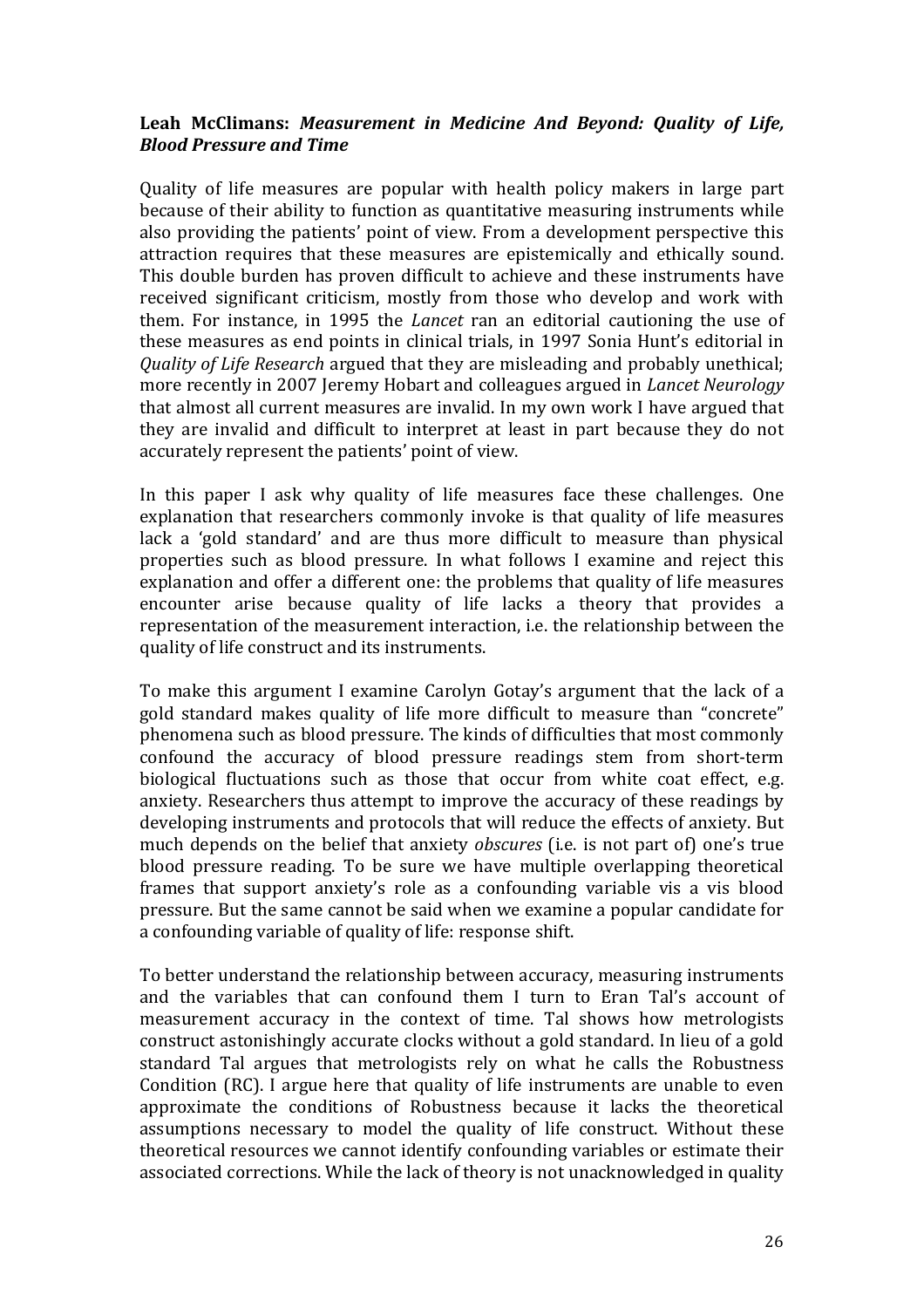of life research it is not given the attention it deserves. The lack of a theory is not persuasively linked to the need for one.

# **Teru Miyake: On Theory and Operationalization: The Seismic Mechanism** *Controversy and its Resolution*

This paper will examine a well-known controversy in the history of seismology over the question of exactly what happens physically at the source (i.e., the point of origin) of an earthquake. Although evidence bearing on this issue was available, and one group of seismologists had essentially the correct answer since the 1930's, the controversy was resolved only in the 1960's. Some seismologists (e.g., Frohlich 2006), looking back on this history, have been puzzled as to why the controversy took so long to resolve. As with most historical episodes, the reasons are complicated, but I think the resolution of this controversy is of interest to philosophers of measurement. I will argue that it was only resolved when the mathematical apparatus that was needed for operationalizing the seismic mechanism was developed, allowing for the measurement of parameters that represent the source mechanism.

The seismic source is usually located deep within the earth, so what happened at the source to cause the earthquake must be inferred from seismic wave observations made at the surface of the earth. Seismologists now usually represent the seismic source mechanism as an abstract mathematical object called a "double couple". From the 1930's through the 1960's, several different groups of seismologists attempted to infer the seismic source mechanism from observations of first motions of seismic waves at various seismographic stations on the earth's surface. Some concluded that the seismic source should properly be represented as a double couple, while others concluded that it should be a single couple. This controversy was well known among seismologists at the time, and it continued into the 1960's.

What is interesting to philosophers is that the controversy was not resolved straightforwardly through, for example, empirical observations. The paper that is widely perceived to have resolved the controversy once and for all is Burridge and Knopoff (1964). This paper is completely theoretical, the main result of which is showing that the elastic waves that radiate from a sudden dislocation along a fault are, under certain conditions, exactly equivalent to those that radiate from a double couple. Perhaps the most important aspect of this paper, however, is that it first developed the mathematical apparatus that would enable the measurement of stable parameters that represent the seismic mechanism of any particular earthquake, in the form of the "moment tensor", *if one makes the assumption* that the seismic source is a double couple. I will attempt to make the case that the controversy was resolved by the fact that making the assumption that seismic sources are double couples allowed for the operationalization (in Hasok Chang's sense) of the seismic mechanism, and ultimately it was the success of succeeding research programs in measuring moment tensors for large numbers of earthquakes, and the usefulness of these measurements in further seismic applications, that justified this assumption.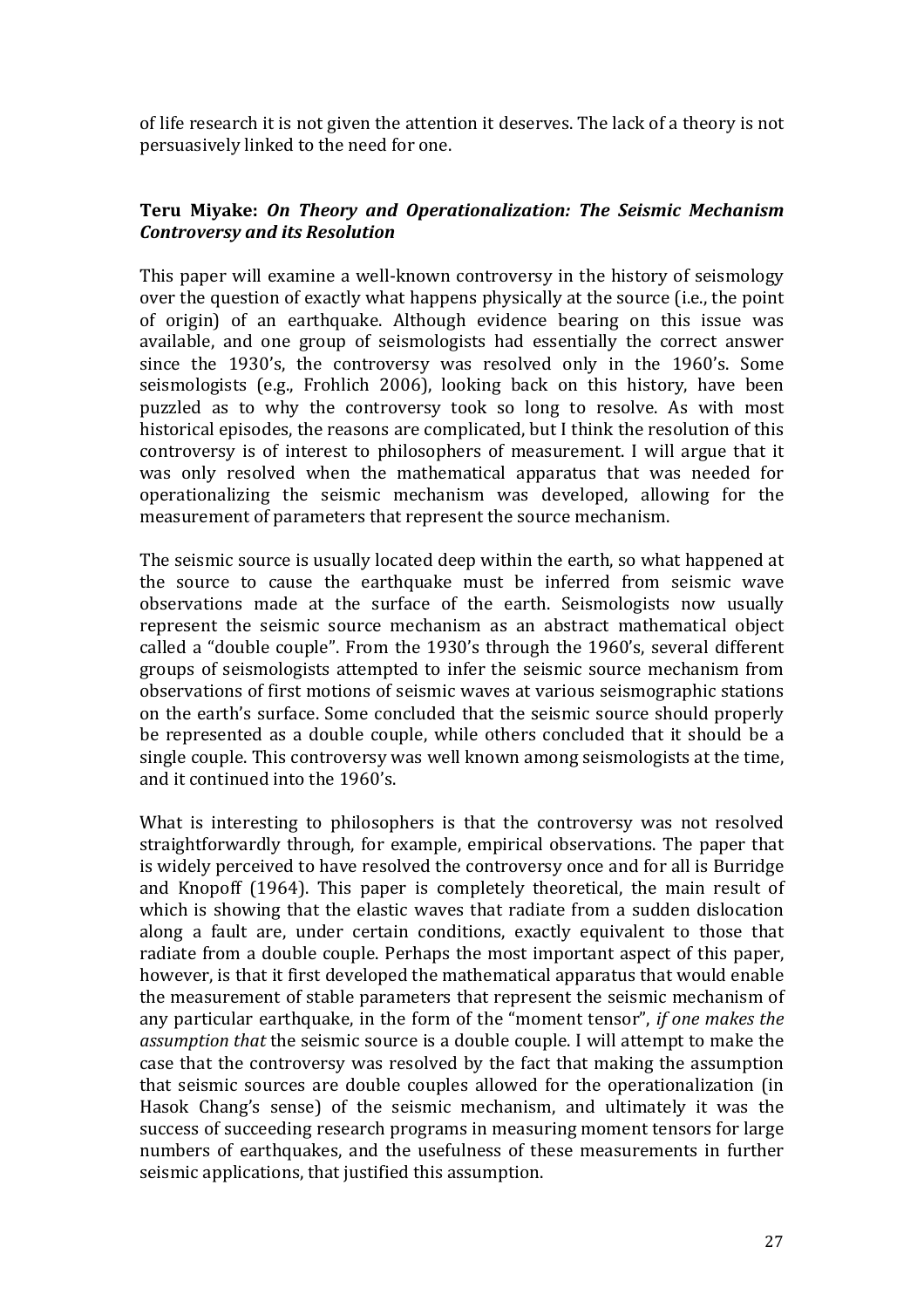# Alfred Nordmann: *Charles Sanders Peirce and the Epistemology of Measurement*

When C.S. Peirce juxtaposes counting and measuring, counting is the capacity to discretize items or events, whereas measuring reflects the continuity of qualities. Especially interval and ratio measurement scales correspond to Peirce's conception of continuity: Between any two points on the scale, there are infinitely many other points (Peirce refers to this property of a continuum as Aristolecity), the upper and lower bounds of a scale are constitutive limits that can only be approximated (Peirce refers to this property as Kanticity), and the elusive infinitesimals correspond to real magnitudes. Accordingly, Peirce does not consider measurement as the determination of a value which is then assessed in terms of measurement error. Instead, the distribution of measurement-error is part of the instrument which extracts a signal from a continuum and thereby always measures something that is subject to chance fluctuations. By the same token, any one measurement is only one of an in-principle infinite series of measurements. As measurements become more precise, there is a gain in sensitivity to detect the elements of chance that produce small deviations in the signal. Thereby, the act of measurement brings these elements of chance into view which, by definition, are as yet unknown but knowable. The increase of precision thus indicates a direction of research.

This idealized picture corresponds to Peirce's epistemology, theory of science, and his evolutionary conception of mind and reality. Since the physical meaning of the error-curve cannot be attributed in an *a priori* manner to external reality but only to a signal that is produced through the interaction of researcher, instrument, and world, a closer look is required at Peirce's views of measurement practice. These are informed by his scientific experience with measurement – beginning with his early experimental work in sense physiology and a series of measurements (with Jastrow) to critique the common view that there are thresholds of human sensitivity below which differences of sensation cannot be detected, continuing with his gravimetric measurements for the United States Coast Survey, including his role as the head of the Office of Weights and Measures. The other two presentations in this panel will be considered before the backdrop of Peirce's measurement practice as well as his epistemological views on measurement.

### Guilherme Sanches de Oliveira: *Data, Simulation, and Representation: Against Model-Based Measurement*

An important question arising from the recent philosophical literature on measurement concerns how measurement relates to other scientific activities. In this paper I examine the link between measurement and modeling, and I argue that scientific models are not means for measurement.

I begin by revisiting the distinction between data models and experiment models (or "models of data" and "models of phenomena," Frigg & Hartmann 2012), which I differentiate functionally for fulfilling *communicative* and *inquisitive*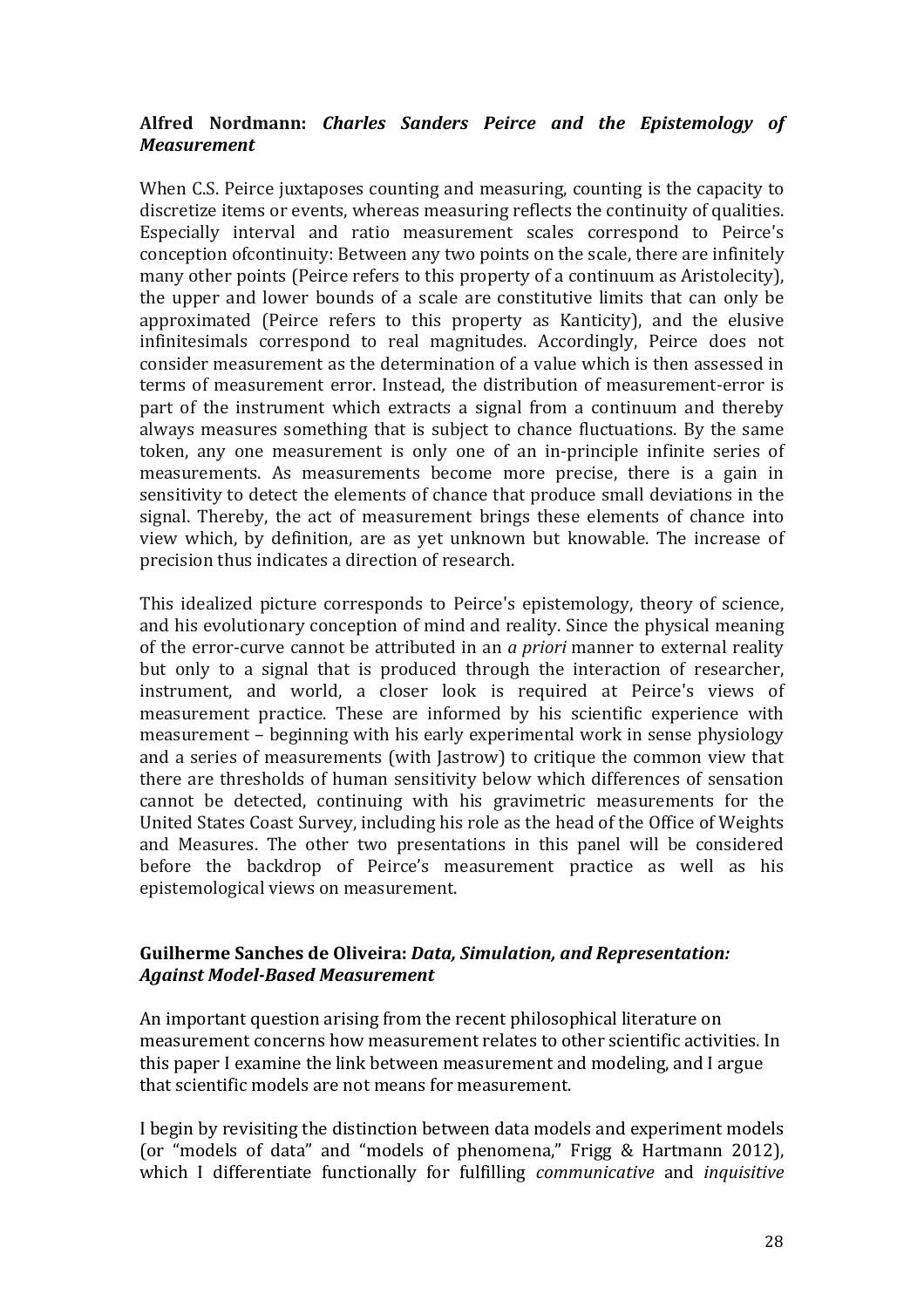purposes, respectively. I then draw a provisional connection with measurement by suggesting that, although some data models can be seen as organizing *measurement outputs*, a more interesting question is whether models (particularly experiment models) can be seen as a form of *measurement*  procedure (following Tal 2013; also Morrison 2009 for simulation-based measurement).

Answers to the question "do models measure?" assume prior commitments about the nature of models and their relationship with the world. Current orthodoxy (the "representational view of models") holds that models are used for indirect investigations of real-world target phenomena because models *represent* their target (e.g. Morrison & Morgan 1999). Within this view, our question may be interpreted as asking "do models in themselves measure?," and accordingly be answered positively or negatively according to particular views of *representation*. Positively, "models in themselves measure" in virtue of the representational model-target relationship being dyadic (e.g. traditional *isomorphism* and *similarity* accounts). Negatively, "models do not in themselves measure" in virtue of the representational model-target relationship being triadic: scientists are a necessary component because they establish the representational mapping (e.g. updated versions of isomorphism (van Fraassen 2008) and similarity (Giere 2004), and also *inferential* (Suarez 2003), *interpretational* (Contessa 2007), and *semiotic* (Knuuttila 2010) accounts). This type of negative answer thus amounts to a positive answer to a different question, namely "can we measure with models?," such that measurement is possible given the proper three-place representational relationship holds.

But the representational view of models is riddled with problems, both general (e.g. accommodating idealizations and abstractions) and particular (e.g. the anything-is-similar-to-anything-else-in-some-way objection to pure dyadic representation, and the related anything-can-represent-anything-else-forsomeone objection to triadic representation). A powerful but still widely neglected alternative to the representational view is the *artefactual* view of models, according to which models are not truth-bearing representations, but rather autonomous tools or devices. As such, models can be more or less useful for certain purposes, but they are useful in virtue of what they *present* rather than what they *re*present. Rather than being simply reduced to objective properties of the model, the "presentational force" of models is best understood in relational terms as encompassing models' affordances and the scaffolding role models play in understanding a target. After briefly articulating how the (antirepresentational) artefactual view is a superior approach to scientific modeling, I argue that it can only answer the question "do models measure?" negatively. Even if models are built upon measurement outputs, because models are not representations of their target but rather autonomous artifacts, model-based measurements are never measurements of the target, only of the model itself.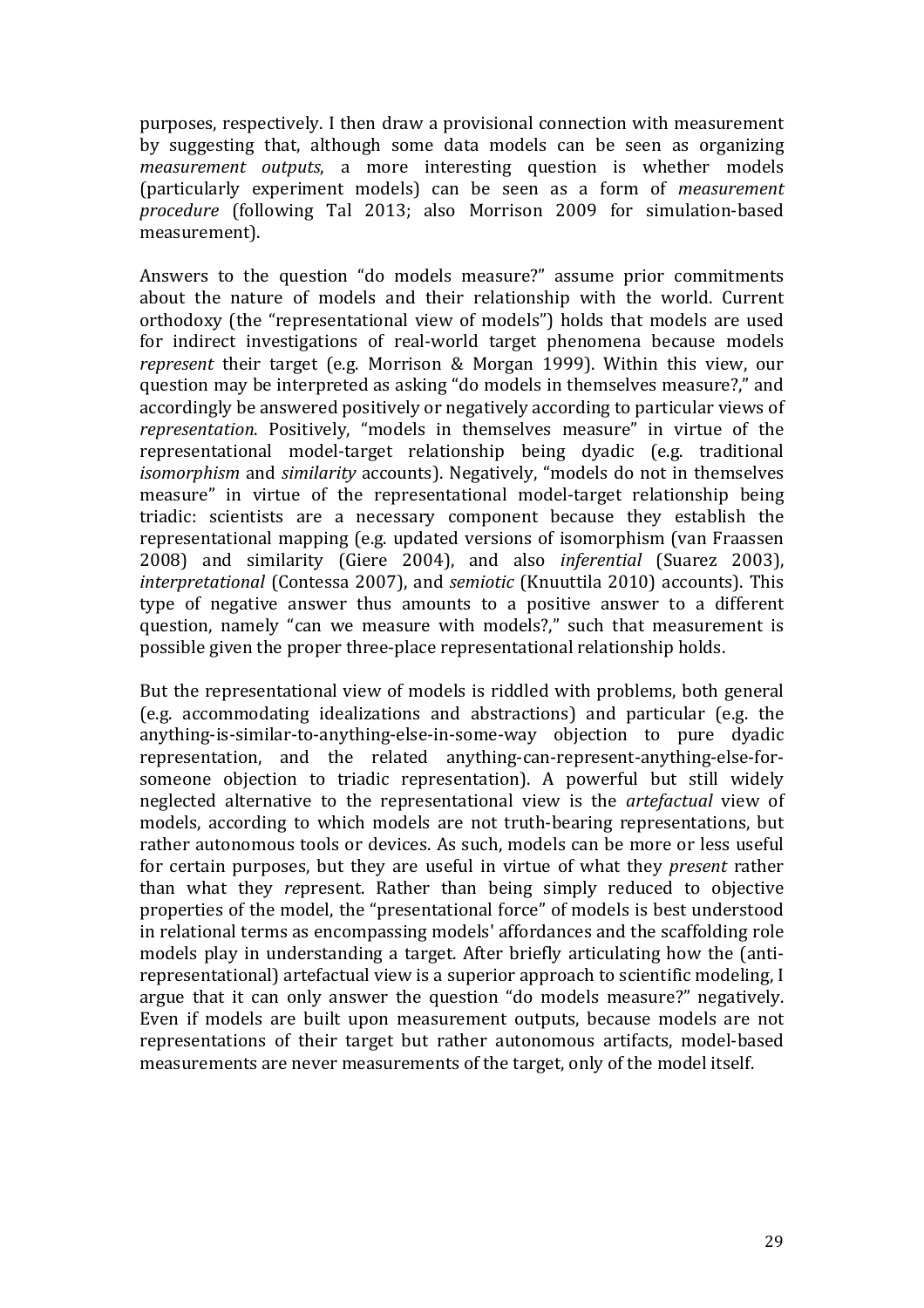# **Ilke Ercan: Calculating Fundamental Bounds and Measuring Limits in** *Nanoelectronics*

Emerging nanotechnology proposals promise to overcome limitations of current technologies. However, the realizations of such proposals face a broad range of challenges. In nanoelectronics, energy dissipation is arguably the most critical of all. There are various components of energy dissipation in a computing circuit, and a part of this dissipation comes from the unavoidable cost of implementing logically irreversible operations. This stems from the fact that information is physical – it is encoded in the physical states of a system – and manipulating it irreversibly requires energy. The unavoidable dissipative cost of losing information irreversibly fixes the fundamental limit on the minimum energy cost for computational strategies that utilize ubiquitous irreversible information processing. A relation between the amount of irreversible information loss in a circuit and the associated energy dissipation was formulated by Landauer's Principle in a technology independent form. In a computing circuit, in addition to the information-theoretic dissipation, other physical processes that take place in association with irreversible information loss may also have an unavoidable thermodynamic cost that originates from the structure and operation of the circuit. In conventional CMOS (Complementary Metal Oxide Semiconductor) circuits such unavoidable costs constitute only a minute fraction of the total power budget, however, in nanocircuits, it may be of critical significance due to the high density and operation speeds required.

The lower bounds on energy, when obtained by considering the irreversible information cost as well as unavoidable costs associated with the operation of the underlying computing paradigm, may provide insight into the fundamental limitations of emerging technologies. In order to establish these limitations, measurements are important to support the fundamental bounds we obtained for models of nanocircuits. In view of Peirce's theory of measurement, the presentation therefore addresses the issues surrounding the measurement of the energetic equivalent of information. Why do various claims to verify the Landauer principle by experiment fail to satisfy? In light of the difficulties of measuring the energy equivalent of information processing, what is the physical meaning of the lower bound? How might simulation modeling provide indirect proof by measuring the "real" energy costs in a technical system and showing covariance with the derived bounds?

# Lara Huber: *How constant are values of measurement? The case of baseline values*

Precision measurement presupposes stability: Units and other standards of measurement are said to be robust and of constant value. It was therefore, that Charles Sanders Peirce addressed the weakness of artefact standards, given that prototypes of measurement such as metallic bars might change significantly due to time and use. To identify a valid baseline value could be regarded as another major challenge of measurement, especially in the biomedical sciences. Baseline values are necessary preconditions to allow for measurement in general and to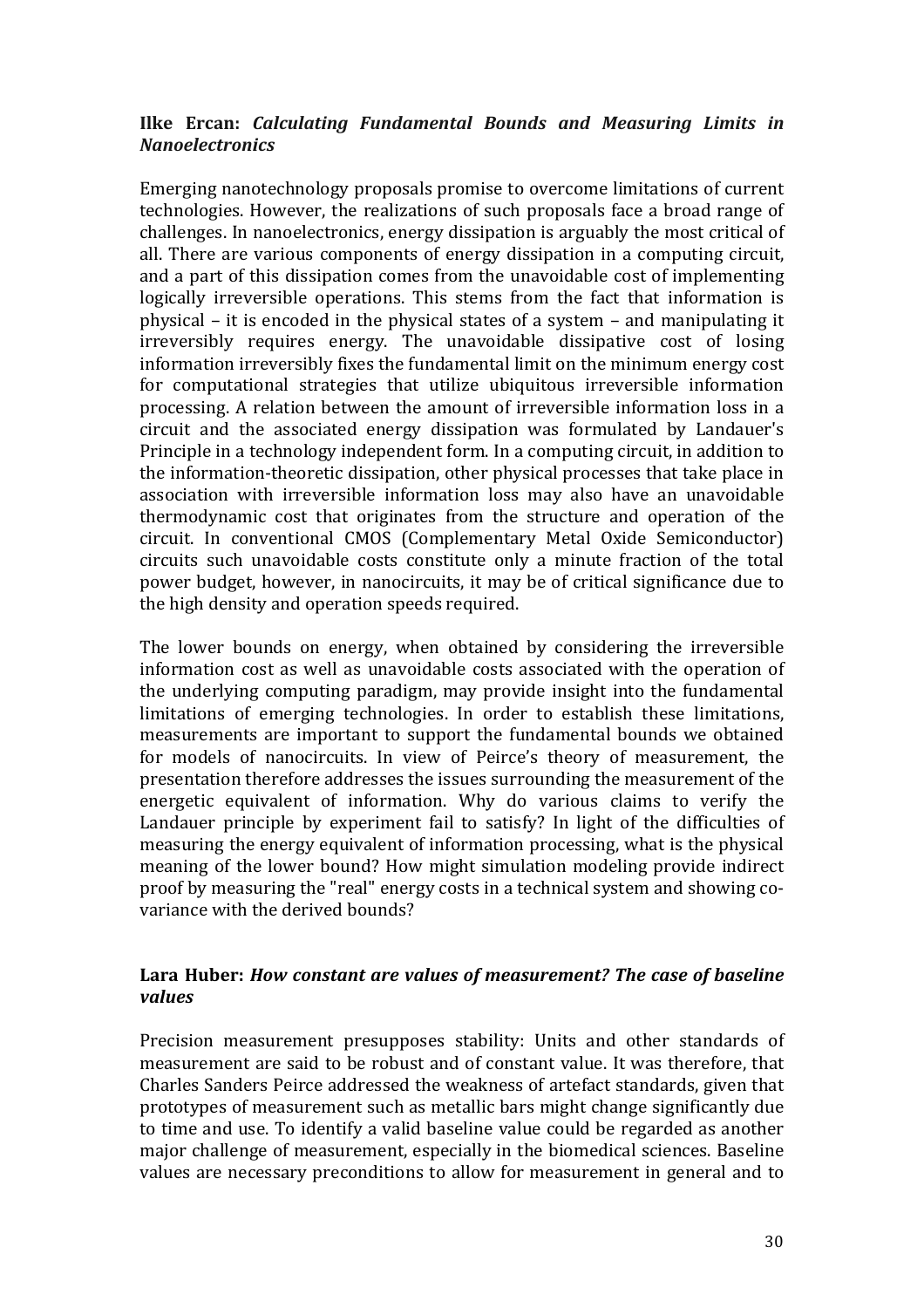identify significant changes of therapeutic intervention in particular. For instance, a set of data found at the beginning of a study is used for comparison with later data in order to establish a relative rather than absolute meaning to data. Pharmaceutical trials often try to achieve statistical significance (precision) by introducing a placebo baseline period at the beginning of a given clinical trial. Taking Peirce's general considerations about precision measurement and constancy of values as a starting point, this paper explores iterative processes of setting standards (here: baseline values) and validating practices of measurement in the biomedical sciences. The paper elaborates on practical considerations of ensuring sufficient reliability with regard to clinical trial design. The paper presents different strategies of identifying and defining baseline values, including such that refer to physical data of a single subject and, e.g., are mandatory for diagnostic purposes or therapeutic monitoring. Against this background, Peirce's general considerations are revisited with regard to the conceptual framework of evidence-based medicine (EBM) that regards the very design of randomised-controlled trials (RCT) as gold standard for demonstrating clinical efficacy.

# *J. Brian Pitts: Empirical Significance in Some (Nearly) Fundamental Physical Theories*

Fundamental physical theories' empirical content is not always transparent (even neglecting quantum mechanics!). It isn't clear why rods and clocks can exist, and empirical significance is often problematized by a multiplicity of physically equivalent descriptions and/or algorithms for dealing with them.

First, it isn't obvious how objects that we treat as rods and clocks---complicated physical devices that they are---manage to conform so well to geometrical structures applicable in the first instance to primitive infinitesimal idealizations. As probably first suggested by Poincaré as a motive for conventionalism, it could have been (or even might be) the case that different matter types exhibit different geometries. While Einstein defaulted to treating rods and clocks as primitive in General Relativity on pragmatic grounds, he continued to worry about the justification for doing so. The idea of rival geometries in one world has reappeared in various ways in Brans-Dicke scalar-tensor theories (1960s) and in philosophers' debates on chrono-geometric significance (Grünbaum, Harvey Brown). Under what circumstances is there a simple answer to questions about chrono-geometric significance and the possibility of rods and clocks? Much of the answer lies in coupling to matter, which usually is assumed to see exactly one geometry. However, physicists' work on multi-metric theories of gravity since 2010 has discussed the possibility that matter couples to more than one metric. If such theories are viable, then new experimental possibilities or even Finslerian geometry (a quartic analogue of the Pythagorean theorem) might arise.

Second, modern physical theories often include different descriptions of the same state, with the descriptive conventions varying over space and time ('gauge freedom'). Measurable quantities shouldn't depend essentially on descriptive conventions. Must observables be gauge-invariant, or merely gauge-covariant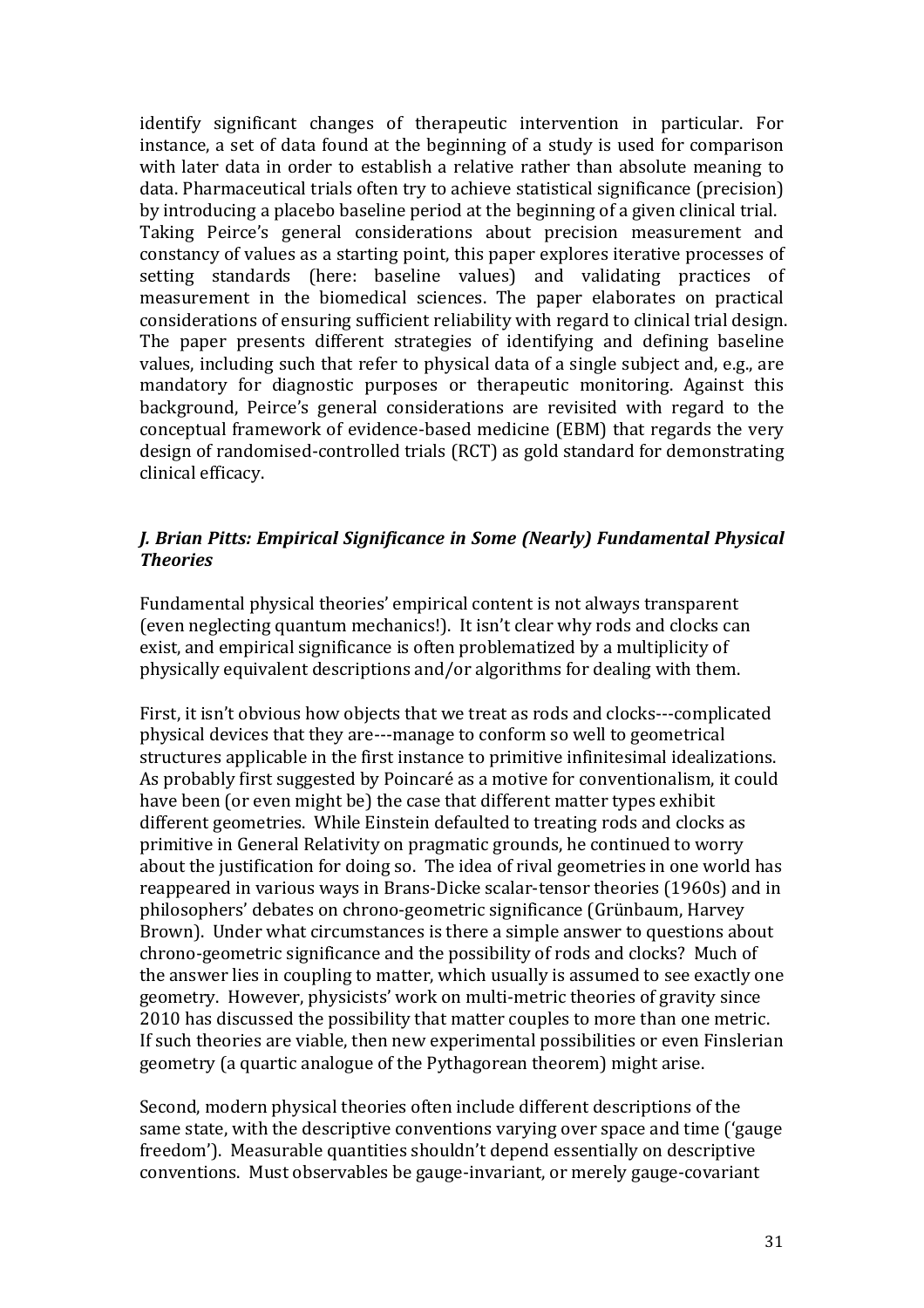(translatable)? Does it matter whether the different conventional gauge choices are external (relating different place-times) or internal (each point isolated)?

Third, some formulations of important physical theories introduce auxiliary quantities not used in more economical formalisms. In Hamiltonian electromagnetism, some of these auxiliary quantities are often called "the electric field", a name suggesting direct empirical content. How, if it all, does one measure quantities which in some sense aren't even needed? What if auxiliary quantities disagree with more fundamental quantities about gauge choices, and the auxiliary quantities apparently behave better?

Fourth, some theory formulations, such as Hamiltonian General Relativity, have been claimed to lack real change, because such change as they have is diagnosed as an artefact of arbitrary descriptive choices. Yet clearly we observe change. Do we manage to observe something that is not really there?

These questions and their answers reveal an interplay between theory and experiment. Some of the mysteries above are resolved by diagnosing theorists' mistakes---mistakes of which the existence (though not the nature) is made certain by measurement practices involving voltmeters, street maps and British Summer Time. But attention to a broad range of possible theories of space-time and gravity calls attention to the metaphysical possibility, perhaps a live possibility in the real world, that measurable geometry might be ambiguous, material-dependent, or non-Pythagorean.

# **Anna Echterhölter:**  *Measurement as Negotiation: Jacob Grimm on the Procedural Quantification of Possessions, c. 1810*

In his lesser known studies on the History of Law the German editor, collector, and linguist Jacob Grimm listed pages and pages of examples of "measurements" from a rural context. The curious quantification routines he encountered in old law decrees utilized sounds, wielded objects or the movements of animals to determine over possessions. The eldest of three brothers, for example, would inherit only a little more than a third of the estate. But this small share of land was determined in a rather surprising way: It comprised the surface a flying rooster crosses in the air before landing on the ground. Sometimes the animals themselves were measured. The strength of a hen proved crucial on certain festive dates, when a so-called 'tax-hen' had to be delivered to the local authorities. These would only accept the animal as valid payment, when it was still capable of flying onto a barrel in its own might. The procedures provide a script of action as well as a rough frame indicating amounts and values. But what is generally missing is the exact determination of the quantity in question. Grimm highlights this lack of precise information as the crucial point, since it opens a space of negotiation between interested parties in each individual setting. 

His account of rural measurements lies at the core of Grimm's theory of ancient law and resonates with democratic issues of the period. On a first level this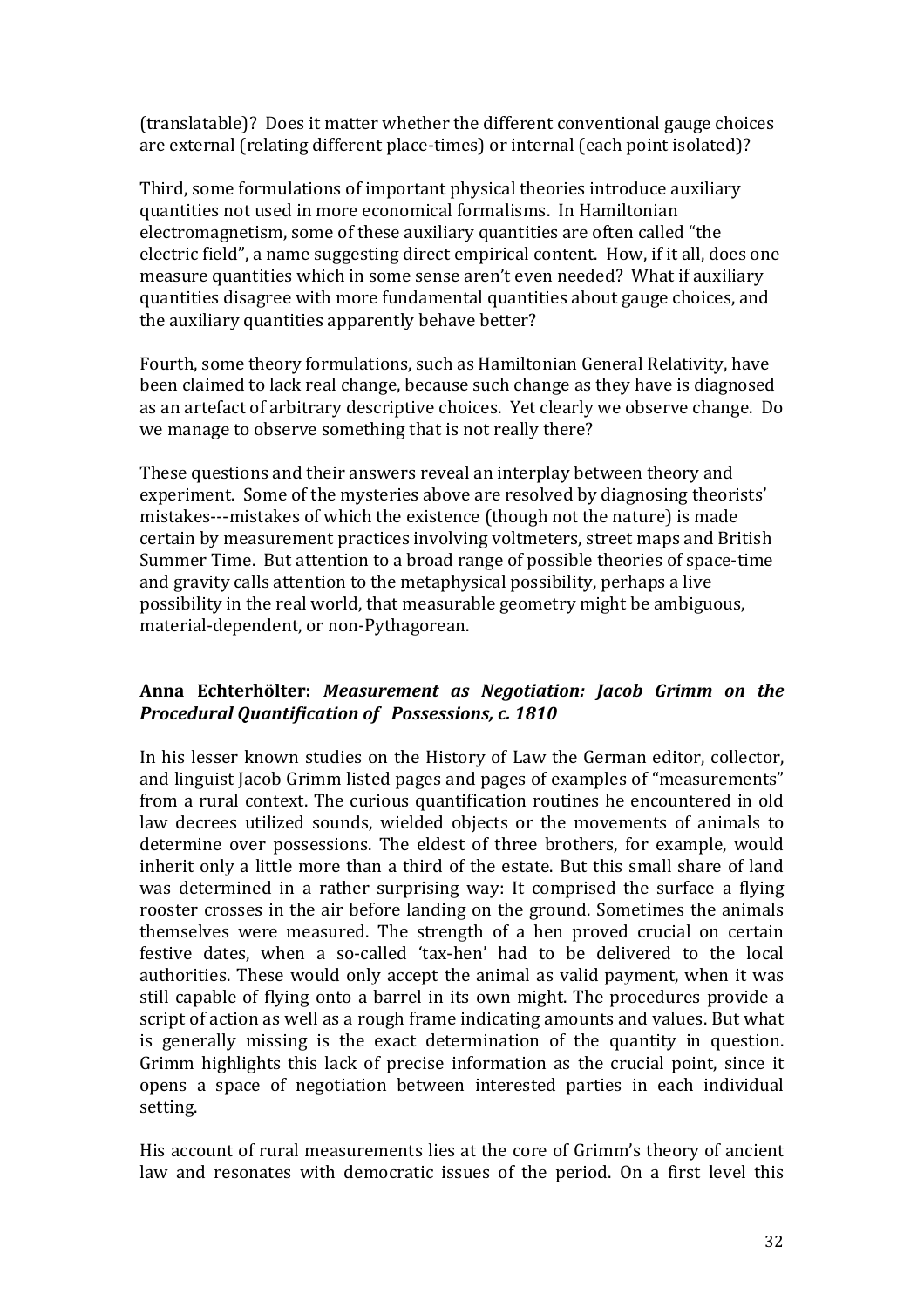critique is directed against the new metric system. Exact numbers replace a democratic procedure of settling disputes. On a second level Grimm expands his argument to the character of the French Code civil and the imposed waves of administrative modernization: German principalities, which had suffered recent defeat by Napoleon's troops, had to introduce the metric system and profoundly reformed jurisdiction at the same time. It is here that Grimm's most interesting argument sets in: the procedural, descriptive, or ,poetic' measurements are portrayed as exceeding more rationality than the metric ones of the Enlightenment. In the cases of economic quantification necessary in rural contexts, the rational law brought by the French Revolution discourages negotiation. In opposition to this, the regime of the old *ius commune*, at least as Grimm and a considerable fraction of the German Historical School of Law had it, facilitated democratic solutions.

It is the main aim of the paper to outline this constellation that subverts the dichotomy of qualitative versus quantitative measurement. Quantification is now opposed to explicit negotiation, while the procedures that Grimm deems 'poetic' are described as rather functional in their agrarian setting. What is more, Grimm's juridical metrology conceptualizes both  $-$  the old and new forms of economic quantification  $-$  as regimes. If a 'tax-hen' is presented to a local authority this procedure symbolically sustains and confirms the existing structure of power. The modern administration may rely on abstract metric units, and does no longer require a personal encounter. Regimes are less visible, but Grimm still correlates numerical quantification with a centralization of political power.

### Hector Vera: Making the Metre Their Own: Laypeople and the Appropriation of the Metric System in Mexico, 1895-1940

The decimal metric system of weights measures (a scientific language invented by mathematicians and astronomers at the end of the eighteenth century) was made the exclusive and mandatory system of measurement in Mexico in 1895. This paper analyzes how laypeople received, learned, and appropriated the metric system in their everyday lives. It analyzes who accepted the new measures voluntarily, who had to be coerced into it, and what forms of opposition appeared. In Mexico the reception of the metric system was slow and difficult; for the most part people did not oppose metrication openly, but a very effective "surreptitious resistance" became pervasive. The public at large, small merchants, and some local authorities simply ignored the regulations that banned customary measures and kept on using them.

The paper also describes the tactics of appropriation that non-experts developed to cope with the metric system in their daily activities and how they reacted to the enforcement and policing strategies displayed by the government to secure the actual employment of the metric system.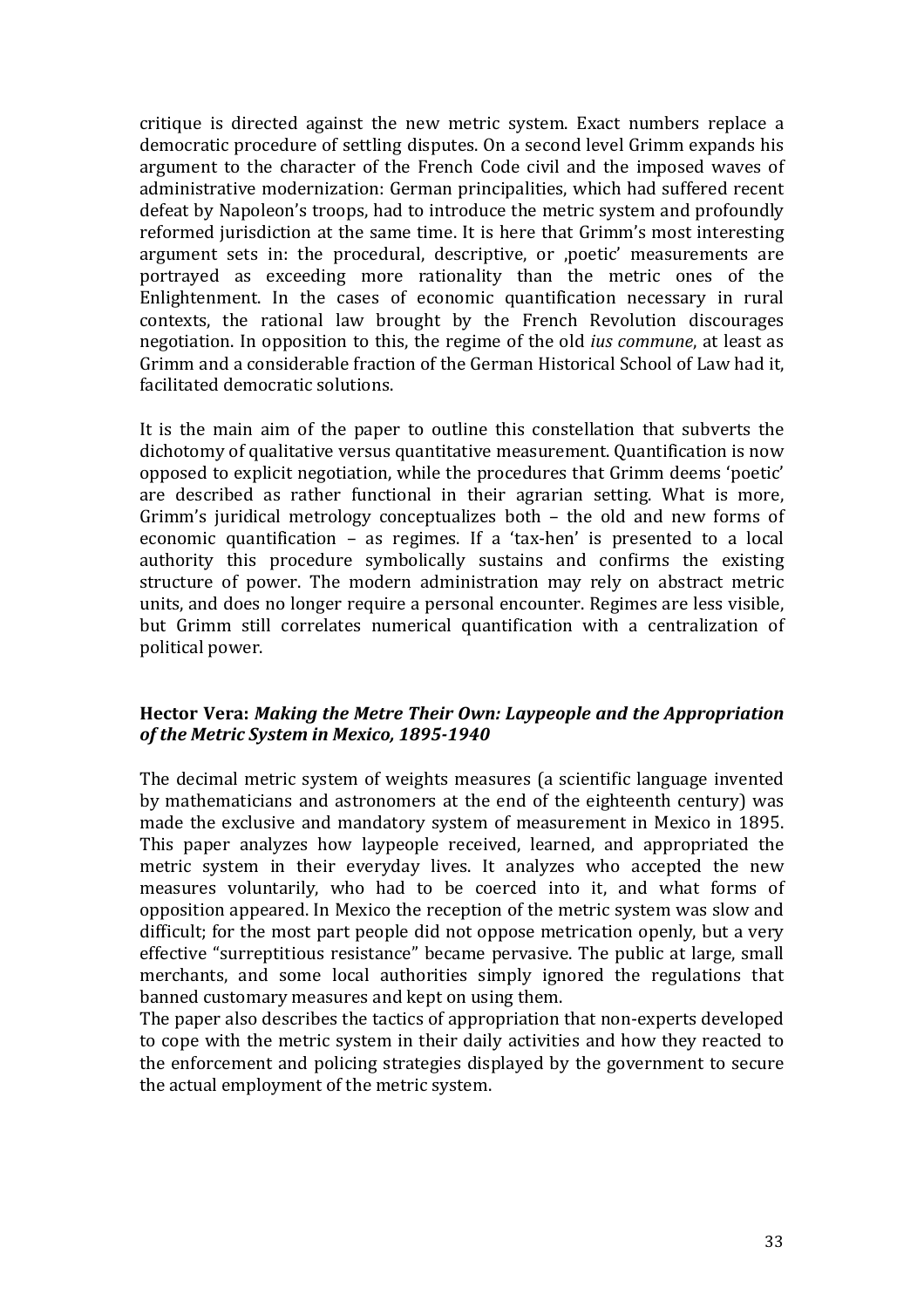These tactics are organized in these analytical categories:

- 1) commensurability: redefining customary units of measurement as exact fractions of metric units;
- 2) rounding: modifying the magnitude of a customary unit of measurement by slightly increasing or decreasing its value to make it identical to a metric unit;
- 3) word substitution: using the name of metric units to designate traditional indigenous measures;
- 4) metric surnaming: the creation of hybrids, combining the name of the old unit with a sort of metric "surname", designating a new value to it;
- 5) arithmetic continuity: maintaining the arithmetic of a technique of measurement, but changing the base unit employed;
- 6) monetary equivalence: estimating the amount of a commodity in relation to its price according to its pecuniary valuation;
- 7) functional equivalence: using a metric unit to measure a different physical dimension than the one it was designed for.

Using data from archival research, ethnographic reports, and census information, the paper shows concrete instances of how these tactics were actually employed in the countryside and among indigenous, non-Spanish speaking communities. The process of implementing a mandatory metric adoption at ground level reveals many aspects of how scientific ideas circulate across national boundaries and social classes. The history of the metric system, in this regard, intertwines processes of scientific and commercial globalization with the birth of modern national states. It is a history of the relationship between capitalism, statecraft, and science. The diffusion and appropriation of the metric system helps to illustrate how scientific ideas are distributed not only among members of an enlightened elite, but also through wider groups.

This paper is thus focused on how this scientific language (the metric system) was appropriated, reinvented, and manipulated by the Mexican population at large: peasants, peddlers, clerks, lawyers, municipal employees, bakers, bricklayers, bazaar buyers, carpenters and so on. I want to show how the "man on the street" (persons who operate according to a vague "knowledge of recipes," following procedures that can be trusted even if they are not clearly understood) coped with the imposition of an exotic, technical lingo that began to appear in shops and government offices.

### **Isaac Record and Boaz Miller:**  *Measurement and Knowledge from Instruments*

In recent years, there has been a growing body of literature in the philosophy of measurement that explains the nature and possibility of measurement without ontologically committing to realism about the measured magnitudes. The central idea behind such accounts is cashing out measurement in terms of reaching agreement between measuring instruments that work on different principles. While reading measurement results off instruments is a major way in which we acquire knowledge from instruments, it is not the only way. There is still a need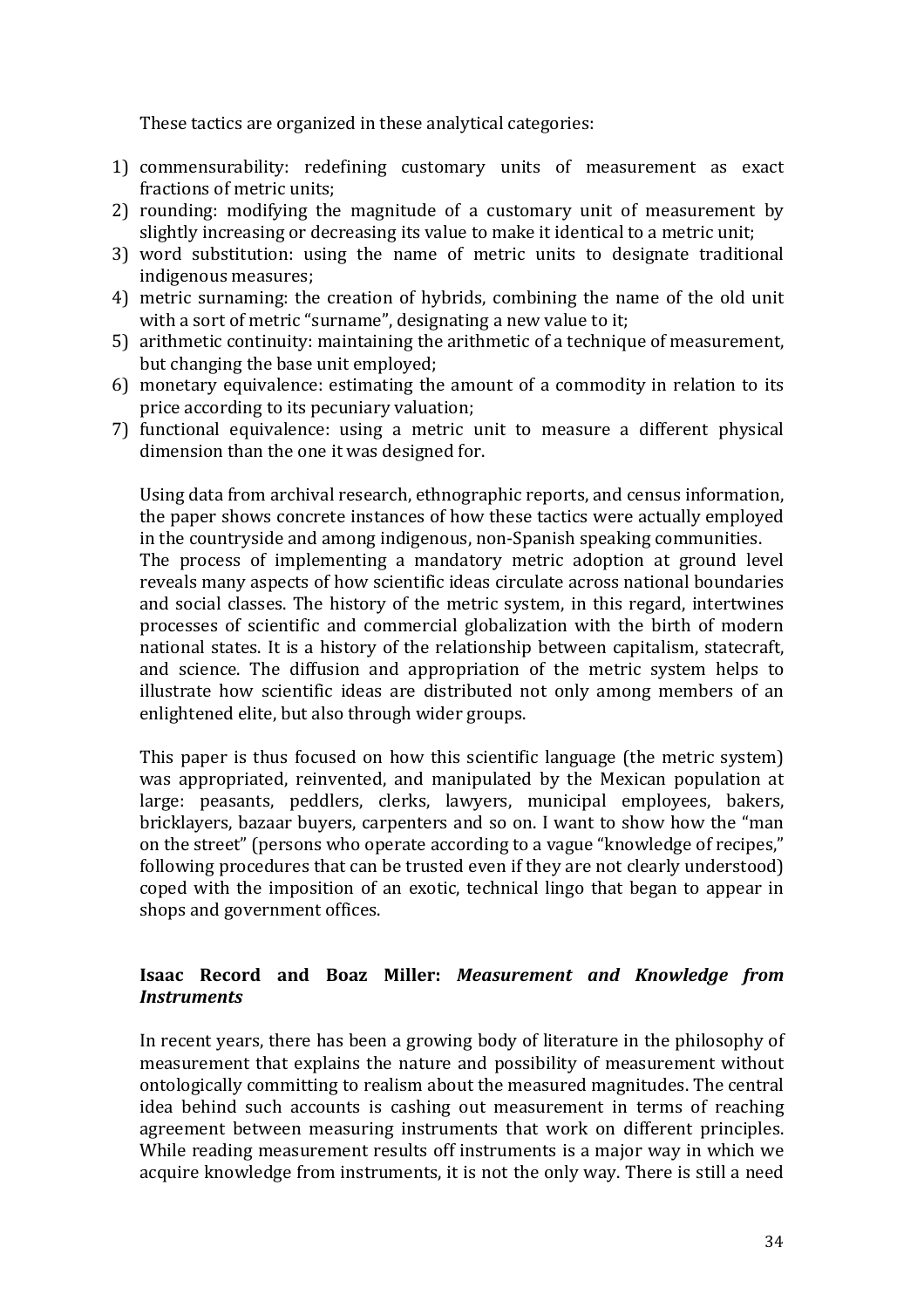for a general account of how we acquire knowledge from instruments, which would integrate the insights from the recent work in the philosophy of measurement into it. In our paper, we provide such an account, namely, a novel account of knowledge from instruments. We first critically examine the received view in analytic epistemology, according to which knowledge from instruments is reducible to true beliefs generated by justified inductive inference from beliefs generated by perception. While this view has some merits, we end up rejecting it to argue that instruments constitute a distinctive source of knowledge not reducible to other sources. As an alternative to the received view, we argue that obtaining knowledge from instruments depends on epistemic subjects' abilityknowledge. The relevant abilities include instrument users' successfully operating their instruments and reading off information from them, and instrument-makers' reliably manipulating available material capacities, including for reaching agreement between instruments that work on different principles. Because instrument makers and users rarely interact directly, the relevant abilities are distributed in an epistemic community. We suggest that this relatively thin abilities/capacities ontology explains how technology effectively affects standards of justified belief, and how epistemic responsibilities related to technology can be allocated on a principled basis.

### **Klaus Ruthenberg:** *Acidity, a multifarious chemical conception*

If we pour nitric acid over copper fillings, the former colourless liquid turns blue while the fillings vanish, and a brown gas emerges. The typical reaction of an *acid* – its ability to dissolve metals – has been proved another time. Nevertheless, there are puzzling aspects of acidity when it comes to chemical theory. The former copper atoms have been transformed into ions with the oxidation number  $+2$ . However, these ions are not naked, rather they carry with them six bound water molecules,  $Cu(H2O)6^{2+}$ .What matters here is that we are confronted with another actual acidity concept which as a matter of fact denotes the  $Cu^{2+}$ -ions (which we address here only simplifying) as *acidic* and the water molecules as *basic*. Moreover, to complicate the situation even more (poor students...), a third theoretical concept lists  $Cu^{2+}$  as *borderline acid* and H<sub>2</sub>O as *hard base* [1]. What the *protonists* Brönsted and Lowry call acid (our example: nitric acid) has no such label in the frameworks of the *electronists* Lewis and Pearson, and what the latter call acid (here the copper ions) cannot be manufactured as a pure, proper substance, and is no acid at all in the classic sense [2][3].

The measurement of acidity with respect to the *protonic* theories of Arrhenius, Brönsted, and Lowry (the *pH*, which rather is a tag number than the result of a proper theoretical effort) is not sufficient to allow for the description of the full set of reactivity, strength, and other properties considered characteristic or pertinent of an acid, see, in our example, the unusual formation of the brown nitrogen dioxide [4]. On the other hand, these determinations are a widespread and sometimes very important everyday routine in chemical and biochemical industry, environmental protection, food production, clinics, etc., that is, they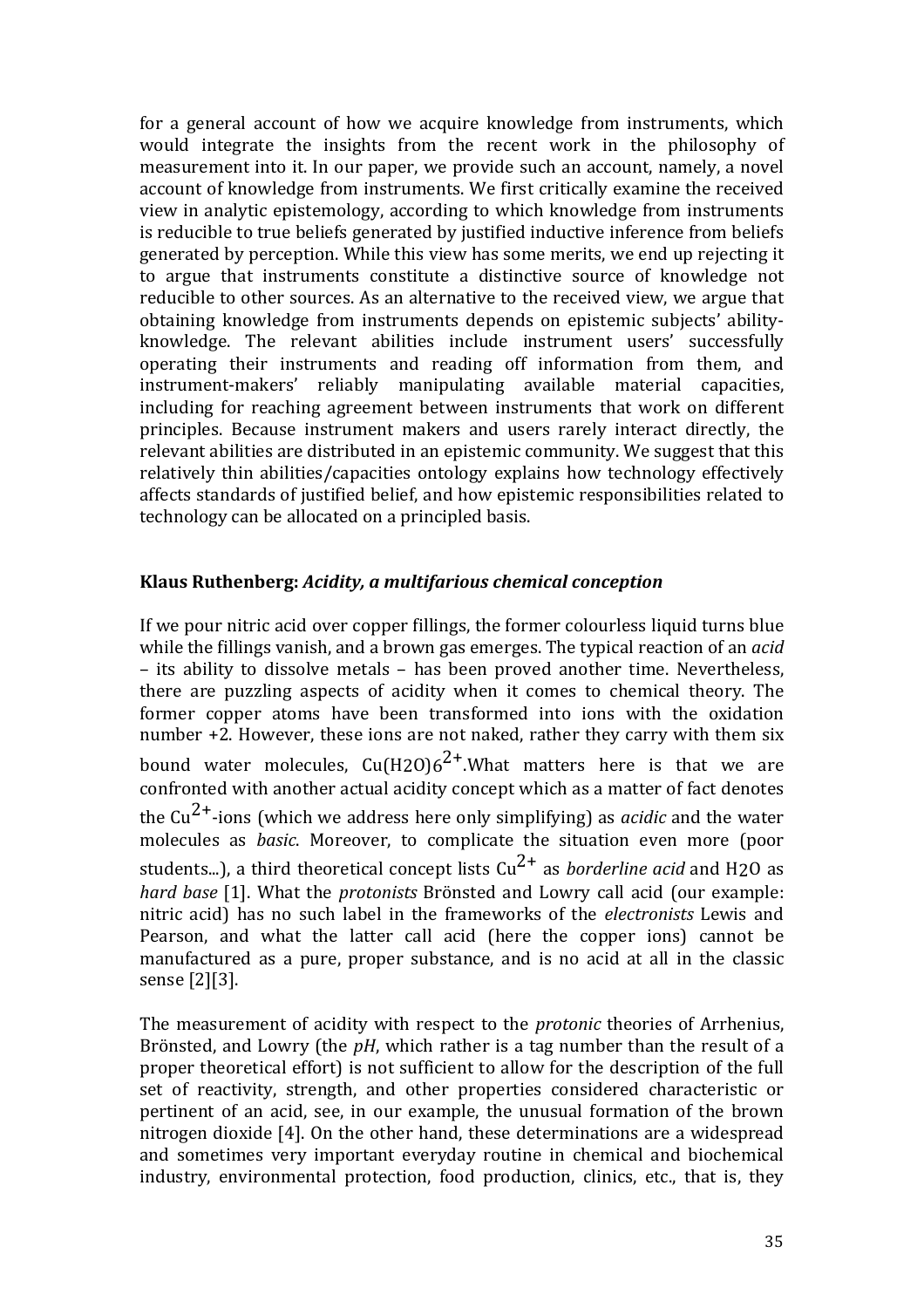have gained invaluable practical success.

There is a wide open gap between the application oriented, more empirical concepts (Arrhenius, Brönsted, Lowry) and the more theoretical concepts (Lewis), some of which are forgotten or restricted to theoretical circles (Usanovich, Pearson). In order to understand better how the mentioned conceptual coexistence developed, the operational (and instrumental) background of the early history of acidity up to the crucial year 1923 will be examined in the present contribution.

The *protonic* and the *electronic* theoreticians are talking about different entities. Hence, a uniform natural kind by the name of *acid* does not exist [5]. It seems, moreover, that the incommensurabilist has only very small chances to tell his or her story this time.

# **Raphael Scholl:** *Measurement and the method of difference*

Mill's method of difference offers a credible first-pass description of much scientific practice. We infer from a contrast of two situation where an effect occurs in one but not in the other, and where a single antecedent difference exists, that the antecedent difference is the cause of the difference in the effect. However, in actual practice inferences are complicated by the fact that both antecedent differences and effects are generally not easily observable: this has been labeled the "problem of inferred differences" by Peter Lipton. Thus, both antecedent differences and effects need to be intervened on and detected by complex causal interactions. How this type of causal access in experiments is established is, by its nature, a problem of measurement. For example, when introducing a restricted DNA fragment into a cell culture in order to test its causal role, we need to be able reliably to measure the frag- ment's presence in order to know that the relevant antecedent difference has been established. The present paper will look in detail at two case studies from the life sciences: one from 19th century bacteriology and one from 20th century molecular biology. The goal is to outline an account of some of the methods by which scientists establish the causal access required for actually applying Mill's method of difference.

# Aashish Velkar: *'Inching towards the Metre': Comparing metric conversion policies in industrialised and late-industrialising countries (c1950-80)*

The 1875 International Treaty of the Metre transformed the metric system from a French system of weights and measures into an international metrological system. Over 150 years, they diffused piecemeal across the globe such that by the end of the twentieth-century almost all countries had defined their legal metrology in terms of SI units. Even in the US and UK, SI units are the fundamental legal units although everyday measurements continue to be made using 'customary' or Imperial units.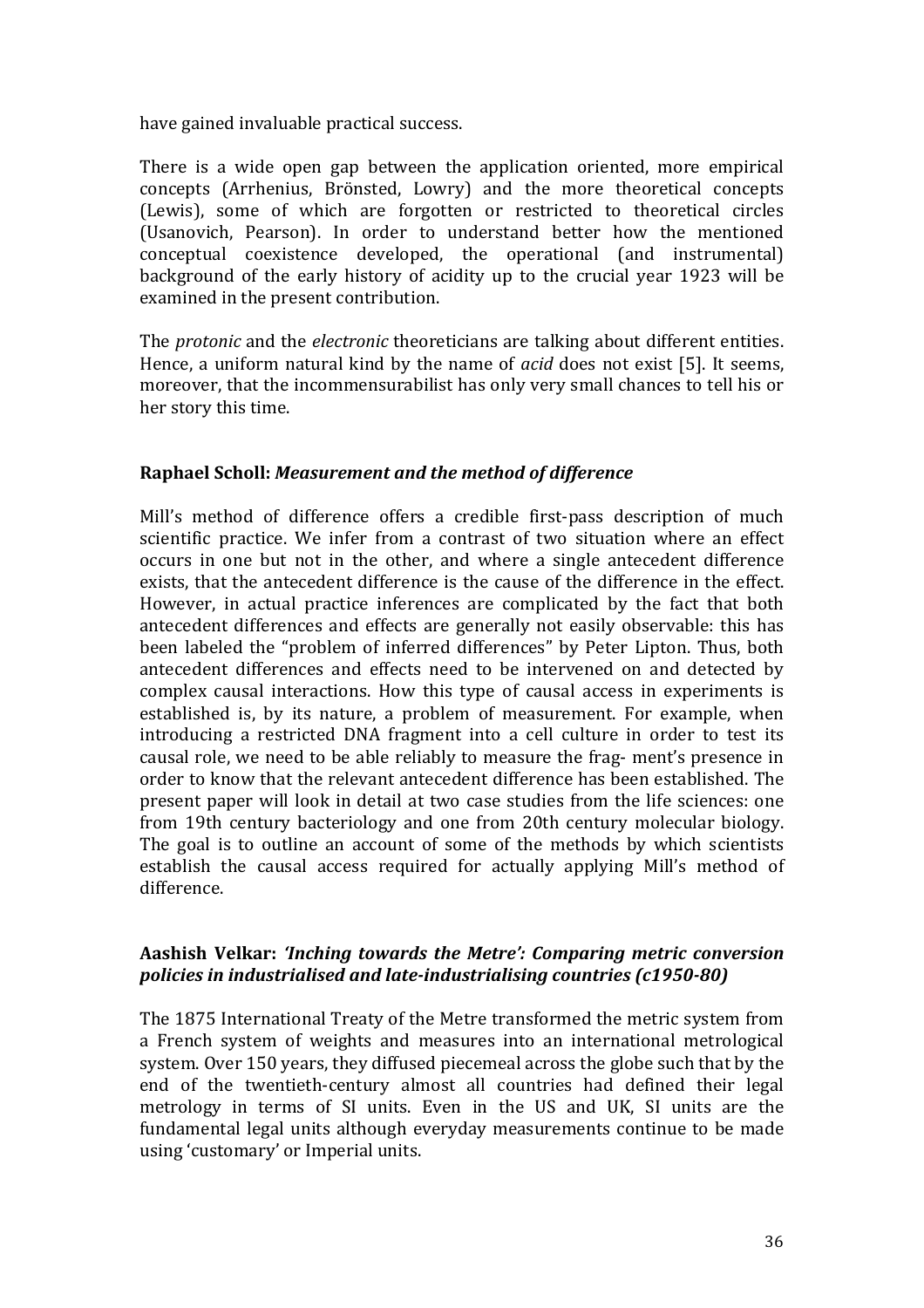This paper examines the discourse surrounding metrication between c1950 and  $c1980$ . During this period there was a 'wave' of metrication and currency decimalisation, mostly in newly independent nations in Africa and Asia. Political independence was a strong factor in such conversions, just as political unification encouraged metrication in nineteenth-century Europe. Many former colonies were using the metric system even before independence, inheriting it from French, Spanish and other European colonisers. British colonies had used either customary measures or developed hybrid metrological systems. Once independent, late-industrialising countries like India or Singapore had strong techno-economic reasons to establish national metrological systems based on the SI units. Against this backdrop, metric debates during 1950-80 in industrialised countries such as UK, US, Canada, etc. seems like an aberration. The paper probes why metrication became a policy issue in the industrialised nations and how discourses differed between industrialised and lateindustrialising nations. The primary focus of the paper is on metric discourse in the UK and USA comparing it with similar discourses in India around the same time.

Discourse around reforming legal metrology is situated in an interdisciplinary context. Metrology can be studied as a technology of governance (Latour, Mitchell) or constitutive element of state formation (Curtis), resulting in strong or weak metrological 'chains'. Equally, measurements form fundamental elements of economic transactions (Kula) such that producers often invest considerable efforts in securing standards that give them a strategic or competitive advantage (Velkar). In this way 'measurement' can be distinguished from 'metrology' (Gooday) Measurement units are socially embedded objects that have a shared cultural meaning that leads to inertia, resistance or protests against metrological change (Crease, Sheldon).

Using a constructivist approach this paper examines how the discourse around metrication was framed, especially but not exclusively in the mass media. Supplementing this with other sources of public information it draws comparison across discourses such as 'rule of experts' versus 'rule of reason', voluntary versus compulsory metric change, internal markets versus export trade, competitiveness versus calculability, industrial metrology versus everyday measurements. It probes how such competing 'frames' informed metric debates in this period. It probes why proponents of change considered it a feasible or necessary policy and why opponents (especially in the UK and US) strongly resisted change.

Methodologically, the paper argues that study of discourse, as distinct from study of practice, can provide a rich understanding of how measurements are 'made'. Further, as measurements are often sites of protest and conflict, the study of measurement is useful in revealing larger social, economic and political concerns of the period.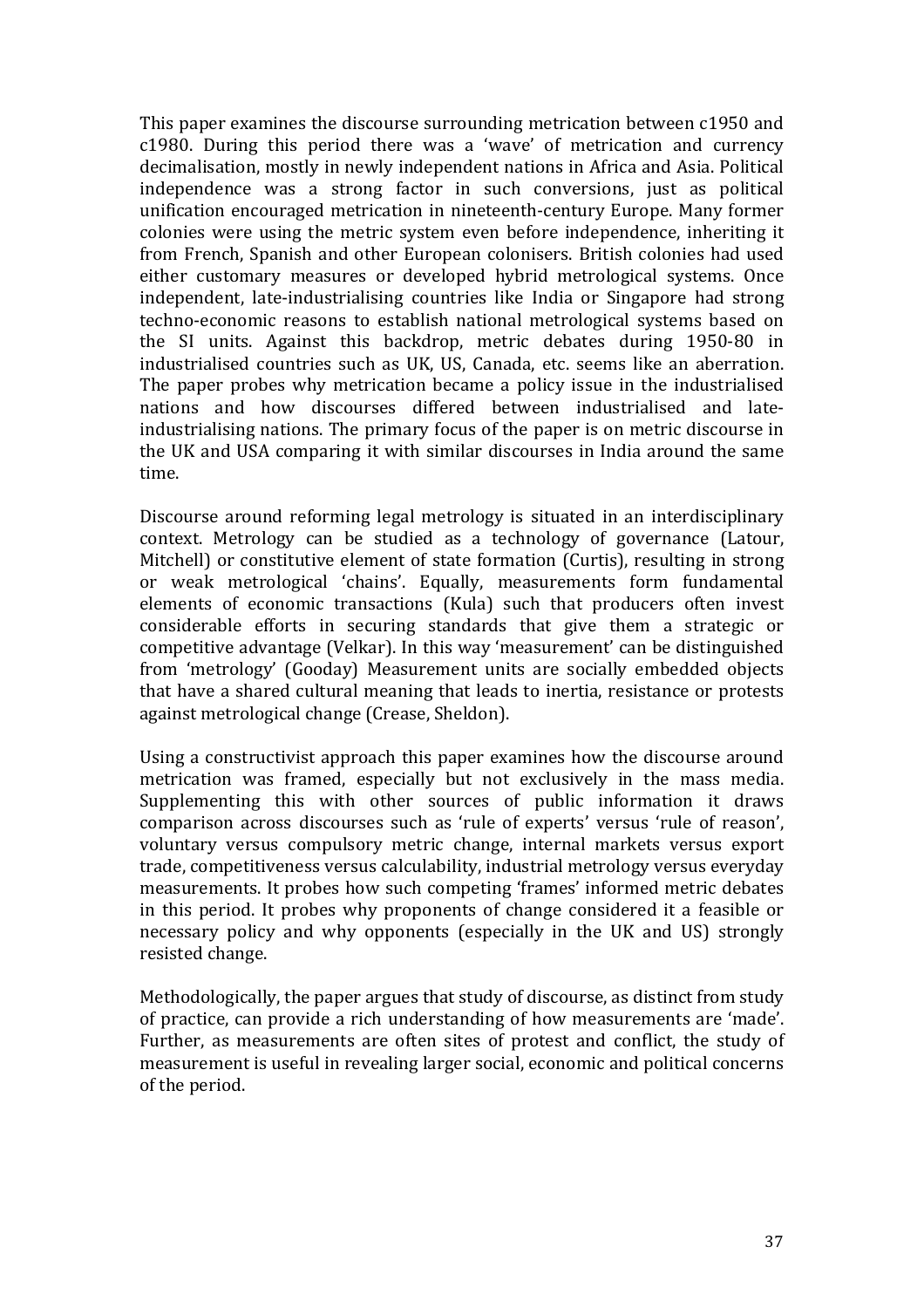### **Veronica J. Vieland: Measurement of Evidence in Theory and in Practice**

In *Inventing Temperature*, Chang considers the history of thermometry in terms of "nomic" measurement, or measurement of a quantity based on application of a law. The challenge was to discover a function f that mapped an observable quantity (e.g., the volume V of liquid in a thermoscope) onto an unobservable quantity (the temperature  $T$ ), without any way of knowing  $T$  except through application of the law  $T=f(V)$ . Loosely following Chang, we can distinguish various stages in the solution to this problem. During Stage 1, "empirical" measures *t* were developed, which could be more or less directly verified as tracking in the same direction as the temperature. E.g., V could be seen to expand as the environment was heated, so that  $\Delta t = \Delta V$  could be used to assess temperature change at least within certain limits, but with numerical values of  $\Delta t$ dependent upon the type of thermoscope. During Stage 2, different thermoscopes were empirically calibrated against one another at specific reference points (e.g., the steam point of water). But this still left unresolved the possibility of differences in the rate of change of t across the temperature range between and beyond reference points, both within and across thermoscopes, as well as the problem of establishing empirical measures beyond the limits in which direct verification was feasible. What I'll call Stage 3 was accomplished with Kelvin's derivation of the absolute scale T.

My group works on the nomic problem of measuring the strength of statistical evidence, particularly for applications in the biomedical sciences. One of our aims is to derive an absolute measure for evidence E on the model of Kelvin's absolute T. We have thus far derived a particular mathematical equation in the form E=f(**X**), where **X** comprises directly observable (computable) properties of the likelihood ratio graph for given data under a specified statistical model. We have spent considerable time articulating the evidential version of Stage 1, and demonstrated that E alone among alternative candidates (p-values, likelihood ratios, Bayes factors) satisfies our basic Stage 1 criteria. E also appears to satisfy Stage 3, that is, it appears intrinsically to be on an absolute scale. But Stage 2 has us stumped! We are unable to ascertain whether E is empirically calibrated across statistical models at reference points, or indeed, how we would know if it were not.

In this talk I will focus on the epistemic conundrum of attempting to conquer Stage 2 for a live, as-yet unresolved nomic measurement problem, highlighting both similarities to and differences from the corresponding problem in thermodynamics. One intriguing distinction between the two problems involves the mathematical nature of the intended object of measurement in our case. T is defined mathematically within the framework of thermodynamics, and the thermometric difficulty is relating T as it appears in its natural, purely theoretical, habitat to the corresponding physical phenomenon. But E directly captures features of systems that are already inherently mathematical. What is unclear is whether this simplifies or complicates the measurement situation.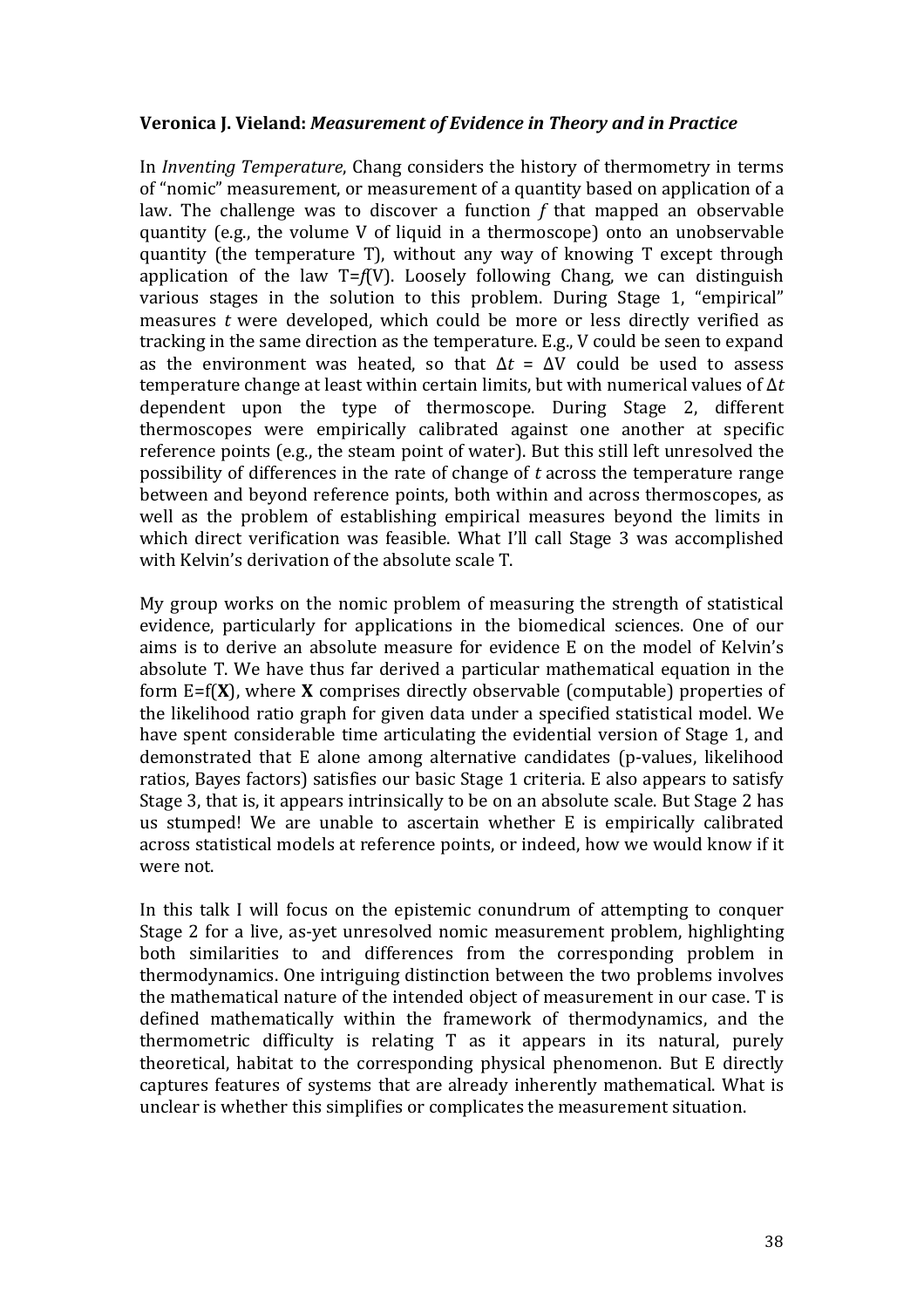# Ted Vosk : Forensic Metrology: Scientific Measurement and Inference in the *Courtroom*

Forensic measurements play a prominent role in today's criminal justice system. They are relied upon to investigate and prove an array of civil and criminal charges, from speeding, through driving whilst intoxicated with alcohol or drugs to murder. As powerful a tool as measurement is for the discovery of factual truth though, it is often misunderstood and misapplied in the courtroom. Forensic scientists commonly present measurement results in a simplistic fashion as accurate representations of a quantity's value without any indication of the limitations of the inferences such results actually support. Judges, lawyers and jurors often naïvely accept results presented in this manner as establishing a quantity's true value. No measurement, though, no matter how sophisticated or carefully performed, can ever reveal a quantity's true value. To facilitate the discovery of truth in the courtroom, forensic measurements must not only be properly validated and performed, but the relationship between measured and true quantity values determined and clearly communicated. Failure to do so undermines efforts to rationally and appropriately weigh measured results.

The results of measurements have traditionally been reported as if their referent is an actual physical state of nature. In this context, their limitations are conveyed in terms of systematic and random error associated with the measurement performed. Unfortunately, the error associated with a particular measurement is as unknowable as the measured quantity's true value. Accordingly, the traditional approach to measurement leaves doubt about how well the result of the measurement represents the value of the quantity being measured. 

Metrology, the science of measurement and its application, overcomes this difficulty by providing a modernized framework for building epistemologically robust knowledge through measurement. This framework includes the elements of measurement validation, traceability and uncertainty. Adherence to its principles in the development and performance of measurements yields highquality information which places limitations on the inferences a result can support. Once a result has been obtained, this framework provides rules for determining the inferences and conclusions that are supported by it. This permits an unambiguous, quantitative characterization of the relationship between the values attributable to a quantity and those obtained through measurement. Finally, metrology provides a precise language by which results and the inferences they support can be clearly communicated.

In the modern paradigm, however, the focus is no longer on the actual physical state of a measurand which is unknowable. Rather, the referent is what our state of knowledge about a measurand's physical state permits us to conclude about it. This makes explicit the fact that while one cannot say what a quantity's value actually is, they can determine what the information obtained through measurement permits them to infer and justifiably believe about that value.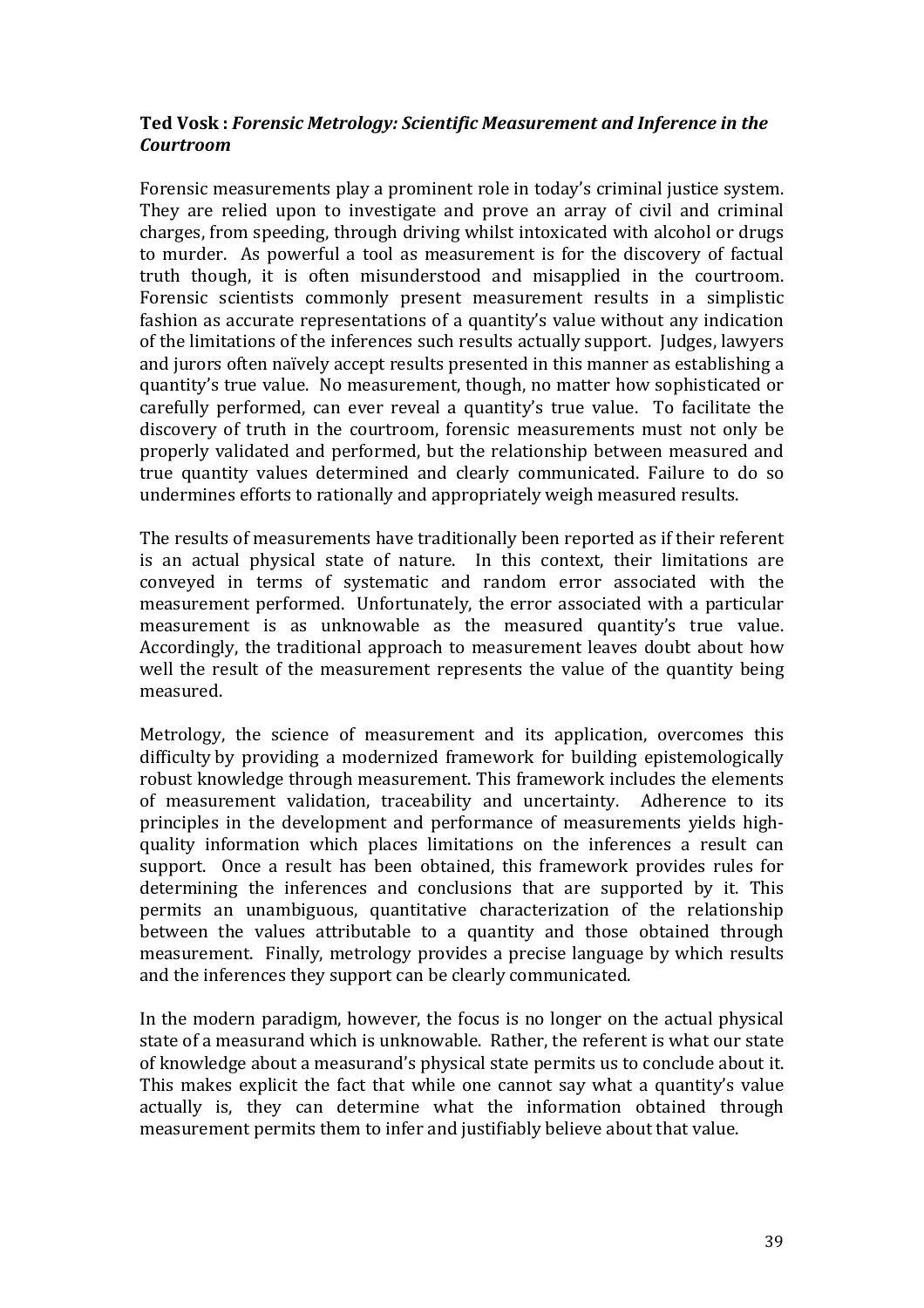Application of these principles to the investigation and prosecution of crime constitutes forensic metrology. Forensic metrology is essential if measured results are to facilitate the determination of truth in the courtroom. This presentation addresses foundational principles of metrology and their application within the courtroom.

### **Ioannis Votsis:** *Why Immaterial Standards Matter*

In a well-known passage in the *Investigations*, Wittgenstein makes the following claim: "There is *one* thing of which one can state neither that it is 1 metre long, nor that it is not 1 metre long, and that is the standard metre in Paris." (2009, p. 29e) [original emphasis]. The standard meter, Wittgenstein reasons, is an 'instrument' of our language. Oua an instrument, it provides a means through which length can be represented, though it is not itself representable. It is thus illegitimate, he claims, to ask whether the standard meter is a meter long. I begin this talk by showing how Wittgenstein's concerns become immaterial in the face of modern measurement theory. That's because standards nowadays are set by definitions, not samples. I then proceed to explore several advantages of the definitional approach, focusing, among other things, on the stability it offers over the old sample-centric approach.

Let's travel back in time to the 1950s. How would one find out whether something was a meter long back then? By laying it against some sample meter like a ruler. And how were these sample meters constructed to ensure they were a meter long? By machines whose operation was calibrated against so called 'working standards', i.e. some meter-long sample used for industrial purposes. These were in turn checked against so called 'secondary standards', themselves presumably adjusted to match the standard meter in Paris. But what about the standard meter itself? Surely, the standard meter cannot be laid against itself. Thus, it seemed right back then to claim, like Wittgenstein did, that we cannot ask whether the standard meter is a meter long. Commenting on this point, Beaney (2006) concurs with this assessment. Indeed, he goes on to generalise: "it is illegitimate to say of any sample that it either possesses or lacks that property of which it is a sample" (ibid.).

Fast forward to today. Luckily for us, standards are not material anymore. Instead of a sample meter, we rely on a definition that makes reference to a fundamental physical constant: "The meter is the length of the path travelled by light in vacuum during a time interval of  $1/299$  792 458 of a second" (NIST). Such definitions are now commonplace and they include the standards for the units of time and of temperature.<sup>1</sup> Thus, the issue of comparing a sample to itself that so puzzled Wittgenstein and Beaney doesn't even arise. But beyond this rather minor point, notice that the main advantage of the definitional approach is that it overcomes a problem that plagues all physical samples, namely mutability. It does so by making reference to fundamental physical *constants* in the said definitions.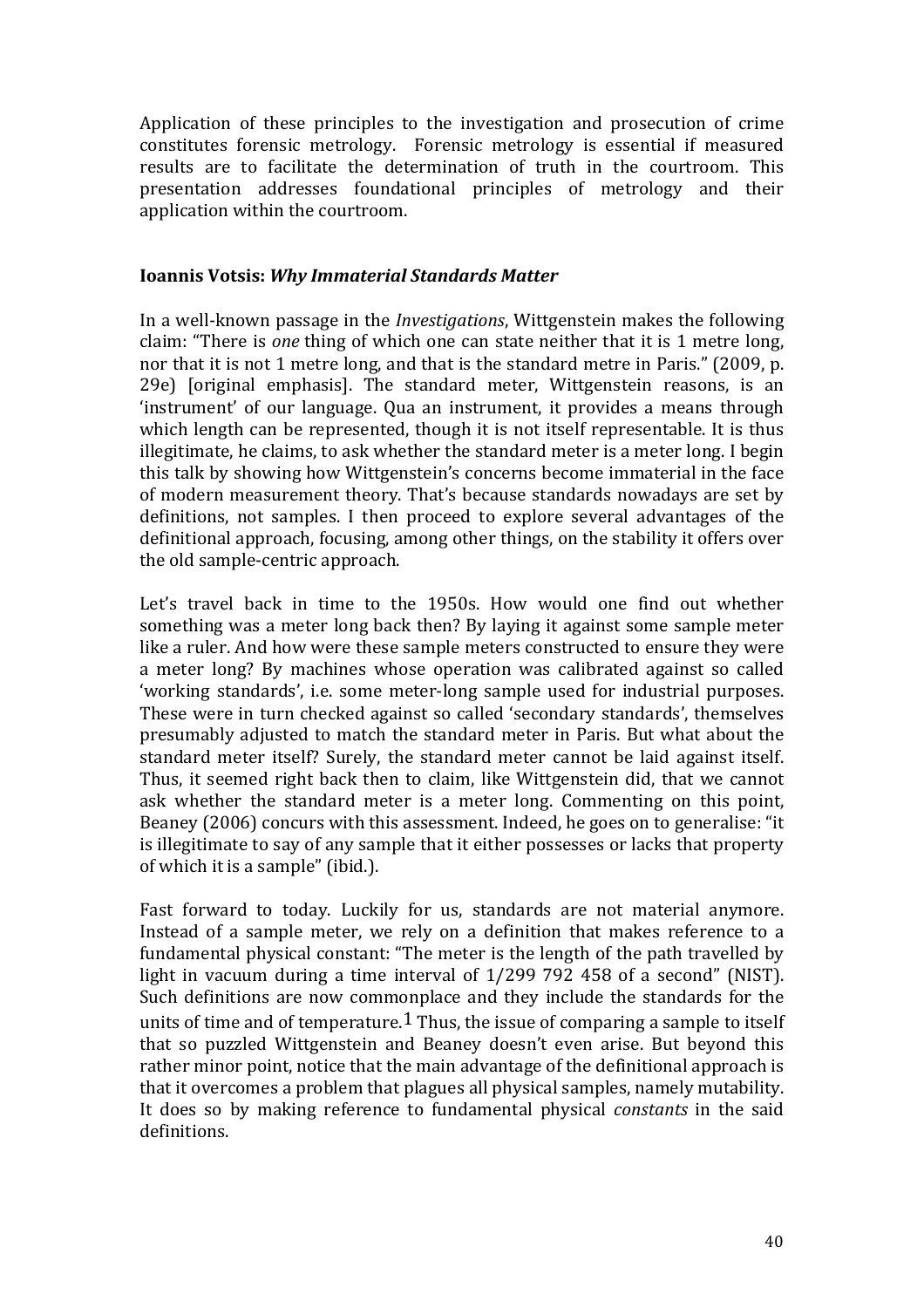It might be objected that the problem of mutability does not vanish if, as some physicists have speculated, the values of the parameters we identify as fundamental constants do indeed vary over time. One redeeming feature of the aforementioned definitions is that they do not only make reference to such parameters but also to relations between them.<sup>2</sup> This means that even in the case where the parameters turn out not to be constant, unless the related parameters co-vary, any non-negligible change in their values would be reflected in our measurements. This would in turn force us to opt for definitions that cite parameters that are either truly worthy of the fundamental constant label or at the very least those that cite parameters that come as close to being worthy of it as possible.

# **Johanna Wolff: Realism about measurement and realism about magnitudes**

A realist about measurement, roughly speaking, holds that measurements give us information about, or epistemic access to, the way the world is. Measurement, on such an account is objective. A realist about magnitudes (understood either as properties or relations) holds that the way measurements provide such objective knowledge is by tracking features of the world, namely certain quantitative properties or relations. Does realism about measurement require realism about magnitudes, or can we be realists about measurement without any additional commitment to magnitudes?

Operationalists (Bridgman 1927, Stevens 1935) and nominalists (Field 1980) have traditionally held that it is possible to be a realist about measurement without being a realist about magnitudes. Realism about measurement without realism about magnitudes also seems to be promoted by Representationalism about measurement (Krantz et. al. 1971-90).

Against these attempts to divorce realism about measurement from realism about magnitudes, Mundy (1987), Swoyer (1989), and more recently Peacocke (forthcoming) have argued that realism about measurement, while conceptually distinct from realism about magnitudes, nonetheless requires a commitment to magnitudes. 

My primary question in this paper is how exactly we should understand realism about measurement and realism about magnitudes respectively. A secondary aim will be to see how traditional arguments in favor of realism about magnitudes fare, depending on how we understand these two realisms.

At first glance realism about magnitudes seems to be an ontological claim, whereas realism about measurement makes an epistemological claim about the objectivity or epistemic reliability of certain practices. But if the objectivity and reliability of such practices ultimately derives from getting things right with respect to how the world is, then the step from realism about measurement to realism about magnitudes appears to be a small one. Magnitudes might just be those features of the world about which measurement gives us information, and